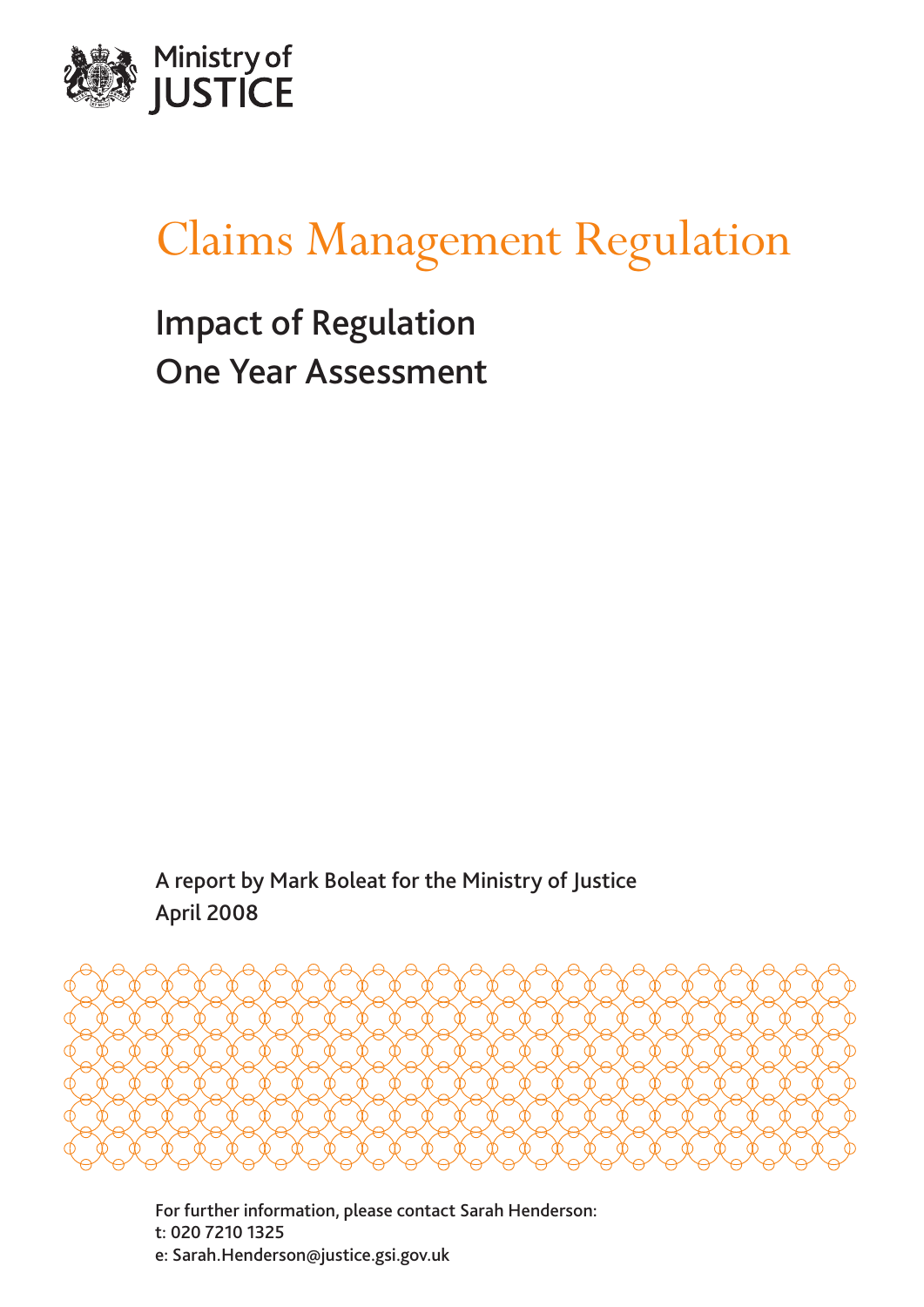# **Contents**

|    | Introduction                | 3  |
|----|-----------------------------|----|
| 1. | <b>Executive summary</b>    | 4  |
| 2. | Background                  | 11 |
| 3. | The approach                | 15 |
|    |                             |    |
|    | <b>Regulatory functions</b> |    |
| 4. | The authorisation process   | 18 |
| 5. | The renewals process        | 23 |
| 6. | Monitoring and compliance   | 26 |
| 7. | Complaints handling         | 29 |

page

# Market impact

| 8.                                                   | Personal injury                         |    |  |
|------------------------------------------------------|-----------------------------------------|----|--|
|                                                      | Appendix: Personal Injury - Solicitors  | 35 |  |
| 9.                                                   | Induced and contrived accidents         | 38 |  |
| 10.                                                  | Criminal injuries compensation          |    |  |
| 11.                                                  | Industrial Injuries Disablement Benefit |    |  |
| 12.                                                  | Housing disrepair                       |    |  |
| 13.                                                  | <b>Employment claims</b>                |    |  |
| 14.                                                  | Endowment claims                        |    |  |
| 15.                                                  | Other financial products                |    |  |
| 16.                                                  | Wider issues                            |    |  |
| 17.                                                  | Conclusions and future work             |    |  |
|                                                      |                                         |    |  |
| Summary of Baseline Study - April 2007<br>Appendix1: |                                         | 57 |  |
| Appendix 2: Statistical analysis                     |                                         | 60 |  |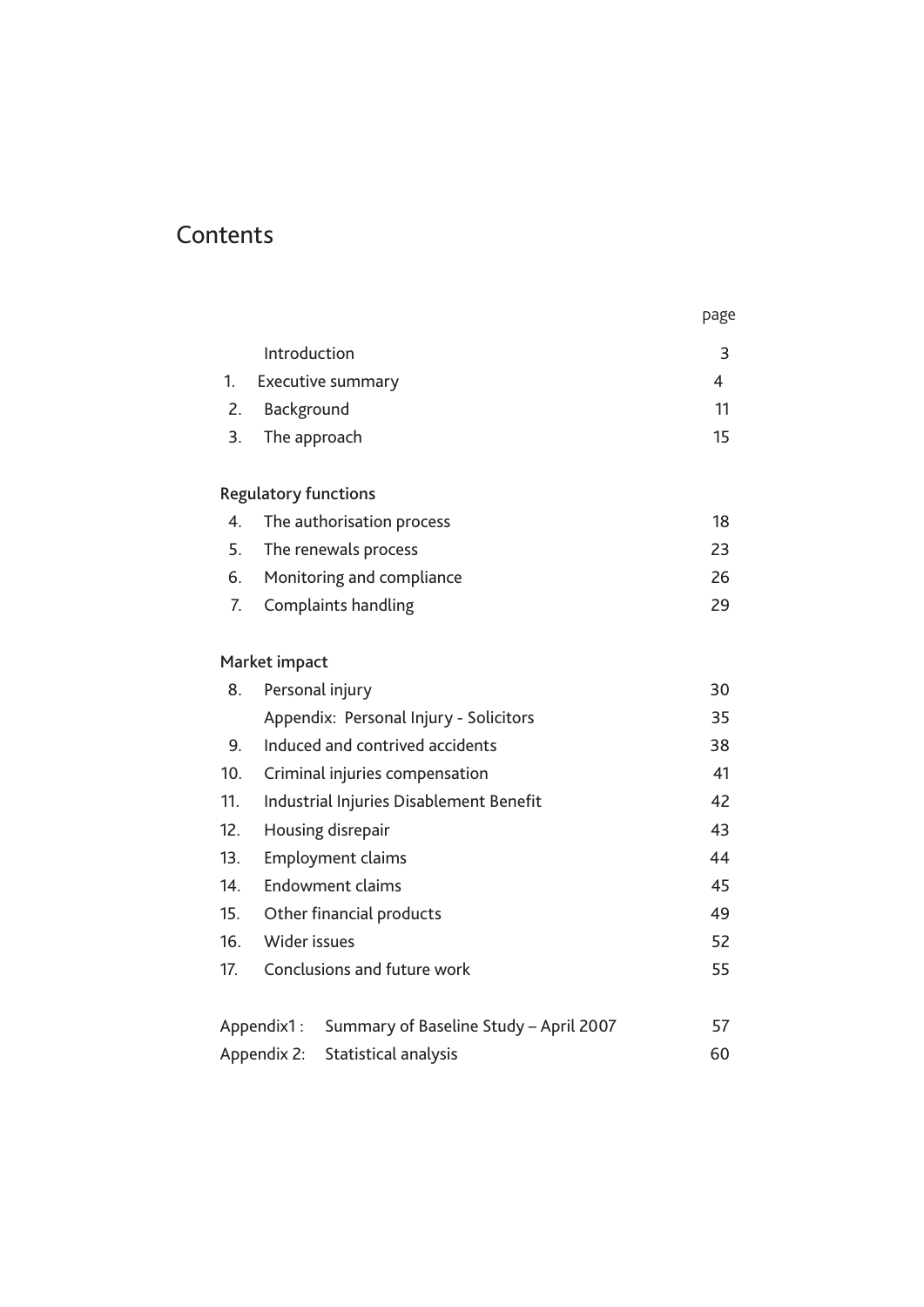# <span id="page-2-0"></span>Introduction

The Compensation Act 2006, providing for the regulation of claims management services, achieved Royal Assent on 25 July 2006. The Act was commenced; the regulatory regime including the regulations and rules were quickly put in place; applications for authorisation were invited from 30 November 2006; and the offence of operating without authorisation was commenced on 23 April 2007.

In August 2007 an initial assessment of the impact of regulation was published. This second study reviews the impact of regulation over its first full year of operation.

The approach has been to take the objectives of regulation, quantified to some extent in a Baseline Study, as the starting point. The various regulatory processes are then examined. The main part of the paper makes an assessment of the impact of regulation in each of the sectors subject to regulation.

#### Mark Boleat

Adviser to the Head of Claims Management Regulation, August 2007 – March 2008 Head of Claims Management Regulation, August 2006 – August 2007

April 2008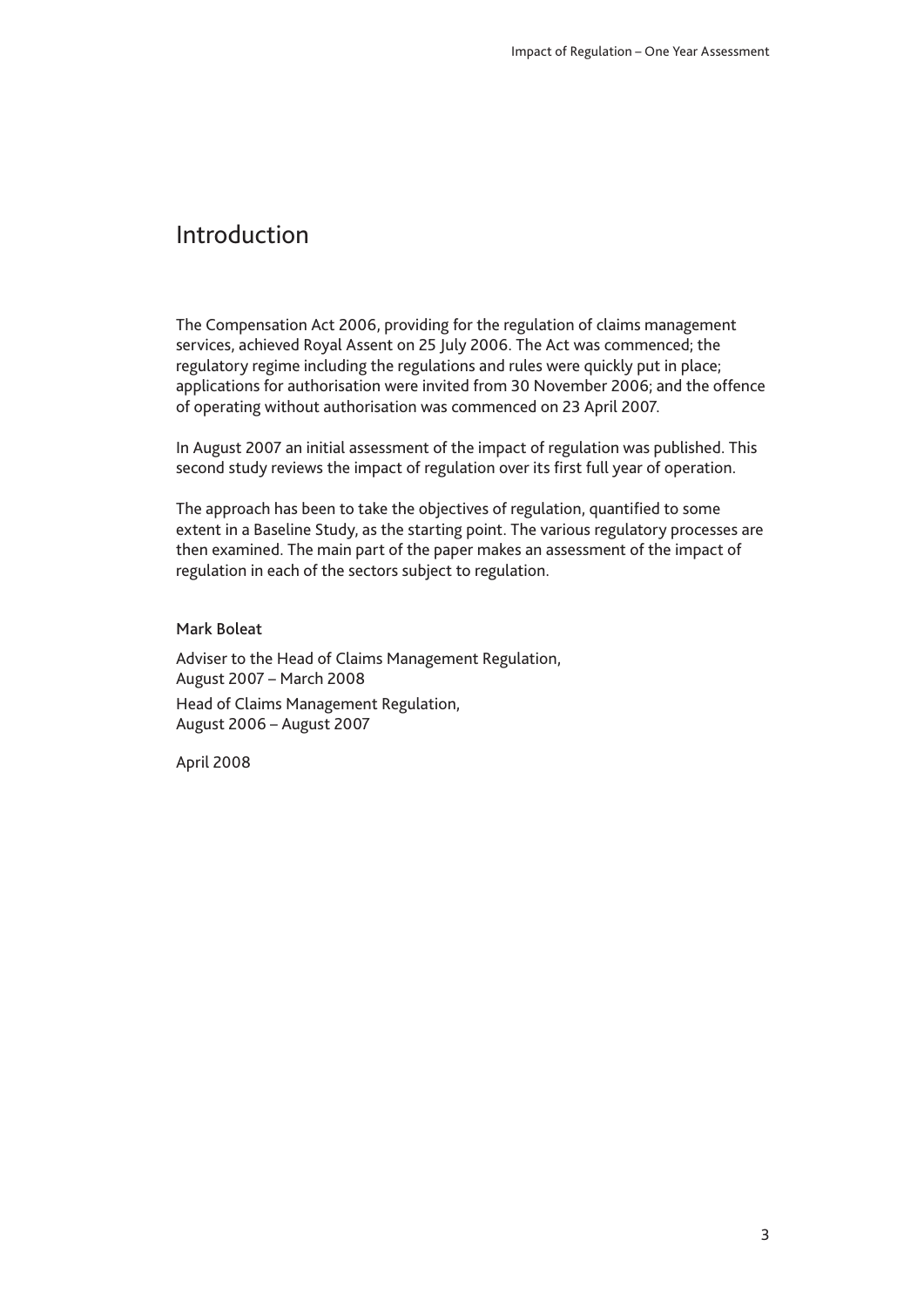# <span id="page-3-0"></span>1. Executive summary

### **Background**

- 1. There has been significant malpractice in the provision of claims management services, particularly for personal injury cases. The Compensation Act 2006 provided for the regulation of claims management services in respect of personal injury, criminal injuries compensation, Industrial Injuries Disablement Benefit, employment, housing disrepair and financial products and services.
- 2. The Secretary of State for Justice is formally the Regulator. An outsider was brought in as a temporary civil servant and Head of Claims Management Regulation for a year from August 2006; subsequently an established civil servant has had this role. The Head of Regulation takes statutory decisions on behalf of the Secretary of State. Authorisation, monitoring and compliance work is handled by a Monitoring and Compliance Unit, provided by Staffordshire County Council under contract to and under the management of the Department.

#### **The objectives of regulation**

- 3. The overriding objective has been to increase the protection of consumers of claims management services. Other objectives include –
	- To tackle practices that have led to misperceptions and false expectations of compensation claims.
	- To improve the efficiency and effectiveness of the system for those who have genuine claims.

#### **The approach**

- 4. The approach to achieving the objectives has been
	- Understanding the market.
	- Understanding the effects of regulation.
	- Identifying how regulation can be effective, in particular "pressure points".
	- Drafting Rules of Conduct that address malpractice.
	- Devising authorisation and compliance procedures to ensure that the Rules of Conduct are complied with.
	- Working in partnership with other enforcement agencies.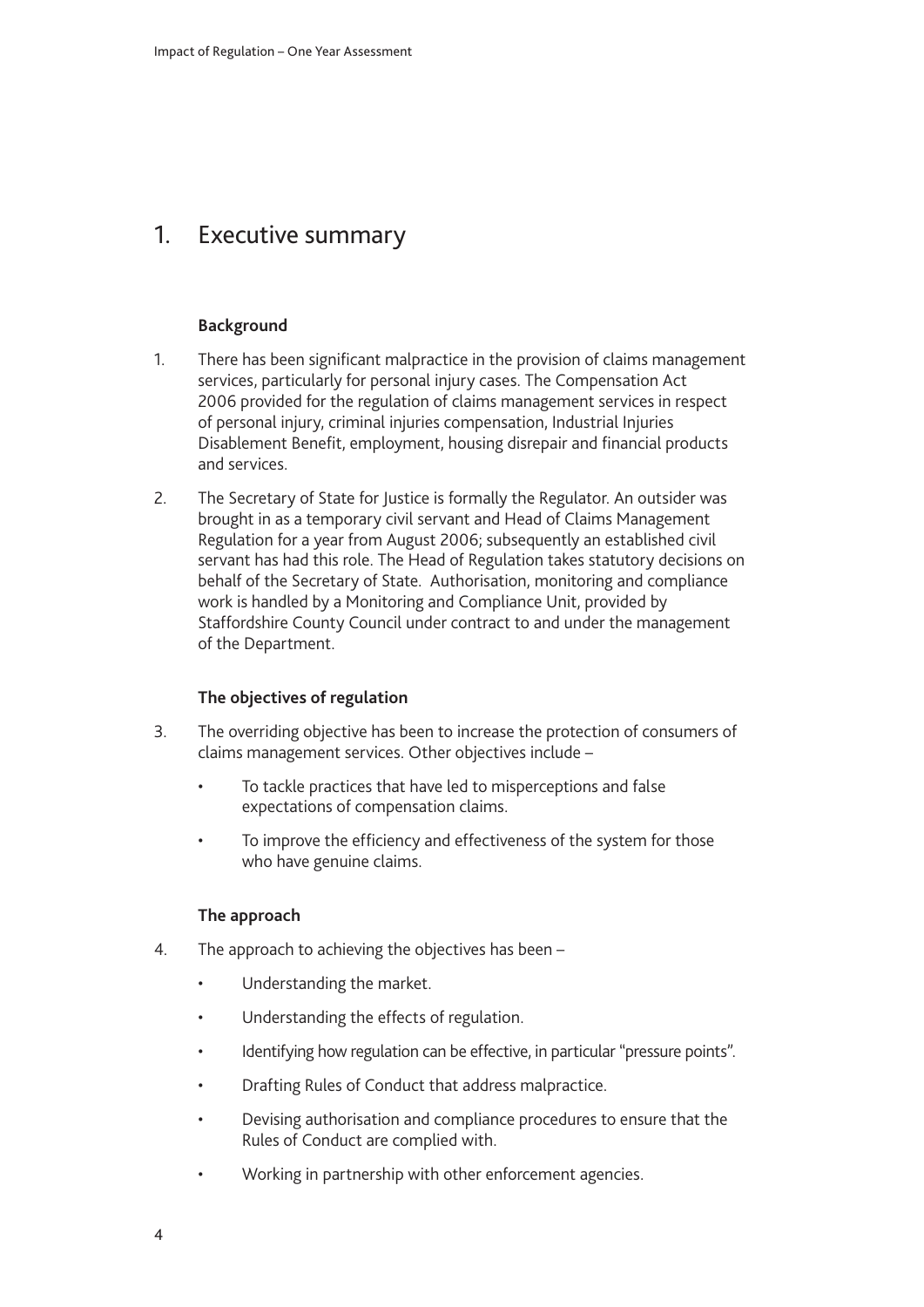- 5. Different approaches have been needed for the different markets; the approaches in the two principal markets - personal injury and financial services claims - have been very different.
- 6. A Baseline Study, published in April 2007, set out an analysis of the markets and the approach that would be adopted.

#### **The authorisation process**

- 7. The authorisation process worked well. There were no significant problems with the application form or the technology. Feedback from applicants indicated broad satisfaction with the arrangements. The process made a significant contribution to meeting the objectives of the legislation –
	- Claims management businesses realised that this was a serious regulatory regime that was likely to be enforced.
	- Deficiencies in websites and contracts were largely addressed. In itself this meant that much of the malpractice in respect of endowment claims had already been dealt with.
	- A significant amount of information was gathered on businesses that might seek to trade without authorisation.
	- Authorised businesses that posed some risk to the achievement of the regulatory objectives were identified.
- 8. The process gave the necessary platform on which monitoring and compliance work could be effective.
- 9. One significant lesson was that many applications were of a very poor quality. Perhaps the degree of this could have been anticipated given that the businesses to which regulation was being applied had little or no previous experience of regulation. More account could also have been taken of the nature of the applicants.

#### **Renewals process**

10. The initial certificates of authorisation all ran to a specific date, 28 February 2008. The renewal process went smoothly for those authorised businesses that completed the renewal form in good time, and contributed significantly to achieving compliance with the Rules of Conduct. The process confirmed the high turnover of businesses in the market. 87 businesses surrendered their authorisation and 187 have either not returned renewal forms or have returned incomplete forms. Around half the businesses that renewed had not been trading for a full year to September 2007.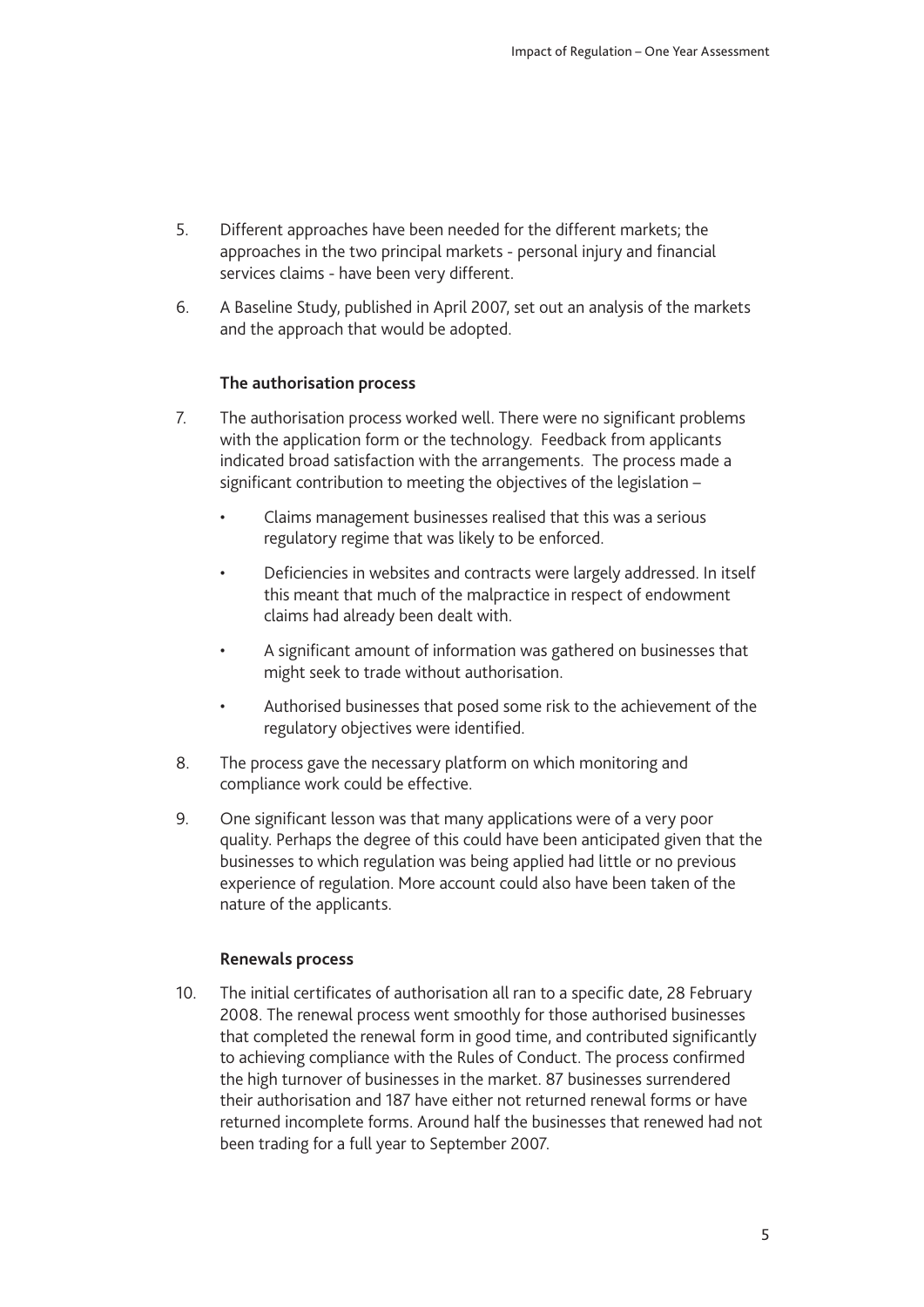#### **Monitoring and compliance**

11. Monitoring and compliance work has been carefully targeted at known problem areas. The objectives have been to prevent unauthorised activity and bring authorised businesses to compliance with the Rules of Conduct. This has been particularly successful in respect of website and contracts. It has not yet been necessary yet to make significant use of formal enforcement powers.

### **Complaints handling**

12. It was not anticipated that there would be a significant number of complaints to the Regulator, and this has proved to be the case. Almost all the complaints have been in respect of financial products and services, three businesses accounting for a significant proportion of the total. People with a complaint about an authorised business generally discover the Claims Management Regulator when doing an internet search, or as a result of the requirement for authorised businesses to publish their complaints procedures on their websites.

### **Personal injury**

- 13. The Baseline Study identified five principal problems misleading advertising; improper acquisition of business; opaque contracts; cases being run for the benefit of the intermediary not the client; and fraud. The Rules of Conduct banned cold calling in person, required any other cold calling to be in accordance with industry codes and prohibited business being acquired in a way that would put the solicitor to whom the business was passed in contravention of the rules governing solicitors' conduct.
- 14. Misleading use of the expression "no win no fee" and other misleading advertising have largely been dealt with through the authorisation process.
- 15. A small number of businesses that actively engaged in cold calling were identified and action has been taken to ensure that they comply with the Rules. A close working relationship with the Solicitors Regulation Authority (SRA) has been essential for this to be achieved. This has achieved reasonable success. Cold calling is now on a much reduced scale and by individuals rather than businesses.
- 16. Vigorous action has been taken against unauthorised marketing in hospitals. Such marketing has largely been eliminated.
- 17. Malpractice in respect of personal injury cases is now predominantly the responsibility of solicitors. The SRA needs better regulatory tools to deal with malpractice.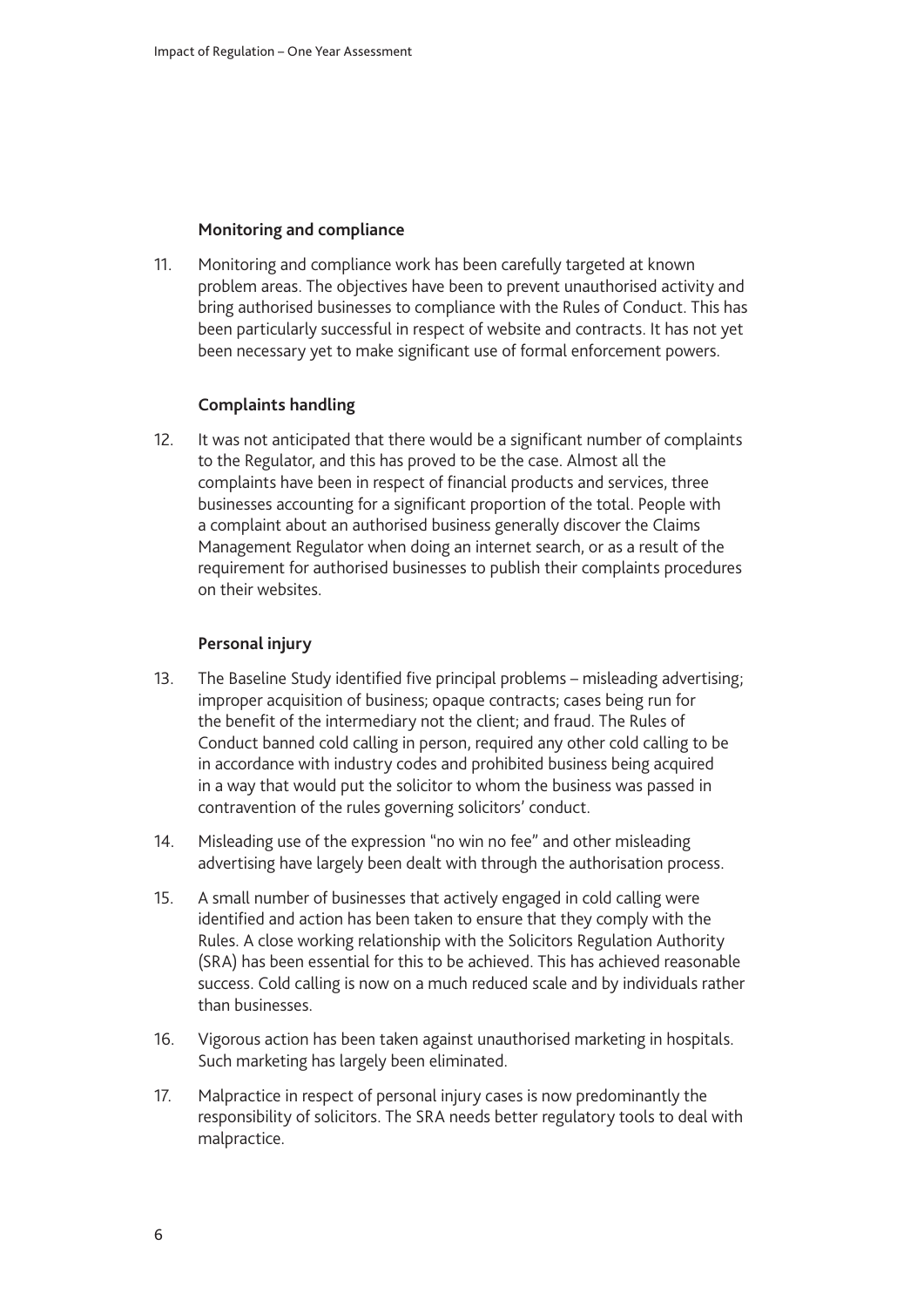### **Personal injury – contrived accidents**

18. Contrived accidents lead to false insurance claims, predominantly personal injury, vehicle damage and related credit hire, in excess of £200 million a year and are connected with other criminal activity. While insurance fraud was on the agenda when the legislation was enacted, contrived and induced accidents were not. When its importance was realised, a strategy was developed involving co-operation with the SRA, the Insurance Fraud Bureau, the Insurance Fraud Investigators Group, the City of London Police and other relevant bodies. The Ministry of Justice cannot be the lead enforcement agency in this area, but it has played a valuable role in assisting other enforcement agencies and facilitating the development of a strategy.

### **Criminal injuries compensation**

19. Criminal injuries compensation is a very small market (under £1 million a year) for claims management businesses. Some intermediaries have sought to give the impression that they are part of the official process and have also used unfair contracts. These issues have largely been addressed through the authorisation process.

### **Industrial Injuries Disablement Benefit**

20. Industrial Injuries Disablement Benefit is also a small market (under £1 million a year). Most businesses are also in the personal injury market. There has been limited malpractice and this will have been partly addressed in the authorisation procedure.

### **Employment issues**

21. Claims management companies have a small role in the employment market. This has not been a priority area for the first phase of regulation. The main issue appears to be quality of service.

#### **Housing disrepair**

22. The market seems very small and local in nature. The strategy is to work with social landlords who perceive this as being a significant problem. In practice, local authorities have largely dealt with the problem themselves. However, claims management regulation has played its part, particularly in reducing "door knocking".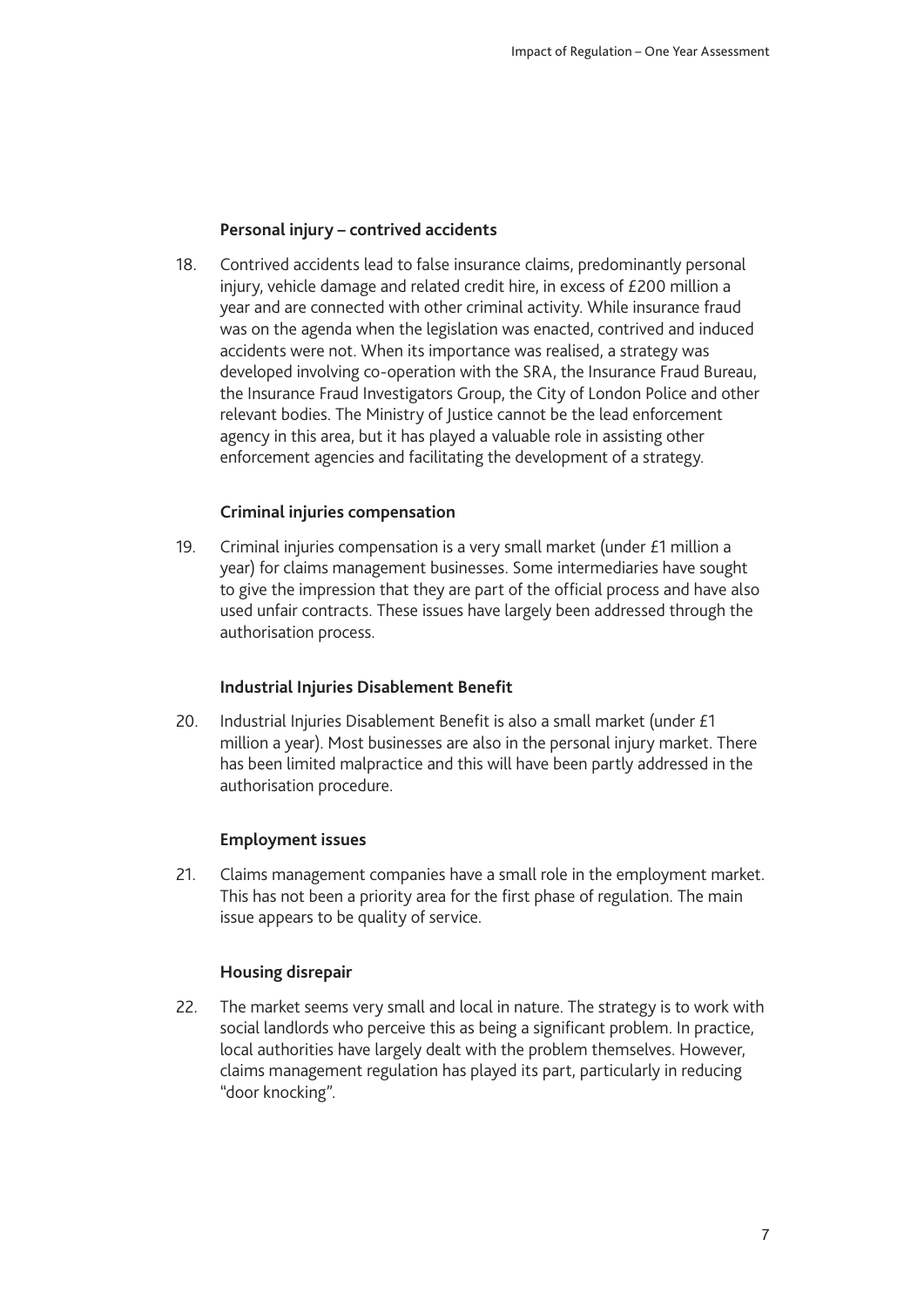### **Endowment claims**

23. This is the second largest market after personal injury. Turnover was £68 million in the year to September 2006, but fell by more than a third in the following year as the number of outstanding potential claims fell sharply. The main problem areas have been misleading information on websites, in particular the use of scare tactics, and contracts that are weighted against the consumer. These issues have largely been dealt with through the authorisation process. The remaining problems relate to service issues and people being given misleading information by representatives of claims companies.

### **Other financial products**

- 24. Reclaiming bank charges became a big market as the regulatory regime was being implemented. Malpractice is similar to that in the endowment market and was largely addressed through the authorisation process. The business has been substantially reduced following the commencement of a test case in the courts.
- 25. No significant market has developed in respect of other financial products. Payment protection insurance is the most likely area for new business.

#### **Wider issues**

- 26. Three wider issues have emerged in the analysis of the impact of regulation
	- The provision of basic information on the claims management regulation website has been useful to the Regulator, those who receive claims and the public.
	- There has been some displacement of malpractice from business regulated under the Compensation Act 2006 to business that is not regulated under the Act.
	- The expression "compensation culture" seems to have been less prominent, although claims management regulation cannot take all the credit for this.

#### **Conclusions and future work**

- 27. The regulatory regime for claims management activities is considered to have had a significant effect in reducing malpractice in its first full year of operation. Specifically –
	- Cold calling in person has been significantly reduced. This has reduced the number of frivolous claims and helped defuse the perception of a 'compensation culture'.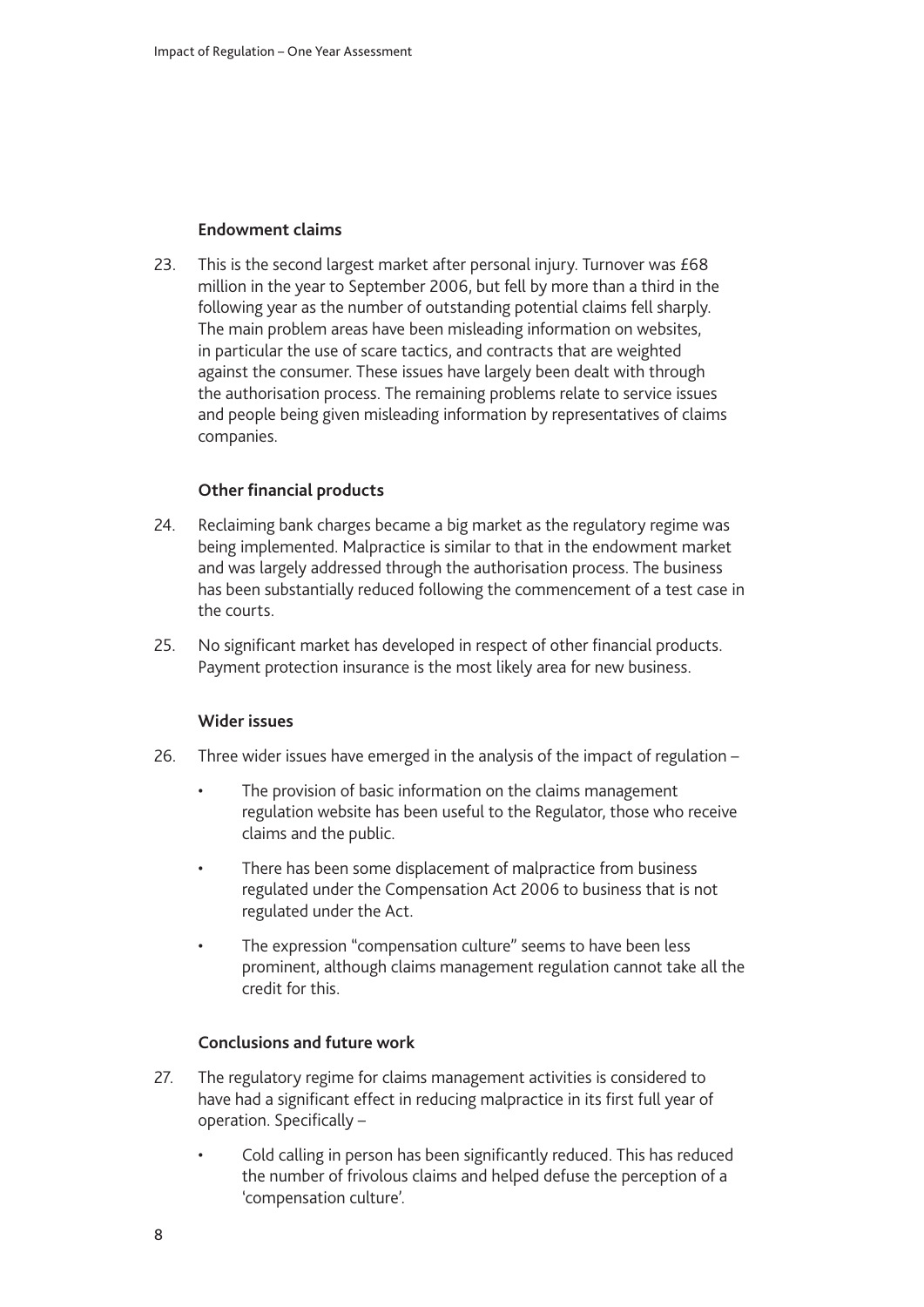- Unauthorised marketing in hospitals has been largely eliminated
- A strategy has been developed for dealing with contrived accidents, with the Department also taking a co-ordinating role for the various enforcement agencies and the insurance industry.
- Malpractice by companies handling claims against the Criminal Injuries Compensation Authority has been significantly reduced, including through some companies voluntarily leaving the market.
- Misleading use of the expression "no win no win" has largely been eliminated.
- Misleading claims on websites have been almost entirely removed and rules requiring websites to give a physical address are being complied with.
- What little malpractice there was in respect of handling endowment claims has largely been removed.
- The growth of claims handlers dealing with bank charges has been controlled, preventing significant malpractice from developing.
- 28. There remains much work to be done, in particular
	- Combating unauthorised activity.
	- Regular surveillance of websites and other marketing material to ensure that bad practices do not return.
	- Eliminating all cold calling in person.
	- Working with other agencies to tackle claims management businesses involved in crime.
	- Reducing the scope for abuse of the "exempt introducer" concept.
	- Ensuring that authorised businesses provide the necessary information about their ownership.
	- Ensuring that contracts are not unfair and that customers are not subsequently treated unfairly.
- 29. Very relevant to personal injury claims but outside the scope of the Claims Management Regulator is the need for more effective action to be taken to tackle solicitors who do not comply with the rules governing solicitors' conduct.
- 30. The following table is reproduced from the Baseline Study (April 2007), with the addition of a final column on the right summarising impact.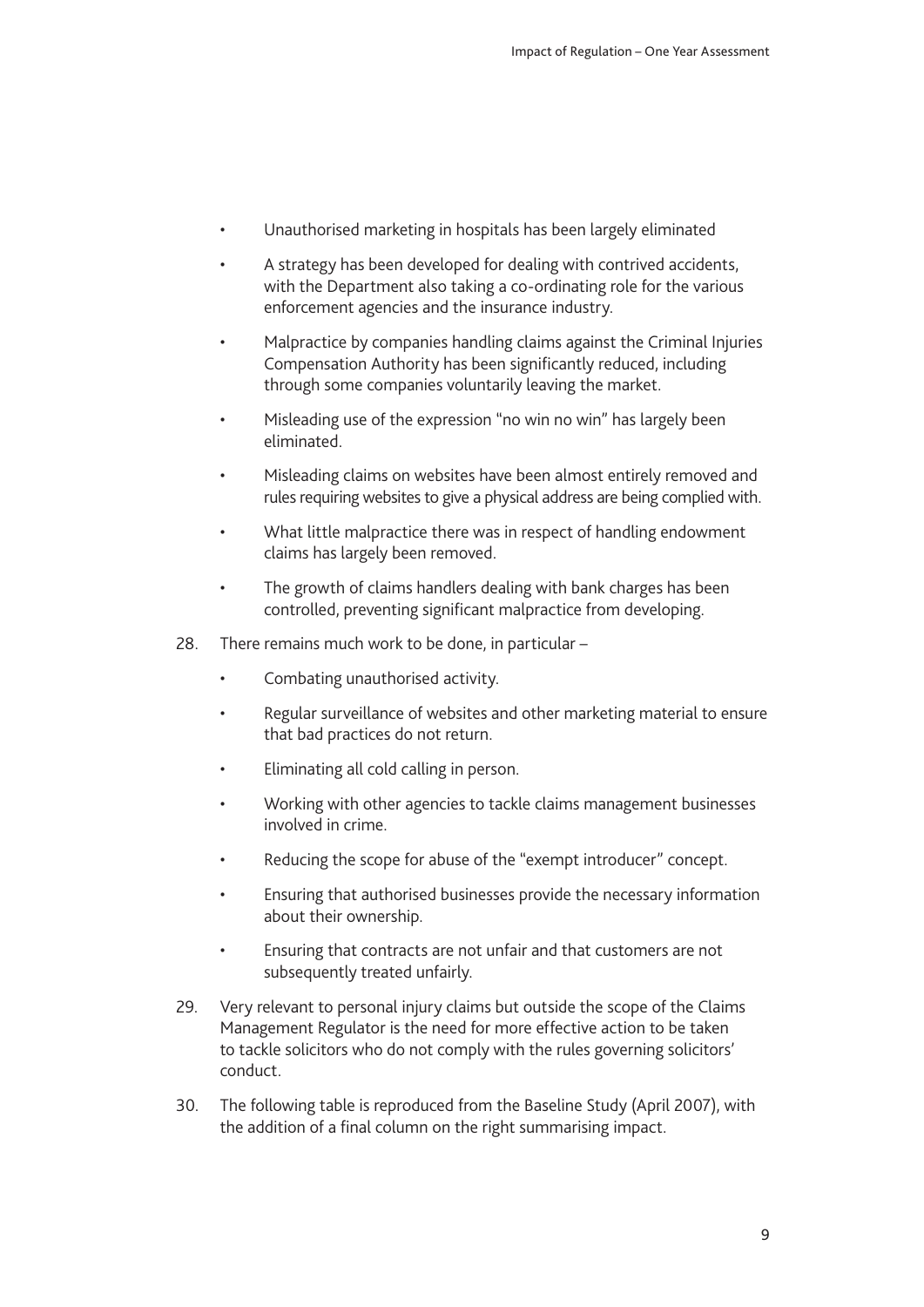| Market<br>sector                                 | No of<br><b>Businesses</b> | Estimated<br>annual size of<br>market | Malpractice                                                                                               | Prognosis                                                                                                    | <b>Impact April</b><br>2008                                                                                                                                                   |
|--------------------------------------------------|----------------------------|---------------------------------------|-----------------------------------------------------------------------------------------------------------|--------------------------------------------------------------------------------------------------------------|-------------------------------------------------------------------------------------------------------------------------------------------------------------------------------|
| Personal injury                                  | 1,128                      | £190m                                 | Aggressive<br>selling. Marketing<br>in hospitals.<br>Misleading<br>contracts.<br>Involvement in<br>fraud. | Most difficult<br>sector. Regulatory<br>arbitrage and<br>attempts to get<br>round regulation<br>are certain. | Marketing in<br>hospitals, cold<br>calling and<br>misleading<br>contracts largely<br>dealt with.<br>Arrangements<br>in place to deal<br>with aggressive<br>selling and fraud. |
| Criminal<br>injuries<br>compensation             | 340                        | £1m                                   | Claimants deceived<br>into thinking they<br>are dealing with<br>CICA.                                     | Good.                                                                                                        | Significant;<br>problem largely<br>dealt with.                                                                                                                                |
| Industrial<br>injuries<br>disablement<br>benefit | 165                        | £1m                                   | Claimants<br>deceived into using<br>intermediary.                                                         | Good.                                                                                                        | Probably<br>significant but<br>little evidence.                                                                                                                               |
| Employment<br>matters                            | 130                        | £2m                                   | Claimants deceived<br>into using an<br>intermediary.                                                      | Difficulty will<br>be identifying<br>malpractice.                                                            | Some evidence<br>of poor quality<br>advice and<br>representation.                                                                                                             |
| Endowment<br>mis-selling                         | 176                        | £75m                                  | Scare selling<br>tactics. Clients<br>dropped if cases<br>difficult.                                       | Good, but a large<br>sector to tackle.                                                                       | Significant;<br>malpractice<br>largely<br>eliminated.                                                                                                                         |
| Other financial<br>products                      |                            | £1m                                   | Claimants deceived<br>into dealing with<br>an intermediary.                                               | Should be able<br>to prevent<br>malpractice being<br>developed on a<br>significant scale.                    | Malpractice<br>prevented from<br>being developed<br>in respect of<br>bank charges.                                                                                            |
| Housing<br>disrepair                             | 65                         | £1m                                   | Aggressive selling.                                                                                       | Local in nature, so<br>problem will be to<br>identify.                                                       | Little evidence<br>other than<br>"door knocking"<br>reduced.                                                                                                                  |
| Total                                            | 1,256 <sup>1</sup>         | £275m                                 |                                                                                                           |                                                                                                              |                                                                                                                                                                               |

 $^1$  Total is the total number of authorised businesses. Figures above the total shows the number of businesses active in each sector. Many businesses provide services in more than one sector.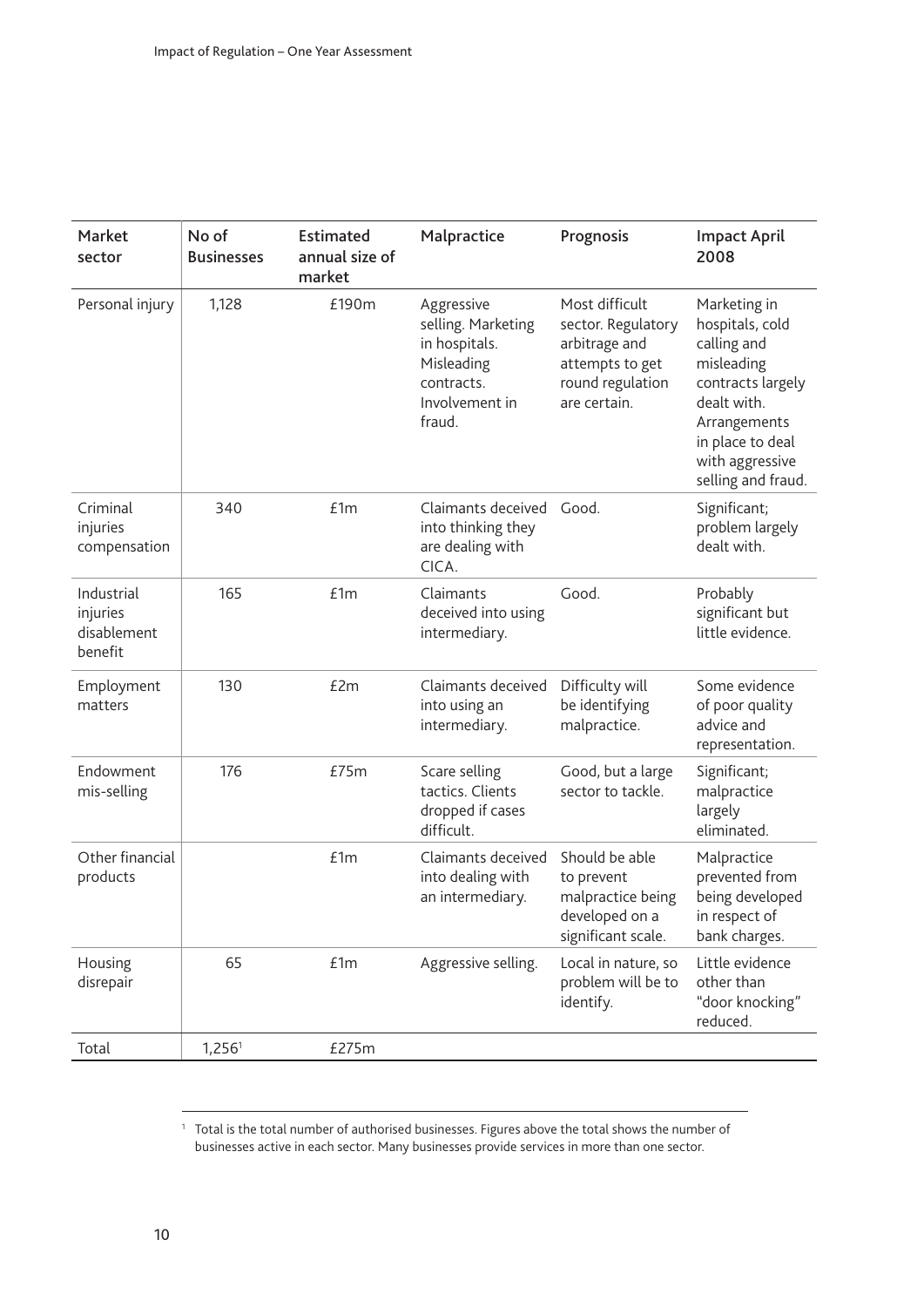# <span id="page-10-0"></span>2. Background

### **The need for claims management regulation**

- 2.1 Over the last ten or so years a small industry has grown up of non-solicitor businesses that help people obtain compensation. This has been influenced by government policy initiatives – the introduction of conditional fee arrangements for personal injury cases and the requirement on insurance companies to respond in a particular way to complaints about the missselling of endowment policies.
- 2.2 Whilst solicitors are the principal providers of claims management services, the traditional culture of the legal profession, combined with the professional regulation to which solicitors are subject, allowed new entrants into the market who were subject to no regulation at all. Standards have varied from very good to very poor, but with no mechanism for excesses at the poor end of the scale to be addressed.
- 2.3 In the personal injury sector four main types of malpractice have been identified –
	- Misleading advertising, in particular suggestions that making a claim is easy and that large amounts of compensation can be quickly obtained.
	- Opaque and unfair contracts that conceal the nature of the arrangement between client and claims management business and may also conceal costs that have to be paid.
	- Cases being run for the benefit of intermediaries not the client.
	- Outright fraud, particularly as a result of staged accidents.
- 2.4 The malpractice contributed to the two largest businesses, Claims Direct and The Accident Group, failing in 2003/04.
- 2.5 Similar malpractice could be found, on a lesser scale, in respect of claims for Industrial Injuries Disablement Benefit, criminal injuries compensation and housing disrepair.
- 2.6 In respect of endowment claims, malpractice has largely been misleading advertising, stressing how difficult it was for people to claim compensation directly, and opaque and unfair contracts.
- 2.7 The government initially responded to concerns about malpractice by seeking self-regulation from the industry. When it became clear that this could not be delivered, the government decided to legislate.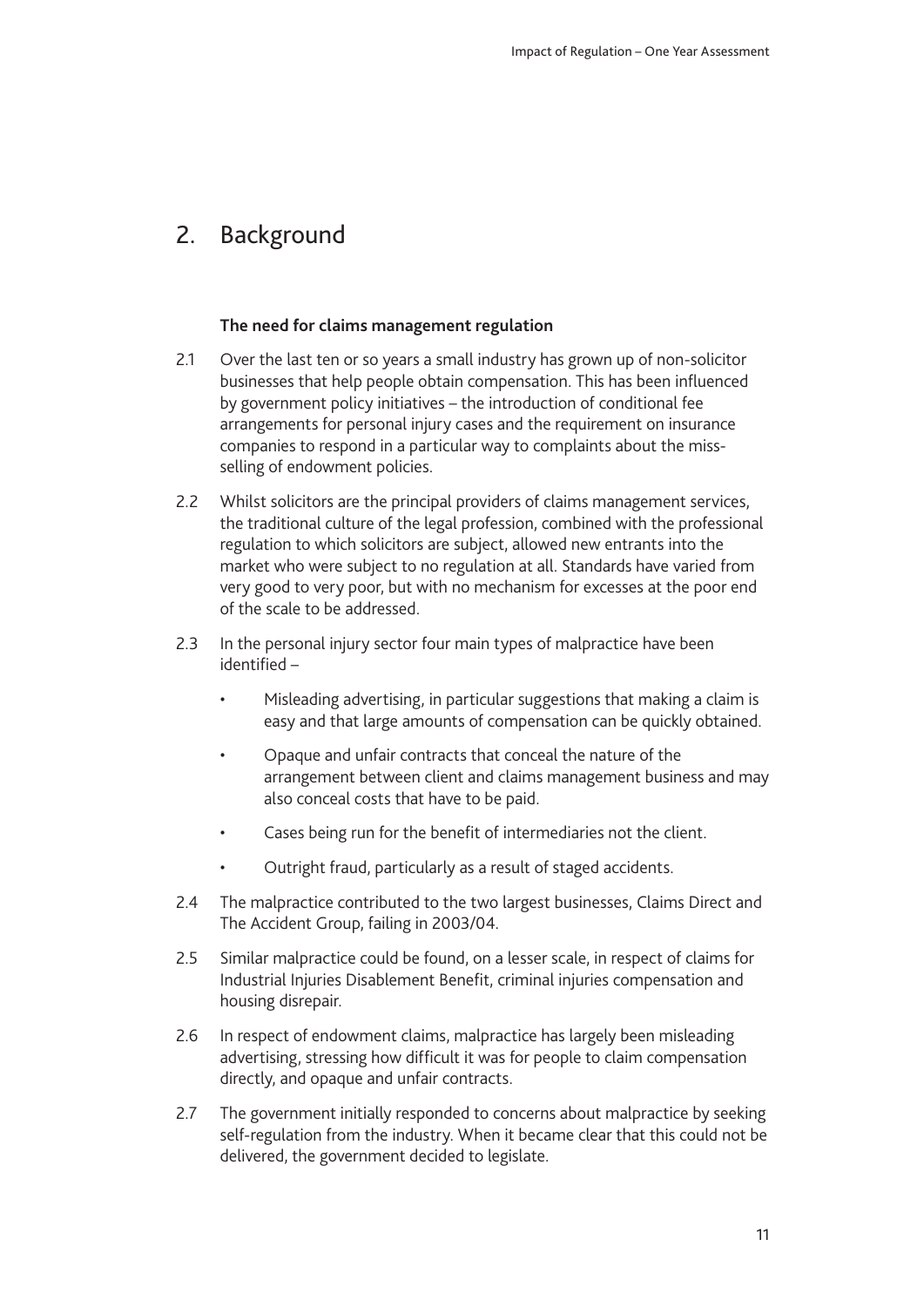#### **The Compensation Act 2006**

- 2.8 The Compensation Act 2006 became law on 25 July 2006. The Act and subsequent secondary legislation provide for the following activities to be subject to regulation
	- advertising for, or otherwise seeking out (for example, by canvassing or direct marketing), persons who may have a cause of action;
	- advising persons on the merits or handling of causes of action;
	- making representations on behalf of claimants;
	- referring details of potential claims or potential claimants to other persons, including persons having the right to conduct litigation;
	- investigating, or commissioning the investigation of, the circumstances of, the merits of, or the foundations for, potential claims, with a view to the use of the results in pursuing the claim.
- 2.9 Claims in respect of the following are covered
	- personal injury;
	- criminal injuries compensation;
	- Industrial Injuries Disablement Benefit;
	- Employment
	- housing disrepair;
	- financial products and services.
- 2.10 A number of businesses are exempt from the need to be authorised under the Act
	- lawyers;
	- independent trade unions;
	- insurance companies, insurance brokers and IFAs providing a claims management service which is regulated under the Financial Services and Markets Act 2000;
	- charities and advice agencies providing a service free of charge;
	- certain very small scale introducers, although they need to comply with the rules on advertising, marketing and soliciting business.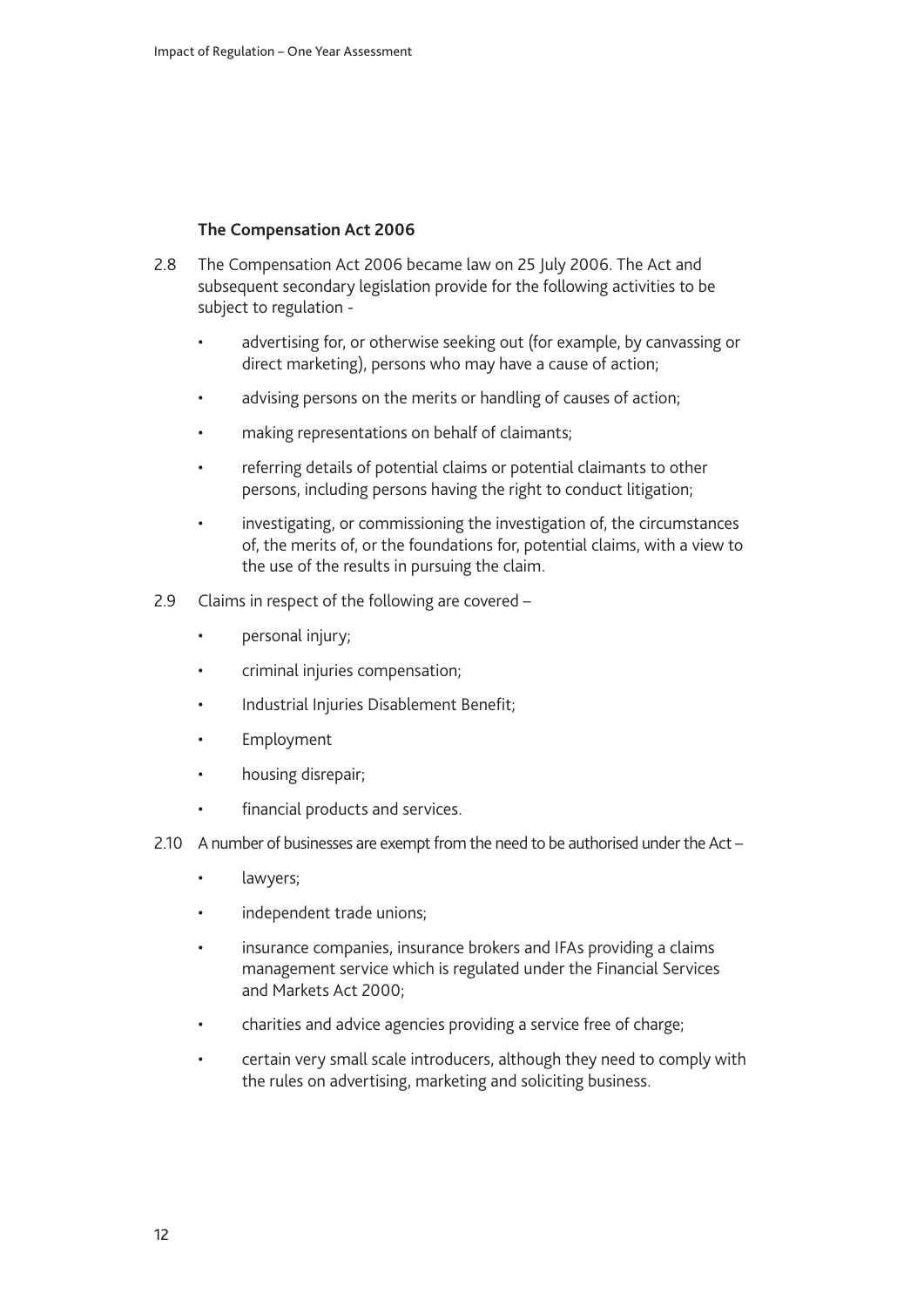#### **The regulatory structure**

- 2.11 The time period from drafting the legislation to Royal Assent was very short. At the time the legislation was drafted no decision had been taken as to the regulatory structure. The legislation accordingly allowed any option. The Secretary of State could establish a new regulatory body, designate an existing regulatory body to be the regulator or be the regulator himself. Initially, it was hoped that a trade body, the Claims Standards Council, could be the Regulator. This was evaluated with the result was that this was not a realistic option. Existing regulators were considered but none was both willing and able. This left direct regulation by the Secretary of State as the only option.
- 2.12 An innovative structure was developed. While the Secretary of State was formally the Regulator, an external expert (the author of this report) was brought in for one year as a temporary civil servant to be Head of Claims Management Regulation and to exercise the powers on behalf of the Secretary of State. The purpose was to have an identified Head who would have a public profile above that normally associated with individual civil servants (and similar to that of the heads of NDPBs), in the first year of operation. After the first year an established civil servant became Head of Regulation. Much of the regulatory work was seen to be similar to that undertaken by local authority trading standards departments. It was considered that using such a service would enable the regulatory regime to be up and running as quickly as possible. Staffordshire County Council was selected, after an open tender process, to provide a Monitoring and Compliance Unit (MCU) under contract to the Department. It was appointed at the beginning of September 2006, began work a few days later and was in a position to deal with applications for authorisation within three months. The MCU reports directly to the Ministry of Justice and all regulatory decisions are made by the Department.
- 2.13 The final part of the regulatory structure is the non-statutory Regulatory Consultative Group. This Group comprises representatives of relevant major stakeholders including claims management businesses, other regulators, trade associations and consumer organisations. It has proved to be a very effective body in the consultation process, in particular by providing a forum in which all the parties are represented and are prepared to defend and argue their views. The Group has also helped to ensure support for the regulatory regime. This is not surprising. People are more likely to support something that they have been involved in and where they have had the chance to hear and debate the views of other stakeholders, than where they have only had a bilateral dialogue with the government department.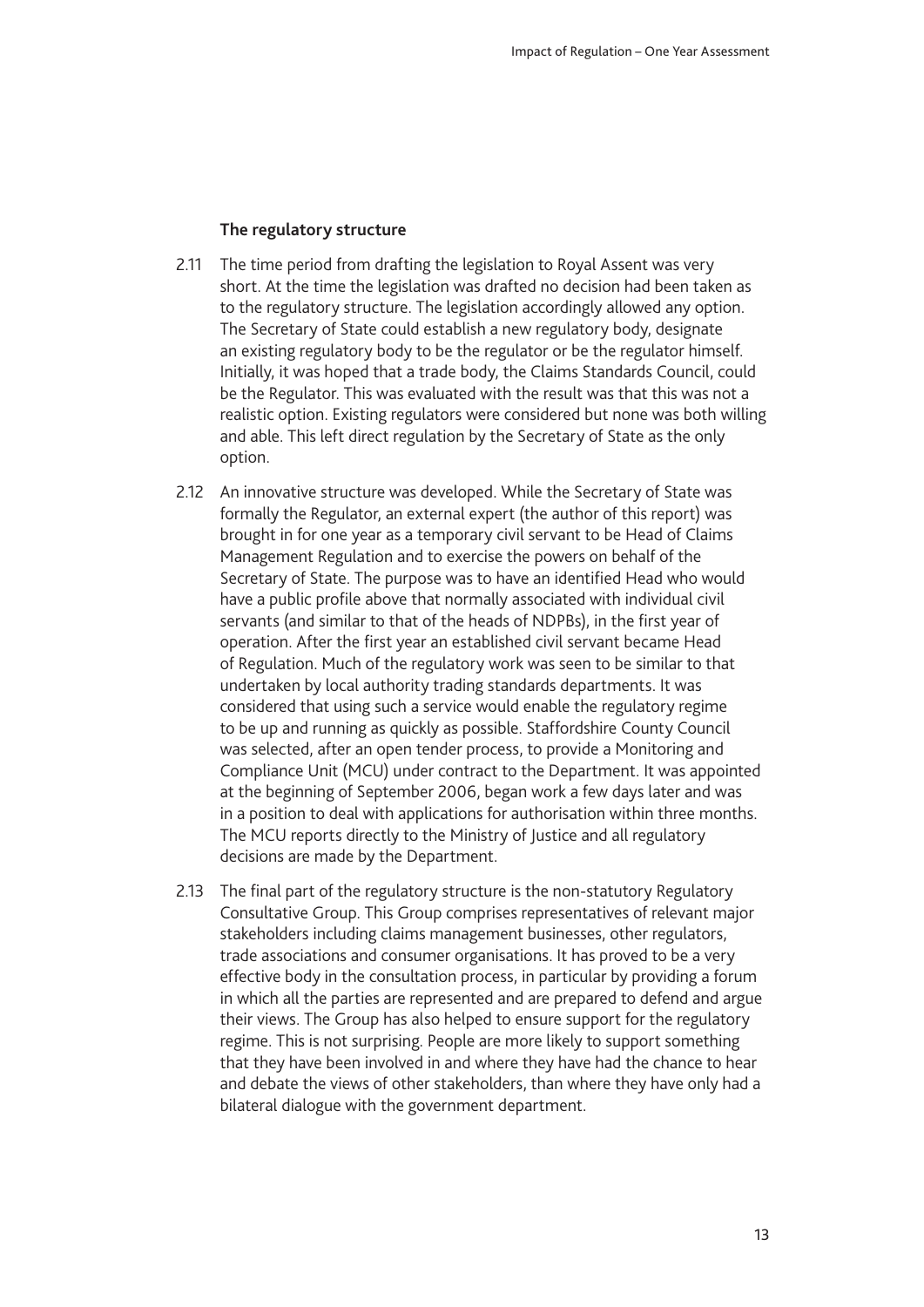#### **The objectives of regulation**

2.14 The objectives of regulation were set out in the Regulatory Impact Assessment for the Compensation Bill –

"This proposal aims to provide better safeguards for consumers of claims management services. It is designed to encourage the provision of quality services, to enhance consumer protection and to provide consumers with a clear route to redress. In particular, the proposal aims to improve the effectiveness and efficiency of the system for those who have a genuine claim to compensation, and to tackle practices that have helped to spread the misperceptions and false expectations of compensation claims amongst consumers. This will help to build consumer confidence and promote effective competition within the sector, whilst ensuring that the sector will be able to contribute effectively to the widening of access to justice."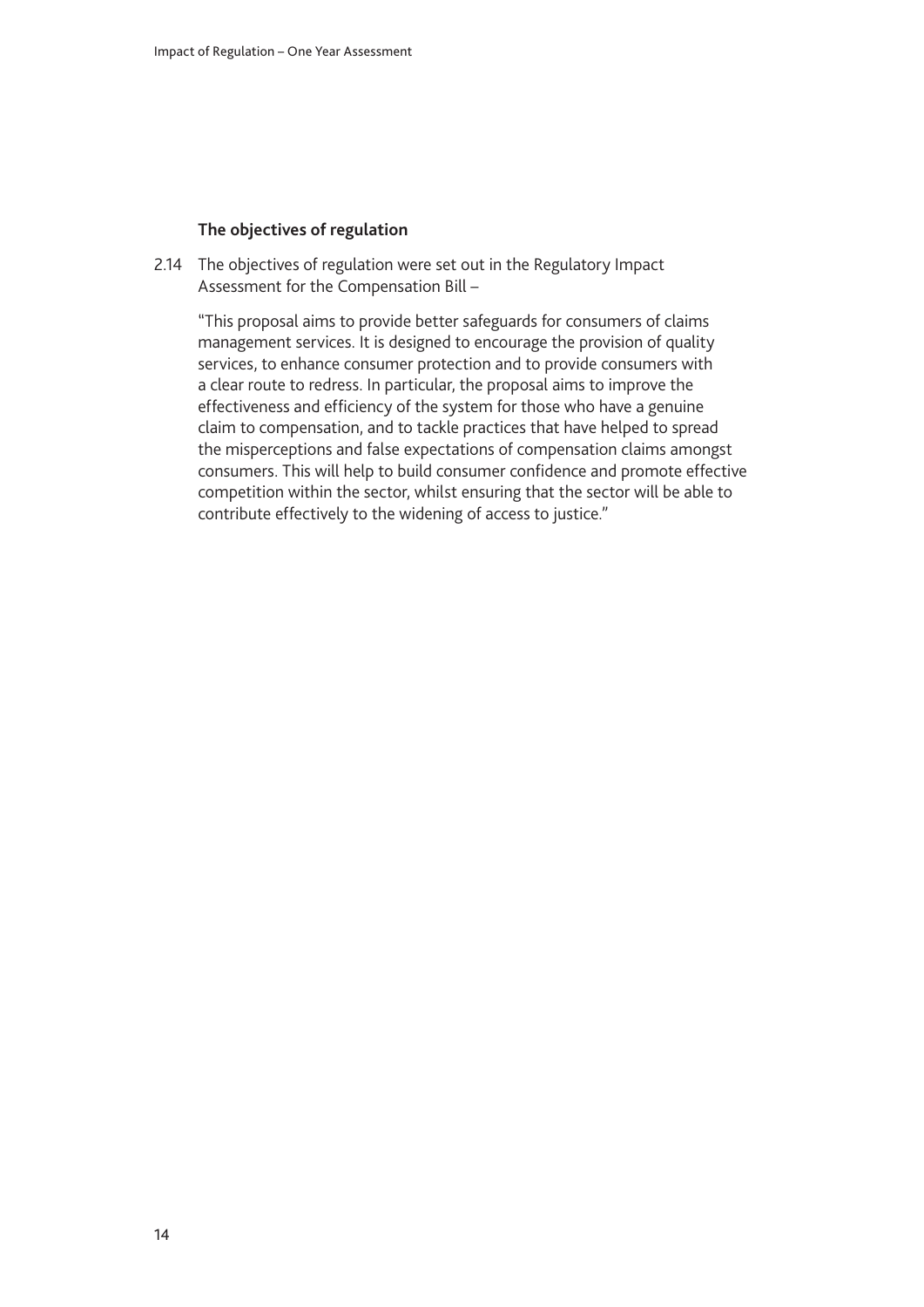# <span id="page-14-0"></span>3. The approach

3.1 Success in any field depends on having the right strategy. The success of claims management regulation depends largely on the work done between June and October 2006 in developing the structure and the secondary legislation, writing the rules and planning enforcement.

### **Understanding of the market**

3.2 The first essential for regulating a market is to understand it. This was not easy in respect of claims management services. The overall market is small and not well documented. Also, there are, in effect, a number of different markets with little in common in respect of either issues or market participants. The approach was to talk to relevant people, both in bilateral meetings and at a series of consultation meetings, and to apply basic analytical tools to understand the dynamics of the market.

### **Understanding of the effects of regulation**

- 3.3 There are a number of predictable effects of regulation in any sector
	- If possible, businesses will legitimately be restructured to avoid the need to be regulated.
	- Existing businesses, particularly where they have been engaged in malpractice, will be closed down and new businesses started.
	- Businesses will look for loopholes to exploit and will generally succeed.
	- There will be the potential for turf wars between regulators or a clash of regulatory approaches, which again some businesses will seek to exploit.
	- Government departments and regulators generally miss deadlines they set and take longer to implement regulation that they said or than was reasonable to expect.
	- In order to get legislation through Parliament, departments sometimes have to agree to put certain provisions on the face of the legislation or to agree to introduce secondary legislation that in retrospect is inappropriate and which hinders the achievement of the objectives of the legislation.
	- The consultation process will not be fully effective because most of those responding have vested interests and the views of some groups, particularly consumers, will not be represented at all. As a result regulations often fail to achieve their desired purpose.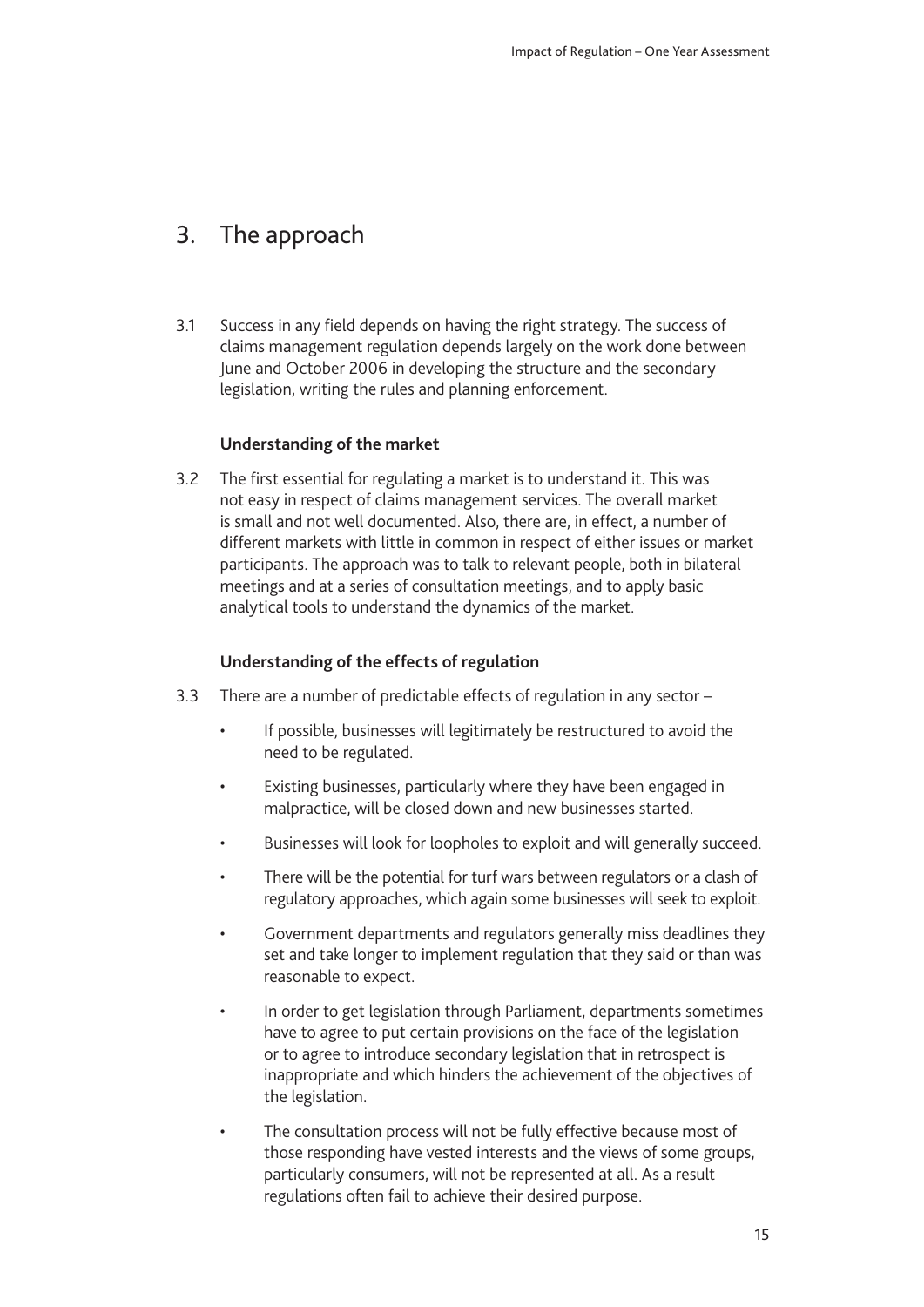- 3.4 These factors were consciously on board throughout the process. The primary legislation was relatively simple and flexible, providing sufficient scope for Regulations and Rules to be used (and amended quickly) to respond to and deal with most developments - and changes have been made where needed. There was an effective consultation process involving formal consultation exercises, bilateral meetings with major stakeholders, regional meetings and round table discussions at the Regulatory Consultative Group. As a result, there has been a broad measure of agreement on every major decision.
- 3.5 The ambitious timetable was met. This preserved the momentum, helping to ensure that Regulations and Rules would not be out of date by the time that they were implemented.

### **Identifying how regulation can be effective, in particular "pressure points"**

- 3.6 Broadly speaking, regulators can try a broad brush or targeted approach. The broad brush approach is expensive, time consuming and generally ineffective. A targeted approach is better, but only if the targets are properly identified and the action efficiently delivered. The Claims Management Regulator could not hope to monitor and enforce rules by individually monitoring a few thousand businesses. The approach has been to identify how regulation could most effectively be implemented. The Department identified websites as a target across the board, simply because they are a major marketing channel and cannot be concealed. In individual markets the approach has been to seek to make it difficult for those engaging in malpractice to do business as well as seeking to enforce Rules of Conduct on them. Specifically –
	- At the end of most personal injury claims is a solicitor. If there has been malpractice in the acquisition of business then the solicitor taking the business has breached the rules governing solicitors' conduct as well as the introducer breaching the Rules of Conduct under the Compensation Act. The Regulator has therefore sought to work closely with the SRA.
	- At the end of every criminal injuries compensation claim is the Criminal Injuries Compensation Authority. The Department has worked with the Authority which has agreed to refuse to deal with unauthorised businesses and to report unauthorised businesses and businesses engaged in malpractice to the Regulator.
	- The banks and the insurance companies have been asked to refuse to deal with unauthorised businesses and to report malpractice to the Department.
	- The Department has engaged with a number of other stakeholders to attempt to deal with the problem of contrived accidents.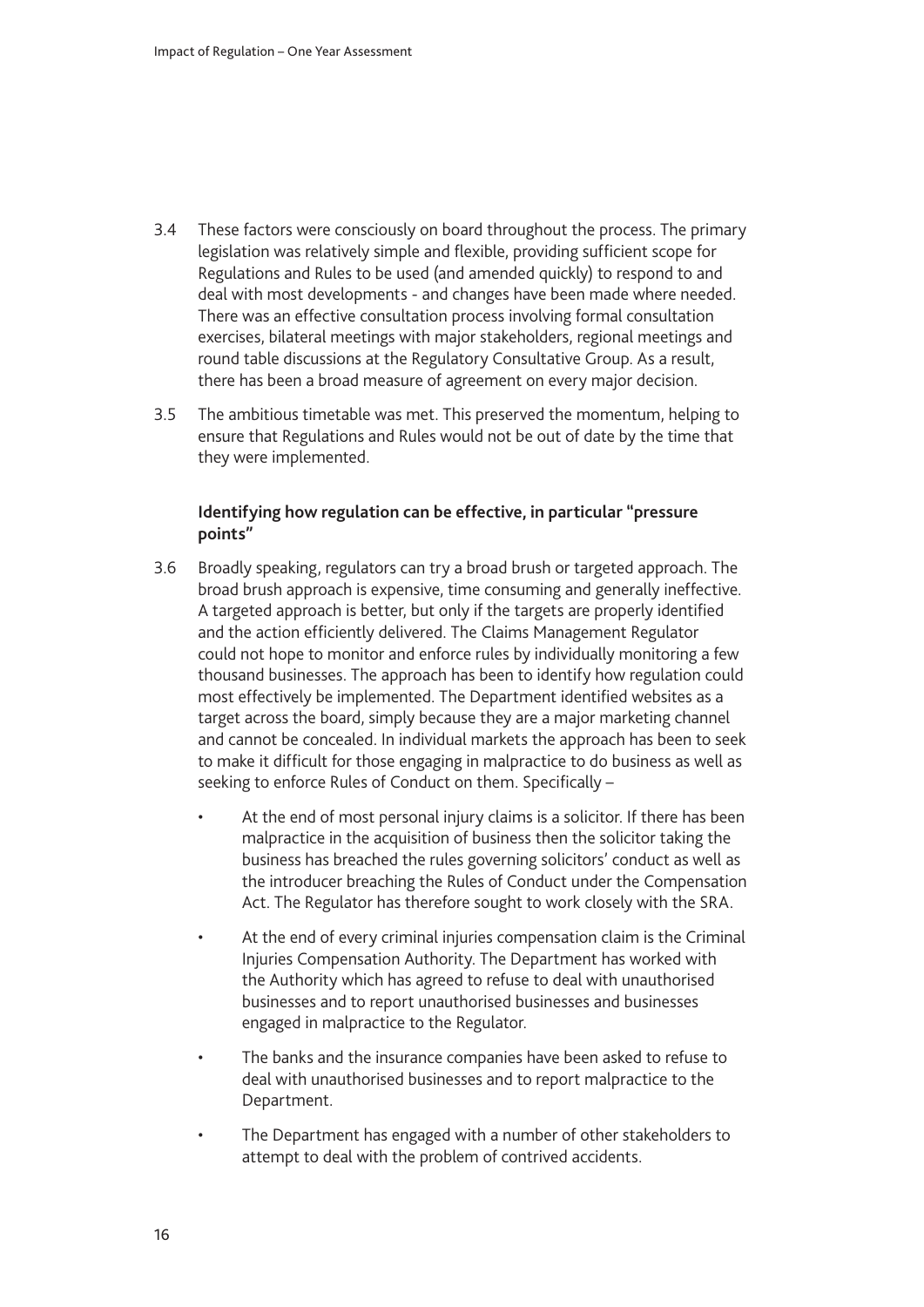### **Rules of Conduct**

3.7 The Rules of Conduct are very brief but deal specifically with malpractice. There has been no attempt to "throw in the kitchen sink" or to force "best practice". The Rules target identified malpractice, for example specifically covering cold calling in person and unauthorised marketing in hospitals.

#### **Enforcement**

3.8 Rules that are not enforced are worse than no rules. They simply give those engaging in malpractice a halo of respectability and call into question the credibility of regulation. The strategy from the beginning has been to enforce rigorously the Rules of Conduct and to demonstrate this. However, resource constraints have to be accepted. Enforcement activity has concentrated on the major issues with the expectation that the 'demonstration' effect would impact to some extent throughout the market.

### **Partnership working**

3.9 The Claims Management Regulator is small, with limited resources, and is operating in markets where there are other, better-resourced regulators including the SRA, the FSA and the Police. The approach has been to work with other regulators, recognising that unless this is done, the Regulator cannot hope to be successful.

#### **Baseline Study**

3.10 Impact can be measured only if there is an assessment of malpractice prior to regulation. Such a baseline study was duly completed and published on the website in April 2007. The Executive Summary of that study is reproduced as Appendix 1.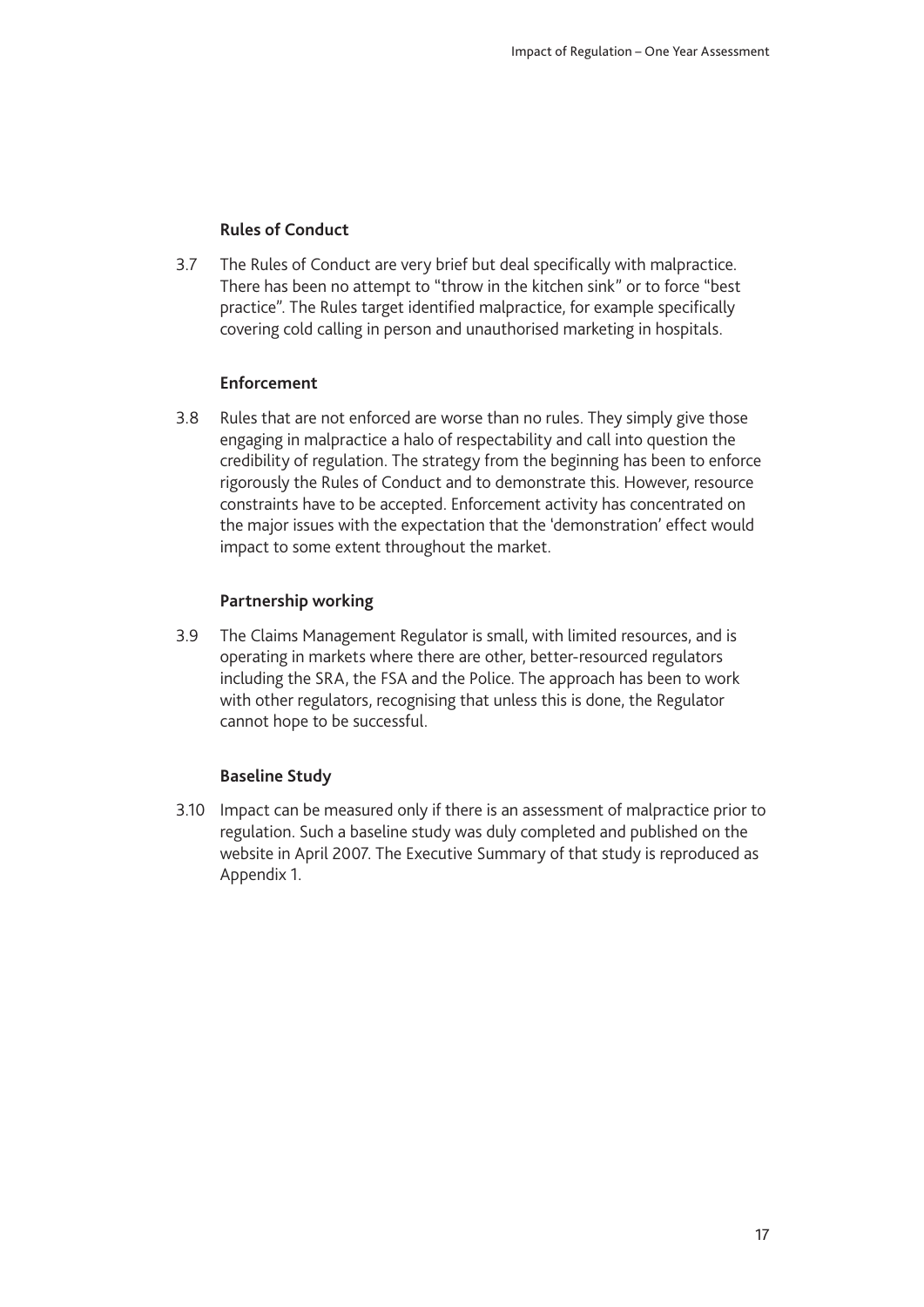# <span id="page-17-0"></span>4. The authorisation process

### **Introduction**

4.1. The authorisation process has always been seen as a key part of the overall regulatory regime. It is, in itself, able to help ensure compliance with the various rules. A separate review of the Authorisation process (dated 24 May 2007) has been prepared. The Executive Summary is reproduced below.

### **Objectives of the authorisation process**

- 4.2 There were three principal objectives of the authorisation process
	- To set the tone for the whole regulatory regime so that the industry would know that this was a serious and professional regulator.
	- To provide the platform on which monitoring and compliance work could be effective, in particular by obtaining the necessary information about authorised businesses.
	- To provide aggregate data on the various markets subject to regulation.

#### **Risk Framework**

4.3 A risk framework was prepared, identifying the factors associated with malpractice; this was used to influence the design of the application form and to shape the authorisation process.

### **The application form**

- 4.4 The application form was regarded as a vital part of the authorisation process. The FSA form was used as the starting point and there was both formal and informal consultation on the form.
- 4.5 Potential applicants had to provide contact details in order to obtain a copy of the form. A web-based form was used. Key features were –
	- Where the form is completed online, all the necessary questions must be completed as the form is self-checking to some extent.
	- Details are required of the business including principal place of business; registered address, if a company; and all website addresses.
	- Details are required of the directors or partners and any other people able to have significant influence over the policy or management of the business.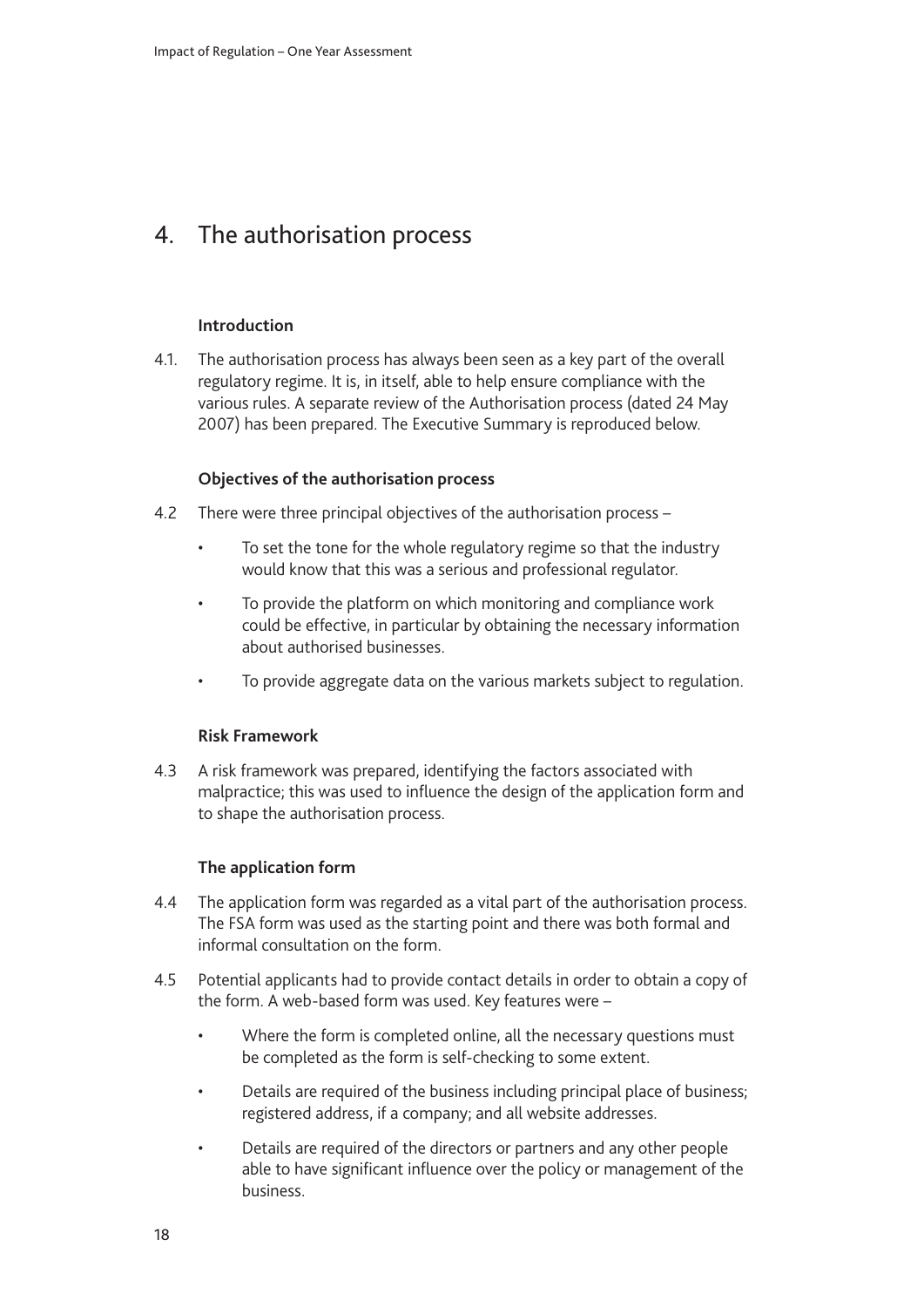- A requirement to state the sectors in which the business intended to operate and the turnover of the business.
- A detailed self-certification statement businesses being required to confirm that they complied with or would comply with each of 26 provisions in the rules.
- A signed declaration that the information provided was correct.

### **The authorisation process**

4.6 The information provided on the application form was exhaustively checked, including Companies House checks, Internet checks, and validation that the business was operating from the address on the application form on the business. Websites were checked for consistency with the information on the application form, the Rules of Conduct and the Electronic Commerce Regulations. In about 90% of applications it was necessary to go back to the business to request further information or to seek changes to websites or contracts.

### **Number and timing of applications**

4.7 Applications were invited from 30 November 2006; a deadline of 16 February was set for applications to be received; and 6 April was provisionally set as the date the prohibition on operating without authorisation would be commenced. 1,007 applications were received by the deadline, 80% in the final two weeks. The commencement date was finally set for 23 April to provide more time to deal with this larger than expected number.

#### **Assessment of the process**

- 4.8 The initial assessment of the process is
	- Generally, the strategy to get the message over about the need to be authorised was successful.
	- The informal deadline for applications worked well and maintaining deadlines generally was effective.
	- The quality of applications was very poor, greatly increasing the work required in the application process.
	- The application process had a desirable effect on businesses and generally businesses seemed content with the process.
	- Using a web-based system had huge advantages as did the requirement on businesses to provide contact details when requesting a form.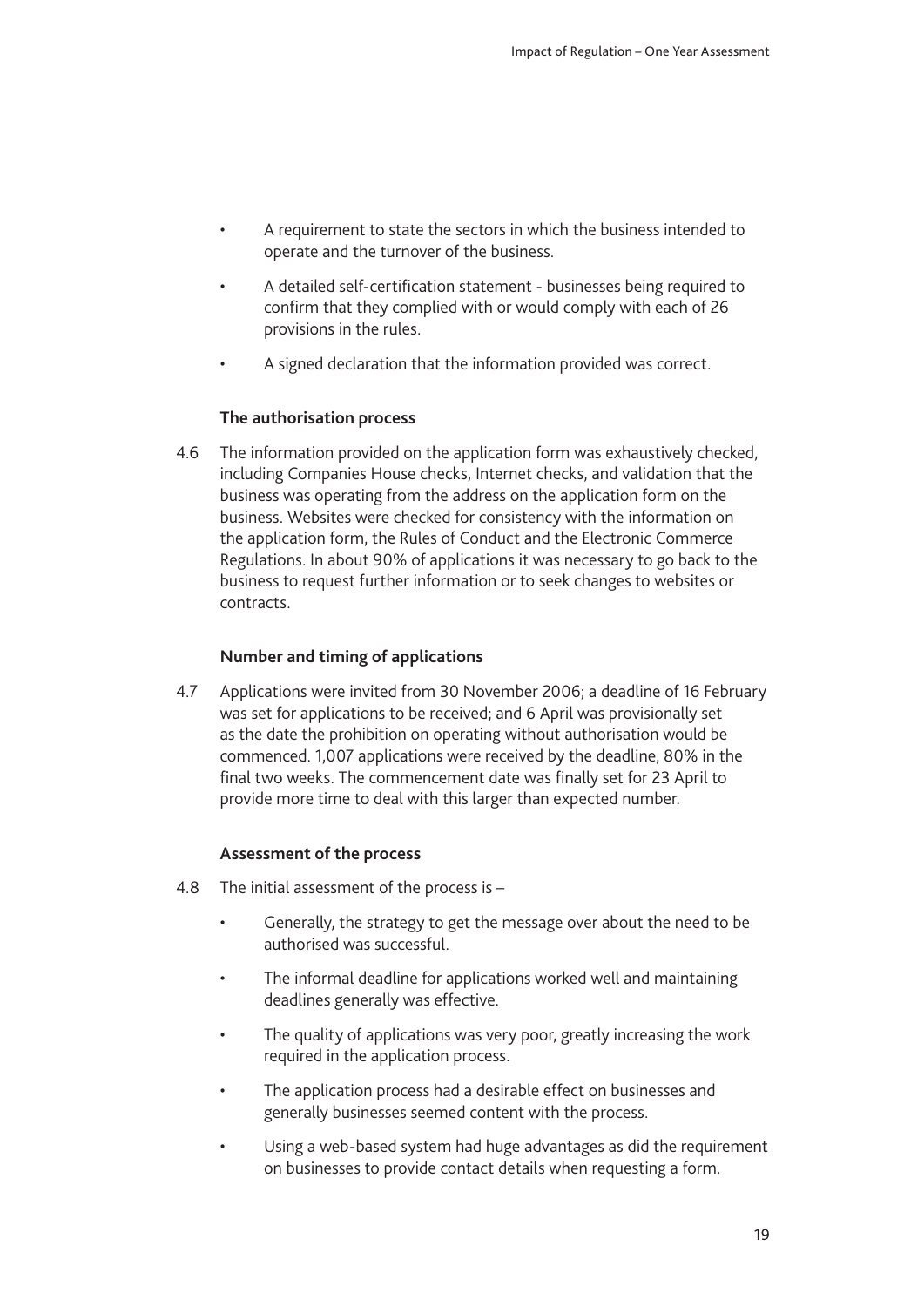- Website checks, and to a lesser extent contract checks, resulted in a significant increase in compliance with the Rules of Conduct and general legal requirements.
- Some businesses engaged in malpractice were probably deterred from seeking authorisation.
- The data provided on the application form enabled the market to be mapped for the first time.
- Those businesses that requested an application form but did not apply, or which started the application process but did not finish it, have been identified; some may seek to engage in unauthorised activity.
- How businesses handled the application process has been used in the risk assessment process.
- The authorisation process was less effective in scrutinising businesses that were not companies and businesses without websites.

#### **Risks and issues**

- 4.9 The IT system was fairly standard but nevertheless required some design and testing. The time frame meant that there was little margin for error or for full testing and the work was completed at the last minute. Had there been any errors or system failures this may have delayed the authorisation process. Ideally more time was needed although everything worked well.
- 4.10 The high number of applications necessitated increasing the number of staff and opening of a second office. This increased the risk of inconsistencies in dealing with applications. A clear procedure manual combined with quality controls minimised this risk.
- 4.11 The deadlines worked well. However, the number of applications was much higher than expected and 80% were received in the final two weeks. It was not possible to authorise late applicants and those that had applied before the deadline but that had failed to respond adequately to queries before 23 April. It had been assumed that there would be few applications after the deadline. In the event there have been more than 400. Resources had to be increased to handle the additional work and tactical decisions had to be taken on priorities.

#### **Conclusion**

4.12 The authorisation process was very successful. The application form and authorisation process both worked well. There were no significant problems with the form or the technology. Feedback from applicants indicated broad satisfaction with the arrangements by businesses.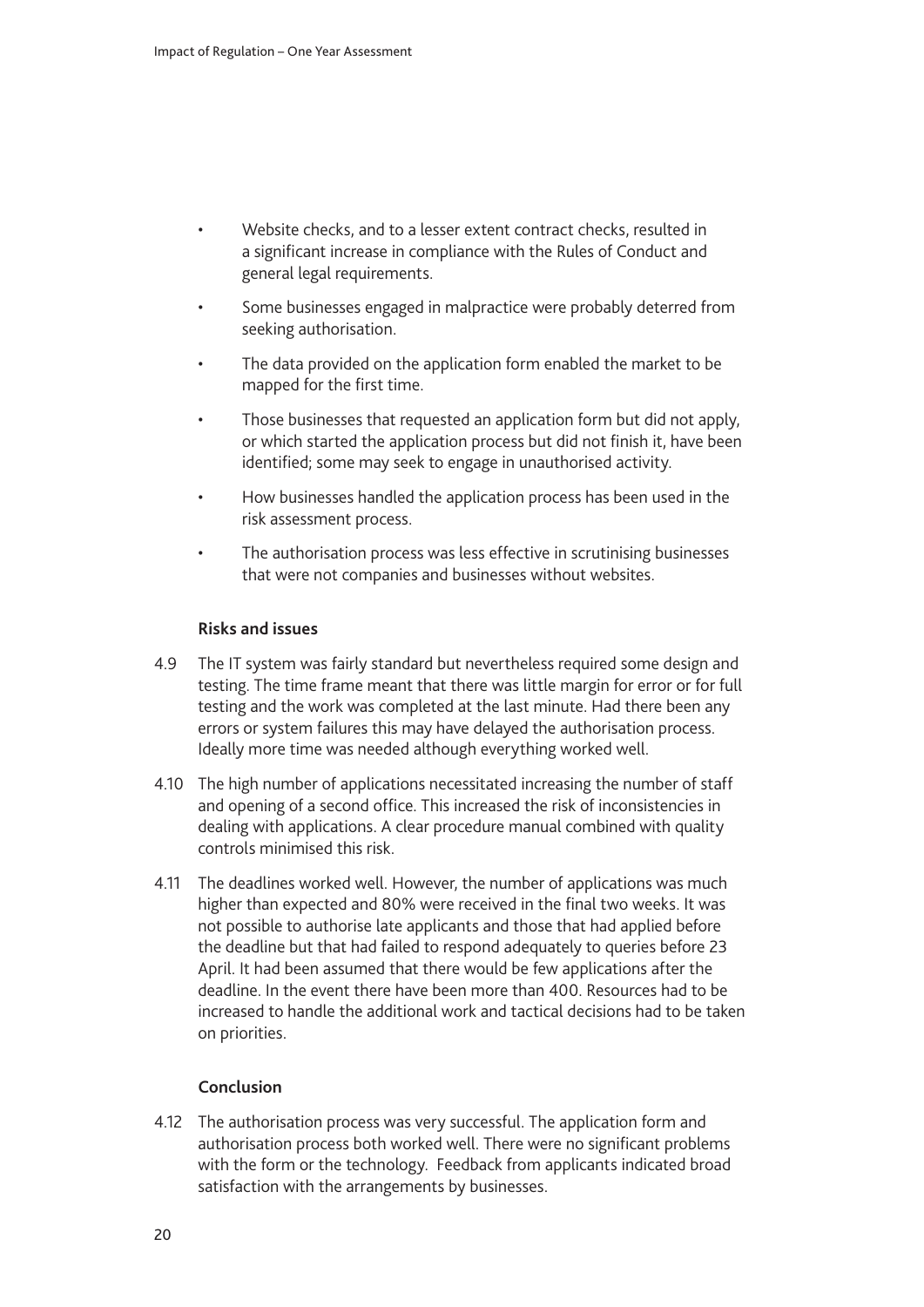- 4.13 The process made a significant contribution to meeting the objectives of the legislation –
	- Claims management businesses realise that this is a serious regulatory regime that is likely to be enforced.
	- Major deficiencies in websites and contracts have largely been addressed. In itself this means that much of the malpractice in respect of endowment miss-selling has been addressed.
	- A significant amount of information has been gathered on businesses that might seek to trade without authorisation.
	- Authorised businesses that pose some risk have been identified.
- 4.14 The process gave the necessary platform on which monitoring and compliance work can be effective.
- 4.15 Key success factors are considered were
	- The requirement to provide contact details in order to obtain an application form.
	- Using a web-based application form.
	- The self-certification compliance statement.
	- The thorough checking of everything on the application form and websites.
	- The short time frame, which concentrated minds and maintained momentum.
	- The relatively small sector.
	- The built-in enforcement right though the distribution chain.
- 4.16 Some things could have been improved
	- Ideally the website and application form should have been ready a week or two earlier for full testing. However, the timescale was short and the system did work well.
	- Although additional resources were provided to deal with the higher than expected workload these could have been increased even more around 23 April when volumes were at their absolute peak.
	- Many applications were of a poor quality. Perhaps this could have been anticipated given that the businesses to which regulation was being applied had little or no previous experience of regulation. In retrospect the application form could have done more to require a better quality of application through forcing applicants to read the Rules of Conduct,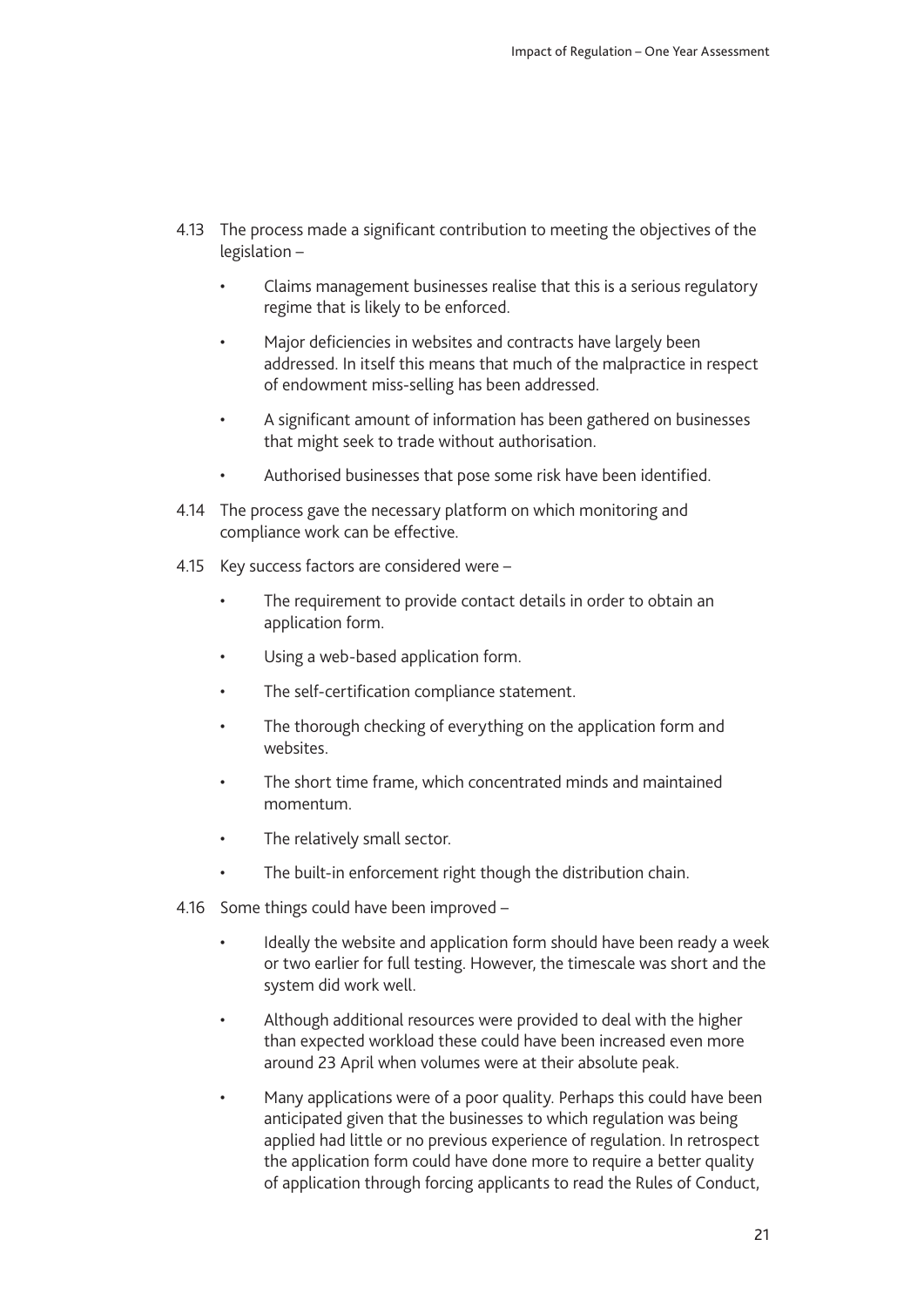providing more explanation on the form itself rather than in a guidance note and perhaps some reordering of questions so that mistakes would be more difficult to make.

• The combination of application volumes greatly exceeding all government or industry estimates; the low standard of many applications received, which meant they took longer to process; and many applications being received after the deadline, could not have been foreseen at the outset. Given a longer implementation timescale, it may have been possible to identify the trends a little earlier but the advantages of quick implementation are clear.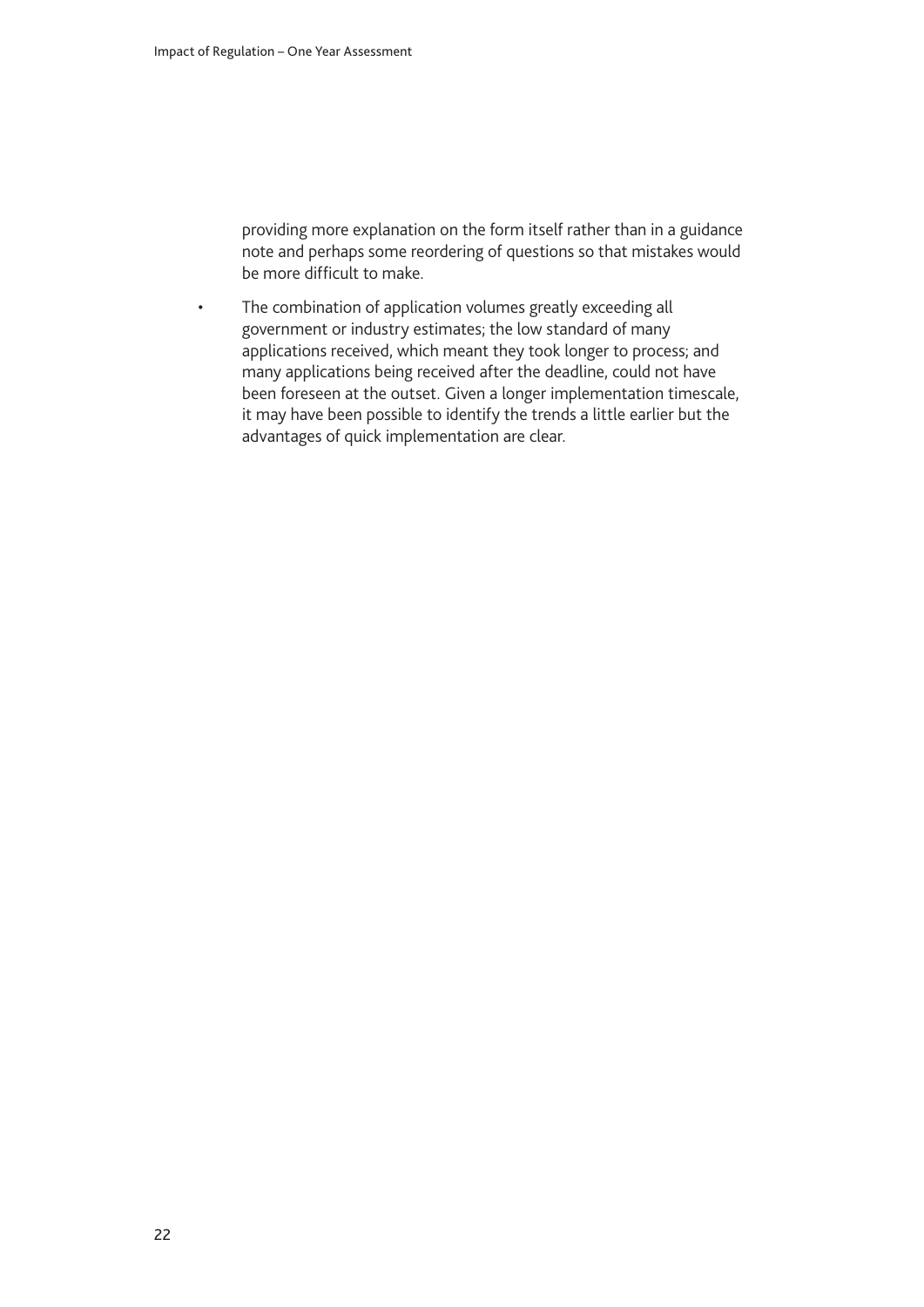# <span id="page-22-0"></span>5. The renewal process

- 5.1 When the regulatory regime was devised it was decided that all certificates of authorisation would run to a particular date, 28 February. The main reason for doing this was to encourage early applications for authorisation. All business seeking authorisation prior to the legislation being fully activated paid the same annual fee for the period to 28 February 2008.
- 5.2 One of the benefits of having a single date is to enable the Regulator to collect aggregate data on activity in the market and therefore to be able to assess the changing nature of the market.
- 5.3 From a compliance point of view the renewal process can be used to get the same message over to all authorised businesses at the same time about the need to comply with the Rules of Conduct. A single date also reduces the opportunities for restructuring of businesses to circumvent regulatory requirements.
- 5.4 The downside of a single date is that the fairly routine work of handling the renewals is heavily concentrated at a particular point of time. It follows that there is a risk that work may slip in other important areas, in particular enforcement.

### **Annual fees**

5.5 The initial impact study had as one its conclusions the need to reduce the regulatory burden on small businesses. The burden consists of both paperwork and costs. The documentation required for businesses to renew their authorisation was simple and should not have presented a problem to any business. The decision was taken to reduce the minimum authorisation fee for the smallest businesses from £400 to £100. It was recognised that £400 was a heavy burden on small businesses for whom regulated claims management services were only a small part of their total business.

### **The approach**

- 5.6 The approach to the renewals process was to make it part of compliance work. The form required businesses to confirm the key details that they had supplied in their application form and also to confirm that they complied with the Rules of Conduct. This was seen as being a useful part of the overall compliance programme.
- 5.7 Recognising that many renewal forms would come in at the last minute, the appropriate arrangements were made to ensure that the volume of business could be adequately handled partly by staff working overtime and partly by diverting some resources from enforcement work.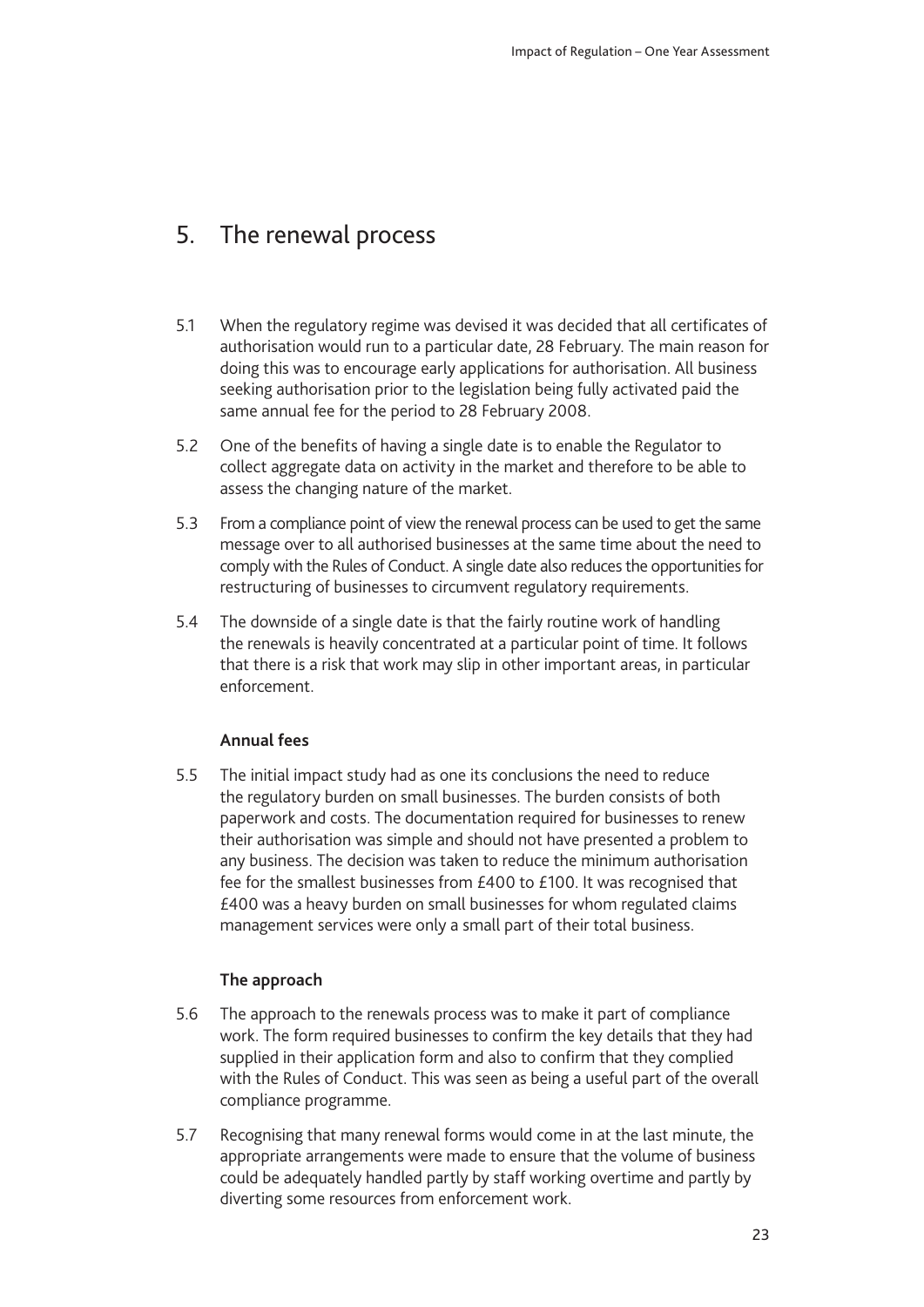- 5.8 The process was influenced by the experience of the initial authorisation process. However, unlike on that occasion when there was no clear idea of how many businesses would seek authorisation, the number that would be seeking renewal could be fairly accurately forecast. It was assumed that many of the applications would come in at the last minute and that many would be inadequate and would require correspondence with the authorised business. The timescale adopted for the process was –
	- November 2007 letter sent to all authorised businesses including data that they had supplied on their application forms and seeking return of the forms by 31 December 2007. Businesses were required to sign a declaration that they had complied with the Rules of Conduct, to give details of any regulatory action taken against the business or people involved in the business and to give their turnover in the year to 30 September 2007.
	- January 2008 reminders sent to those businesses that had not responded to the first letter and invoices sent out to businesses based on their returns.
	- 28 February 2008 all initial authorisation certificates expired.

#### **Operation of the process**

- 5.9 The renewal process went well and there were no delays in dealing with renewal applications. A survey was undertaken in March 2008 of a sample of 30 businesses to assess how they found the renewal process. In response to a question "when you first read the form did you understand what you had to do", 80% replied "yes".
- 5.10 The following table sets out key details from the process as at 3 April 2008.

| Number of businesses issued renewal notices       | 1.609 |  |  |
|---------------------------------------------------|-------|--|--|
| Number of renewal notices returned<br>1,452       |       |  |  |
| Of which voluntary surrenders of<br>authorisation | 87    |  |  |
| Of which forms incomplete                         | 30    |  |  |
| Number of forms not yet received<br>157           |       |  |  |

5.11 87 businesses have voluntarily surrendered their authorisation and it is probable that most of the 157 businesses whose forms have not been received and the 30 whose forms are incomplete have ceased providing regulated claims management services.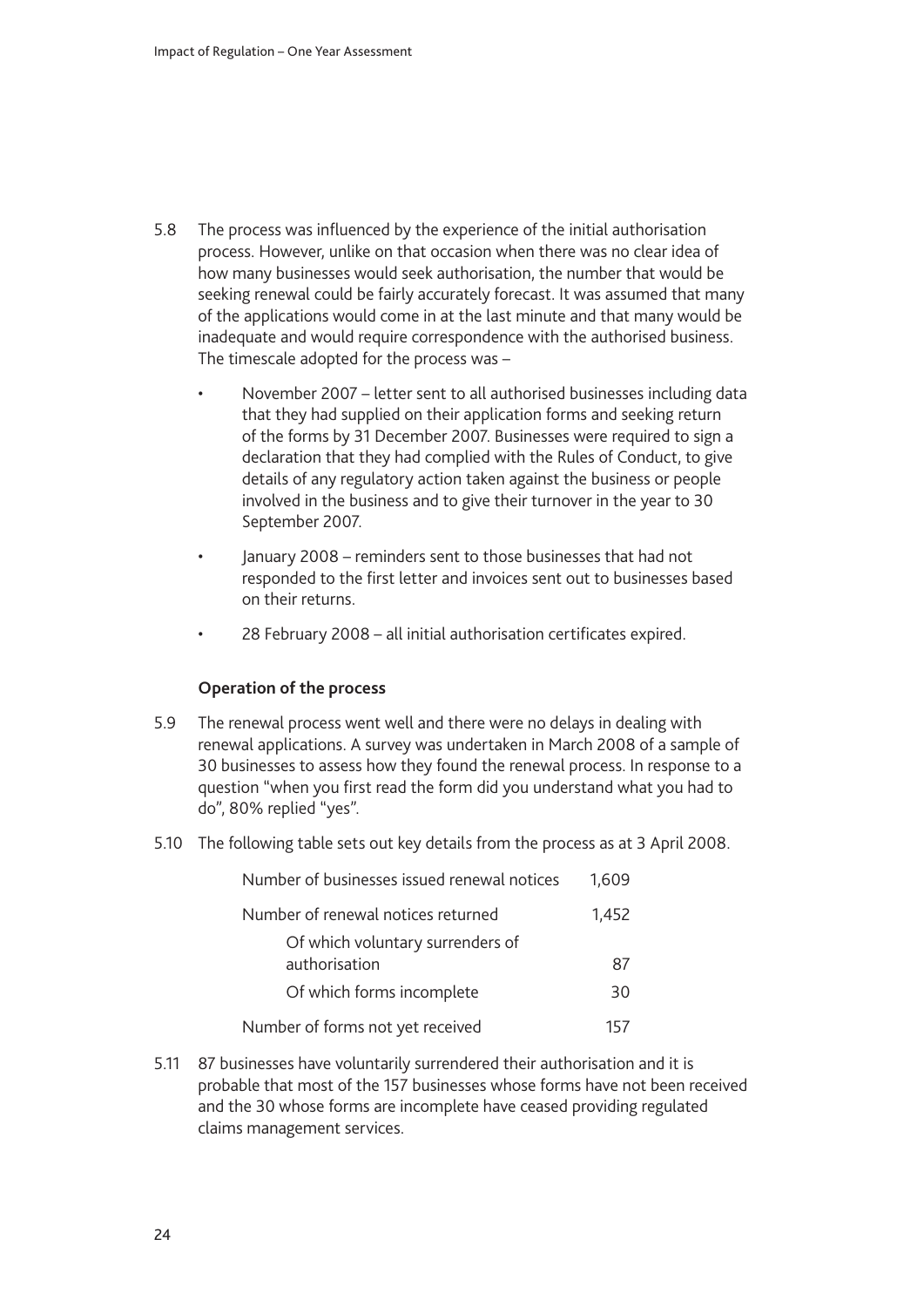- 5.12 Two interesting points emerged from the process
	- The earlier the businesses returned the form the better the quality of the application. The late returns were the worst.
	- There was large-scale non-compliance with the requirement to notify changes in information provided on applications forms. In about 70% of the 494 cases where forms were received with changes, these changes had not previously been notified as is required under the Rules of Conduct. This is not surprising; other regulators have a similar experience.

### **Changing nature of the market**

- 5.13 Information obtained in the renewals process enables an assessment to be made of how the market for claims management services has changed since the regulatory regime began and also the nature of the market generally.
- 5.14 Turnover by businesses engaged in personal injury work seems to have increased by around 25%, while turnover in the financial services and products market fell by over 30%. The latter was expected given that endowment complaints work is now well past its peak. The changing nature of the market is examined in more detail in the chapters of the various sectors.

#### **Improvements**

- 5.15 The renewals process is largely a manual one. Businesses have to complete a form and post it to the Monitoring and Compliance Unit with a cheque. An online system would be preferable as it would prevent incomplete renewal applications being made and would speed up the process generally. Electronic payments would also be more efficient.
- 5.16 These points were confirmed in the survey of businesses in March 2008. 40% of the 30 businesses surveyed said that they would prefer to pay online and 63% said that they would prefer to complete the form online.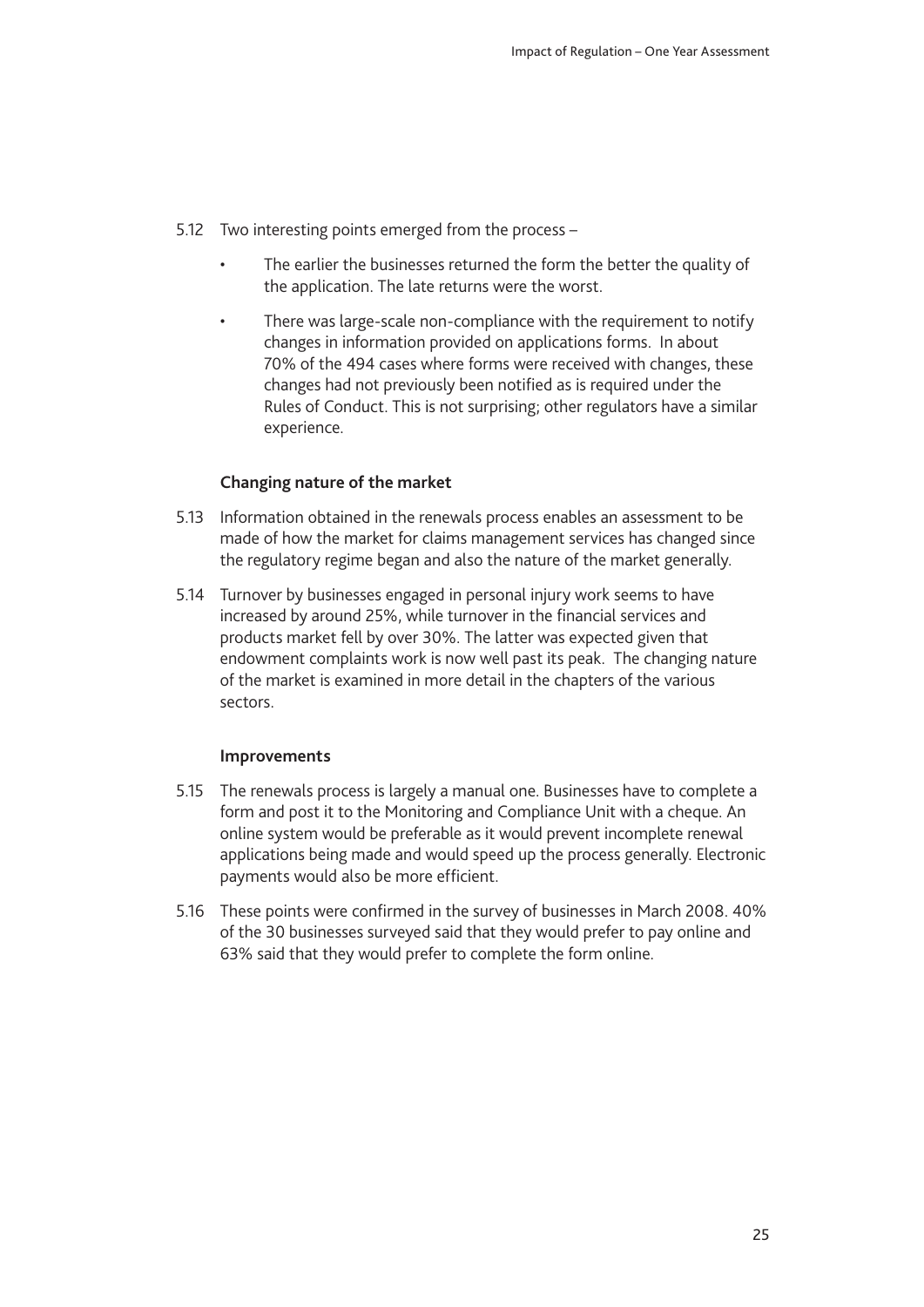# <span id="page-25-0"></span>6. Monitoring and compliance

- 6.1 The monitoring and compliance strategy has comprised several related elements –
	- Use of the authorisation process to draw the attention of businesses to the Rules of Conduct, in particular to help achieve compliance with the rules on marketing.
	- Use of the renewals process to remind businesses of the Rules of Conduct and to establish any changes in the ownership or management of the business.
	- Vigorous pursuit of businesses thought to be trading while unauthorised.
	- Use of complaints and public queries to inform targeting of particular businesses.
	- Regular reviews of websites and contracts.
	- Targeted audits and requests for information of businesses where there is some evidence of malpractice.
	- Use of enforcement powers where necessary, but preference for stopping malpractice and bringing businesses to compliance.

#### **Authorisation and renewals processes**

- 6.2 The authorisation and renewals processes have already been analysed in previous chapters. The authorisation process played a key role in increasing awareness of the regulatory regime and ensuring that websites and other marketing literature were compliant. The renewals process reinforced these.
- 6.3 Five businesses were formally refused authorisation, three because of previous criminal activity, one because of involvement of an undeclared individual and one because of previous conduct. However, this does not tell nearly the whole story. 205 businesses submitted applications for authorisation, including a cheque for the authorisation fee. These businesses failed to respond adequately to requests for information and their applications have been terminated. Little is known about these businesses. However, it is reasonable to assume that many thought that authorisation could be obtained simply by filling in a form and sending a cheque. When they discovered that information they provided was carefully checked, websites examined, Companies House checks done etc some may have realised that they would not be authorised or that they would be unable to continue operating as they had done. Accordingly, they decided not to proceed with authorisation. To this extent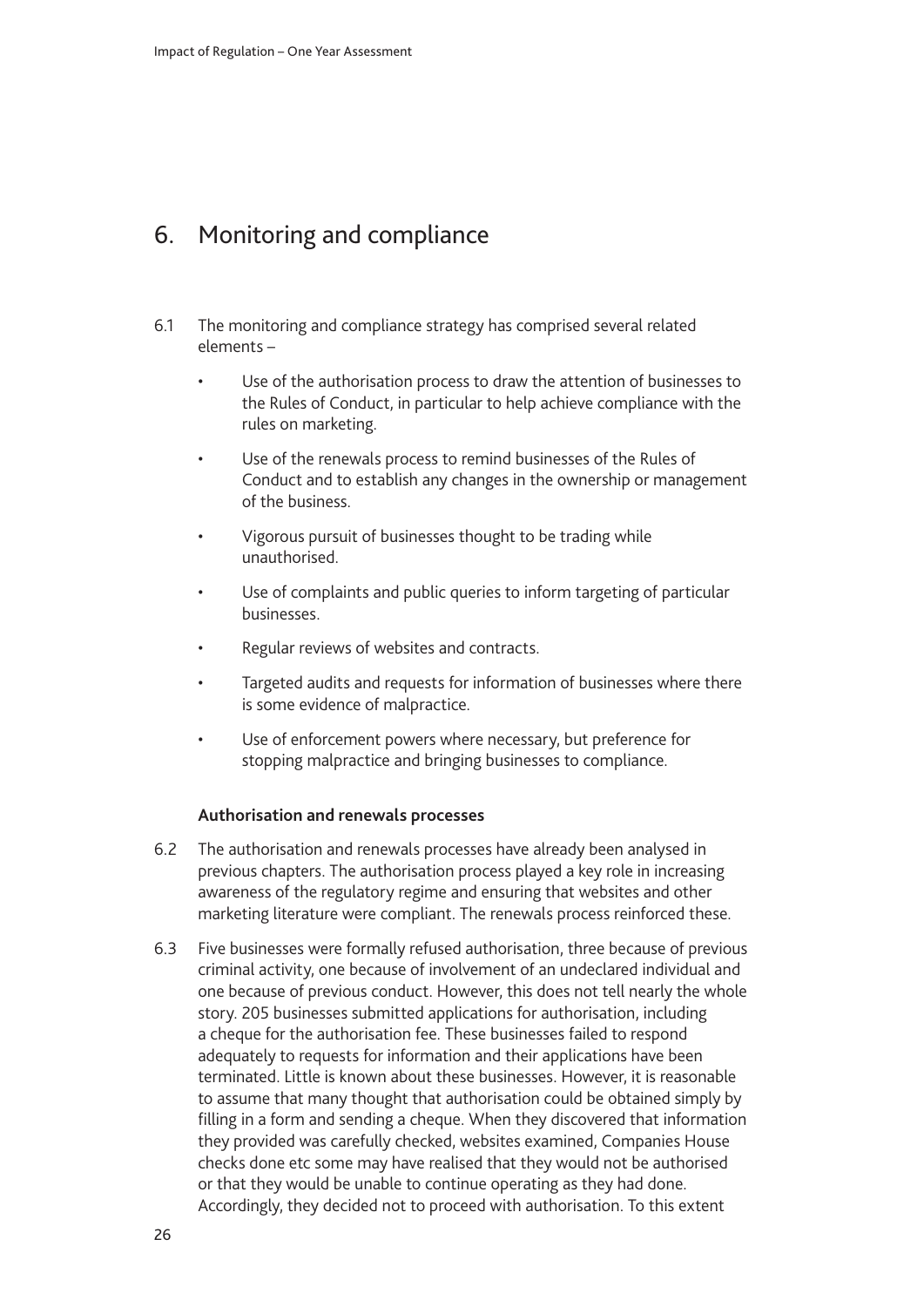the authorisation process was successful in removing from the market some businesses that otherwise would have been involved in malpractice.

6.4 However, it is equally reasonable to assume that some of the people behind the businesses whose applications were terminated are either now involved in authorised businesses or are trading while unauthorised. The monitoring work is seeking to identify where this has occurred.

#### **Unauthorised trading**

- 6.5 In this area, unlike many others, unauthorised trading is fairly easy to identify. This is because the person to whom claims management businesses are making a claim has an interest in ensuring that they are authorised. In respect of financial services and products the insurance companies and banks have played a useful role by refusing to deal with unauthorised businesses. In respect of personal injury cases solicitors have been warned that they must not deal with unauthorised or non-exempt businesses.
- 6.6 The Monitoring and Compliance Unit has received a steady stream of reports of unauthorised trading. It has also monitored websites and local advertising. A total of 300 businesses have been identified as potentially trading unauthorised. Each of these businesses has been approached with the following results as at March 2008 –

38 have applied for and obtained authorisation

11 have applied for authorisation

- 41 proved to be exempt from the need to be authorised
- 47 have been confirmed as no longer trading

91 are thought to be no longer trading, that is there no evidence of them trading but the businesses have not confirmed that they are not trading

50 businesses are now being pursued at various stages

14 were in a position in which it could not be proved that they were trading while unauthorised.

#### **Review of contracts**

6.7 As part of the authorisation process, businesses where there was cause for concern were asked to provide their contracts. Significant changes were required before some of the businesses could be authorised. It would not have been feasible to review all contracts at this stage because of the resource implications. Rather, separate exercises were undertaken after the authorisation process had largely been completed. These are covered in the sector chapters.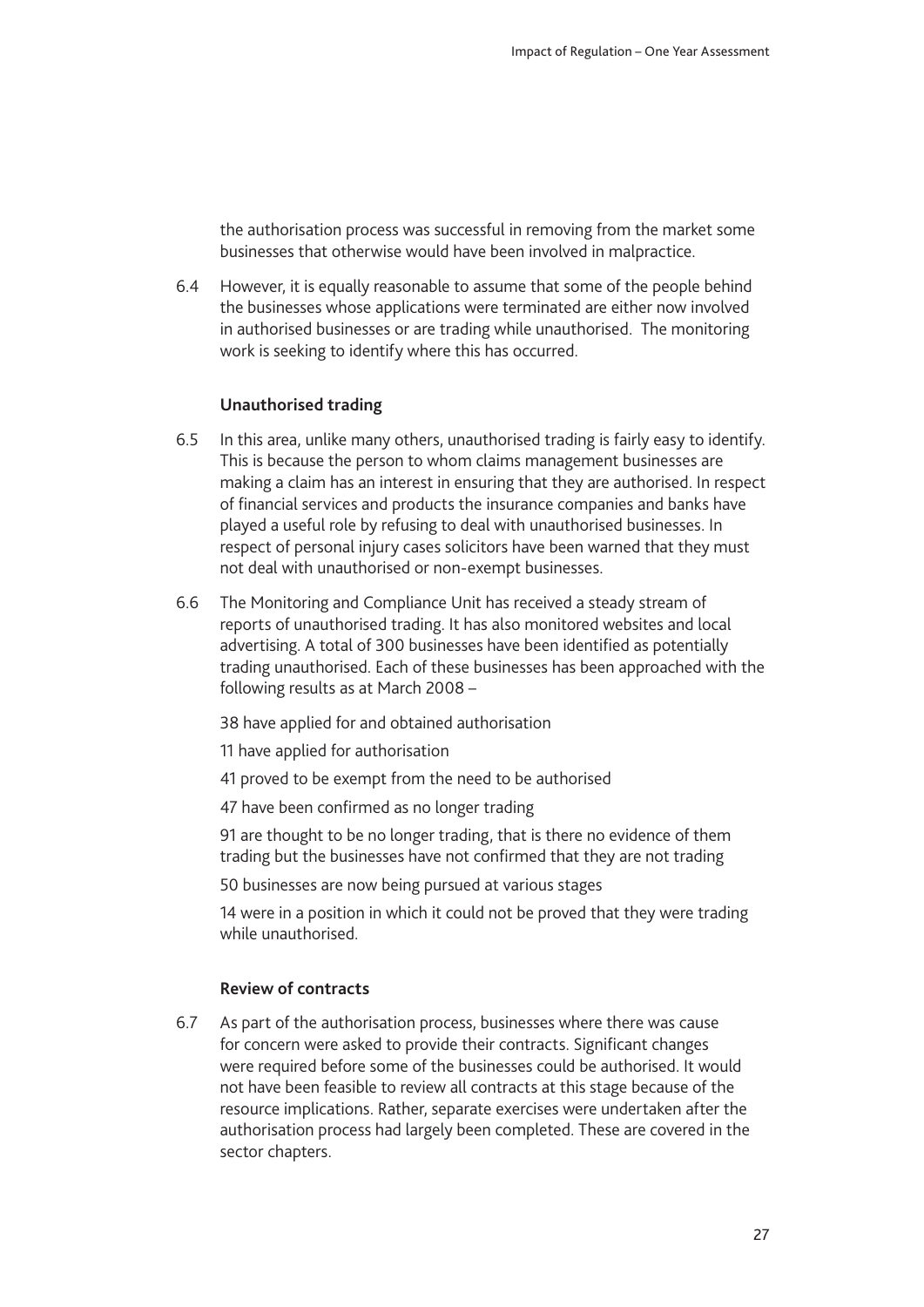#### **Review of websites**

6.8 Following the initial review of websites as part of the authorisation process subsequent checks have been made to ensure that sites remain compliant. The checks have covered the Rules of Conduct, in particular use of the expression "no win no fee", and also the Electronic Commerce Regulations and requirements made in regulations under the Companies Act 2006. Of 1,185 websites checked, 588 (50%) were initially non-compliant. The number non-compliant as at March 2008 was 168, 14% of the total. The remaining non-compliances are of a minor nature (for example a company saying that is "registered in the UK" rather than "registered in England & Wales") and have been checked in the renewals process. It is probably the case that the websites of claims management businesses are now among the most compliant of all sectors' websites as a result of the review. A comparable check in other sectors would yield much higher levels of non-compliance.

### **Cancellation of authorisation**

6.9 One business's authorisation has been cancelled.

#### **Audits**

- 6.10 75 audits of businesses dealing with personal injury claims have been carried out. These have mainly been in West Yorkshire, Lancashire, Luton and Birmingham. Problems found included no VAT registration, undeclared turnover, and the business being a front for someone else. In some cases information has been passed to HMRC, eg where there is a suspicion of tax evasion. Otherwise, the businesses have been required to remedy any failings. Some businesses are still being investigated; more formal enforcement action may follow.
- 6.11 Three audits were carried out of companies dealing with bank charges, on the basis of complaints received about the businesses. The issues were cold calling by telephone, failure to respond to customer queries, clients being unable to contact the business, and unclear promises about the refund of upfront charges. Following the audits the companies made changes to their contracts, complaints handling procedures and communications with clients.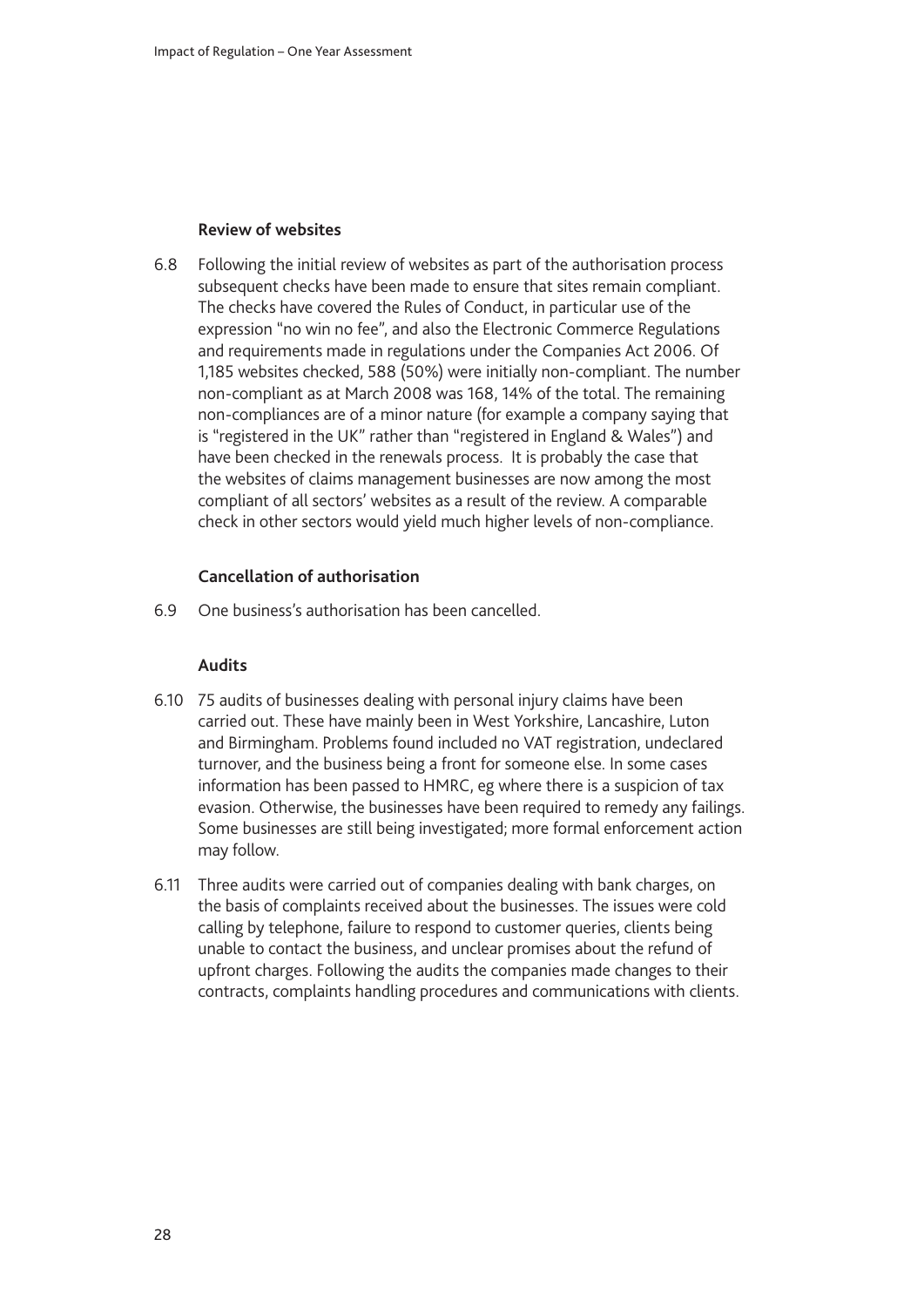# <span id="page-28-0"></span>7. Complaints handling

- 7.1 Authorised businesses are required to comply with rules on complaints handling. These rules include referring a complaint to the Claims Management Regulator. The Regulator has limited powers in dealing with complaints and does not act in the same way as an Ombudsman, able to impose a settlement. The Regulator does have the power to require fees to be repaid if they have been unjustifiably charged and can require the authorised business to reconsider the complaint. In practice however, where a Regulator does deal with complaints in this way then normally businesses respond favourably.
- 7.2 It was not envisaged that there would be many complaints. In respect of personal injury cases the client is very seldom paying any money to a claims management company and has no contract with the company and therefore is unlikely to have any grounds for complaint. It was considered that complaints were most likely in respect of financial services and products, where clients were paying a significant proportion, generally 25% or 30%, of any compensation to a claims company.
- 7.3 The initial expectation was duly borne out. Up to March 2008 1,216 complaints had been received. Over 80% were in respect of financial products and services. Most of these complaints have been dealt with informally, with three being formally referred for consideration to the Regulator. In each case the Regulator found in favour of the company.
- 7.4 Over 70% of the complaints received came under the heading of "fair and reasonable dealings with clients", and typically concerned matters such as a company claiming a fee when it had done little work; a client being misled into dealing with a company; and information given to clients in telephone calls or face to face meetings being different from what was stated in marketing literature or contracts.
- 7.5 One interesting point to come from the work on complaints is in respect of how people know to complain to the Claims Management Regulator given that there has been little publicity about the role of the Regulator in dealing with complaints. It seems that what most people have done when they are dissatisfied with the service provided by a claims management company is to look for details of the company on the Internet so as to be able to make a complaint. They then find the Claims Management Regulation website as the company will be listed on this site. When they go into the website they find that they are able to make a complaint. Alternatively, they find the complaints procedure on the business's website – the Rules of Conduct requires complaints procedures to be on websites. This usefully illustrates just how the Internet has transformed communications.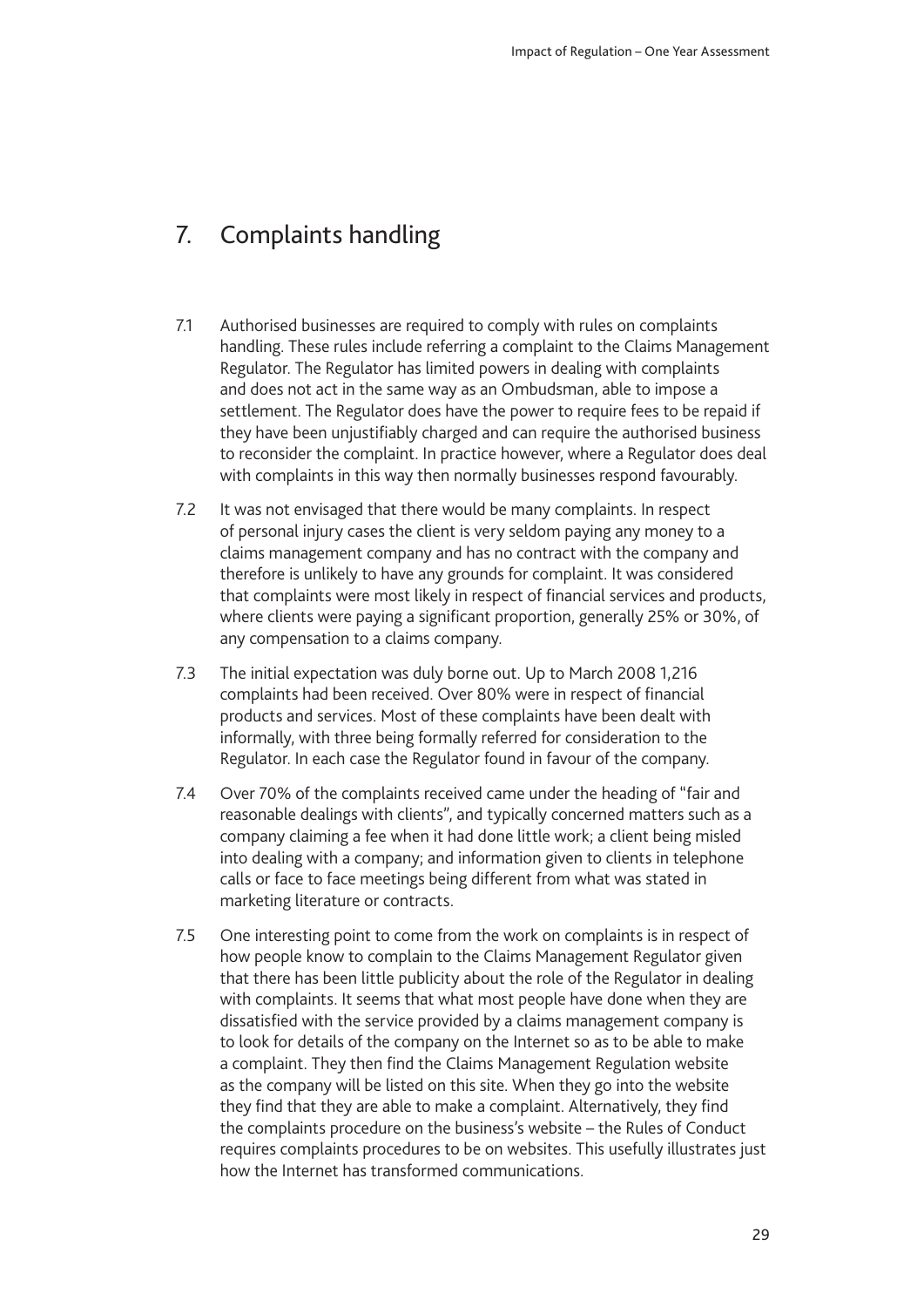# <span id="page-29-0"></span>8. Personal injury

- 8.1 Personal injury was by far the largest sector being regulated. 1,385 businesses said that they intended to operate in this sector and the estimated annual size of the market was £174 million. The baseline study identified five main types of malpractice in respect of personal injury cases –
	- Misleading advertising, in particular suggestions that making a claim was easy and that large amounts of compensation could be obtained quickly. The expression "no win no fee" has been used without the necessary qualifications rather too often. More generally, many websites of claims management businesses failed to comply with legal requirements governing electronic commerce generally.
	- Improper acquisition of business through aggressive marketing techniques and misuse of personal information. At its worst this included cold calling on the high street, on the doorstep and in hospitals. However, it could also include an insurance broker, a garage or an accident management company pressurizing a client to make a claim.
	- Opaque contracts that concealed the nature of the arrangement between a client and claims management business and possibly also concealed costs that had to be paid. Contractual relationships may include an "after the event" policy and a loan taken out to finance the purchase of the policy (although this is now unusual), the business making its money through selling cases to solicitors and other fees. The contractual terms may well not be transparent.
	- Cases being run for the benefit of intermediaries not the client. "No win no fee" was often not adequately qualified. Also significant was the "win but little compensation" scenario in which a claimant won compensation but most of it was taken away in costs leaving the claimant with a small amount that did not make running the claim worthwhile.
	- Outright fraud, particularly as a result of contrived accidents.

## **Misleading advertising**

8.2 The problem of misleading advertising was largely dealt with in the authorisation process. In practice there has been little misleading national media advertising as such advertising is well controlled by the Advertising Standards Authority (ASA). Problems were more apparent at a very local level, in particular leaflets, and also on websites. The Conduct Rules deemed websites to be advertising, and websites are also subject to the Electronic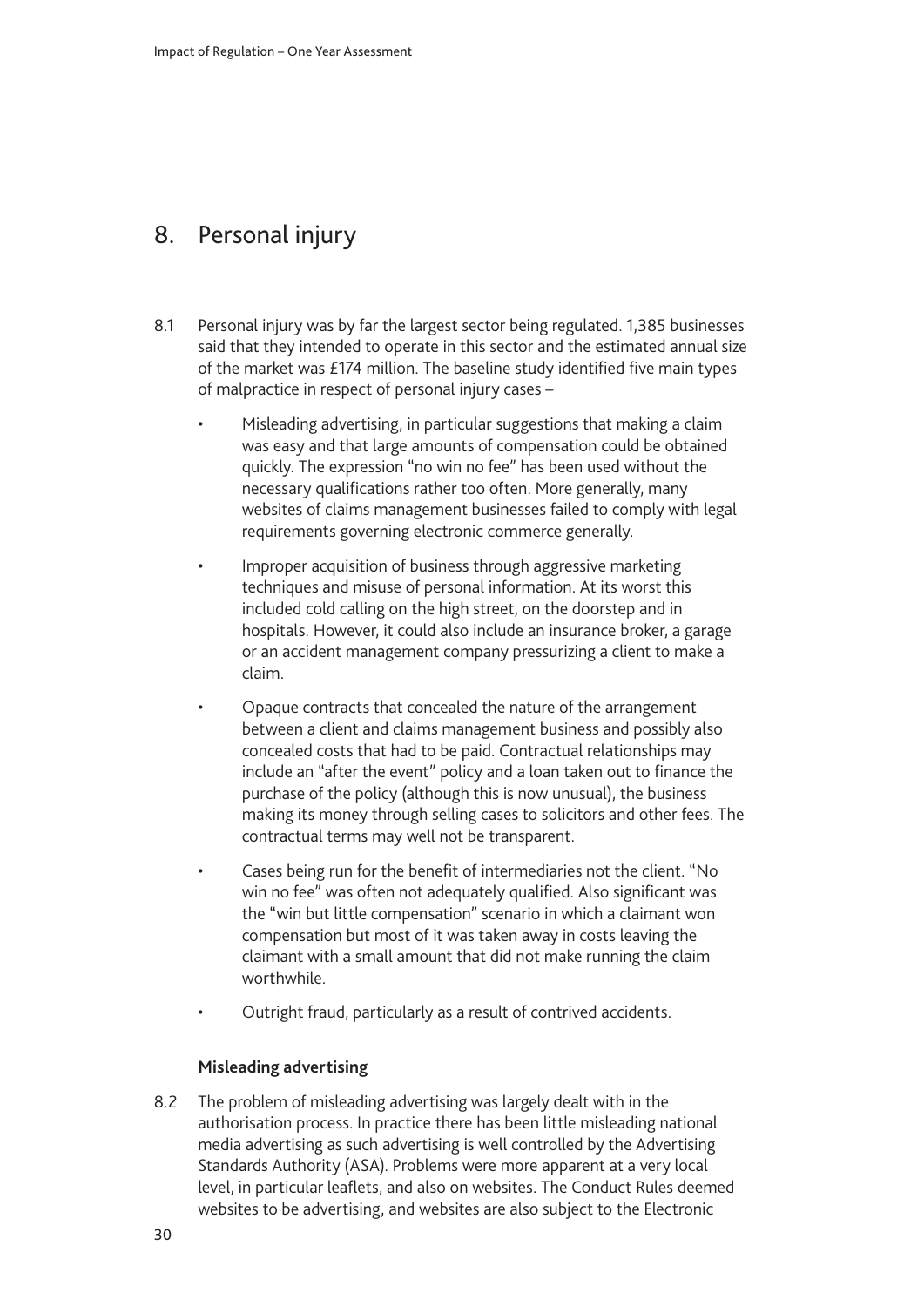Commerce Regulations. All websites were scrutinised as part of the application process. Businesses were required to –

- Comply with the ASA Help Note on use of the expression "no win no fee". Use of this expression has been sharply reduced and misuse almost eliminated.
- Comply with the Electronic Commerce Regulations by including a physical address.
- Remove any misleading content.

### **Cold calling in person**

- 8.3 This area has been a high priority and a large amount of resources have been employed to achieve an impact on the market. The approach has been –
	- Make the requirement clear and unambiguous, emphasising that the approaches of the SRA and the Department are identical.
	- Deal vigorously with queries that seek to soften the definition of cold calling. Following a number of such challenges the Guidance Note on Marketing and Advertising Claims Management Services was amended to include the following –

"Client specific rule 4 states that "cold calling in person is prohibited". There have been a number of questions on what is meant by cold calling in person. The term should need little explanation. Any face to face contact initiated by the claims management businesses is cold calling in person. This includes knocking on doors and approaching people in the street or shopping centres, including what is known as "clipboarding". It is permissible to have a booth or stand in a shopping centre or exhibition as long as the people manning it do not attempt to make the first contact."

- Seek evidence from other claims management businesses and solicitors, and also local authorities and town centre managers. In fact such evidence has frequently been volunteered.
- Pass on details of solicitors, who take cases from those engaged in cold calling, to the SRA with a request that the appropriate action be taken.
- 8.4 Almost all the larger businesses engaged in cold calling have ceased this activity as a result of enforcement activity. However, the problem has not been eliminated. It will continue as long as solicitors are prepared to pay upwards of £500 for cases procured in this way. The effect of regulation has been to fragment this procurement method such that it is undertaken by individuals rather than businesses and then laundered through claims management companies. Although this is on a much smaller scale than the organised businesses, it is more difficult to deal with. There is therefore an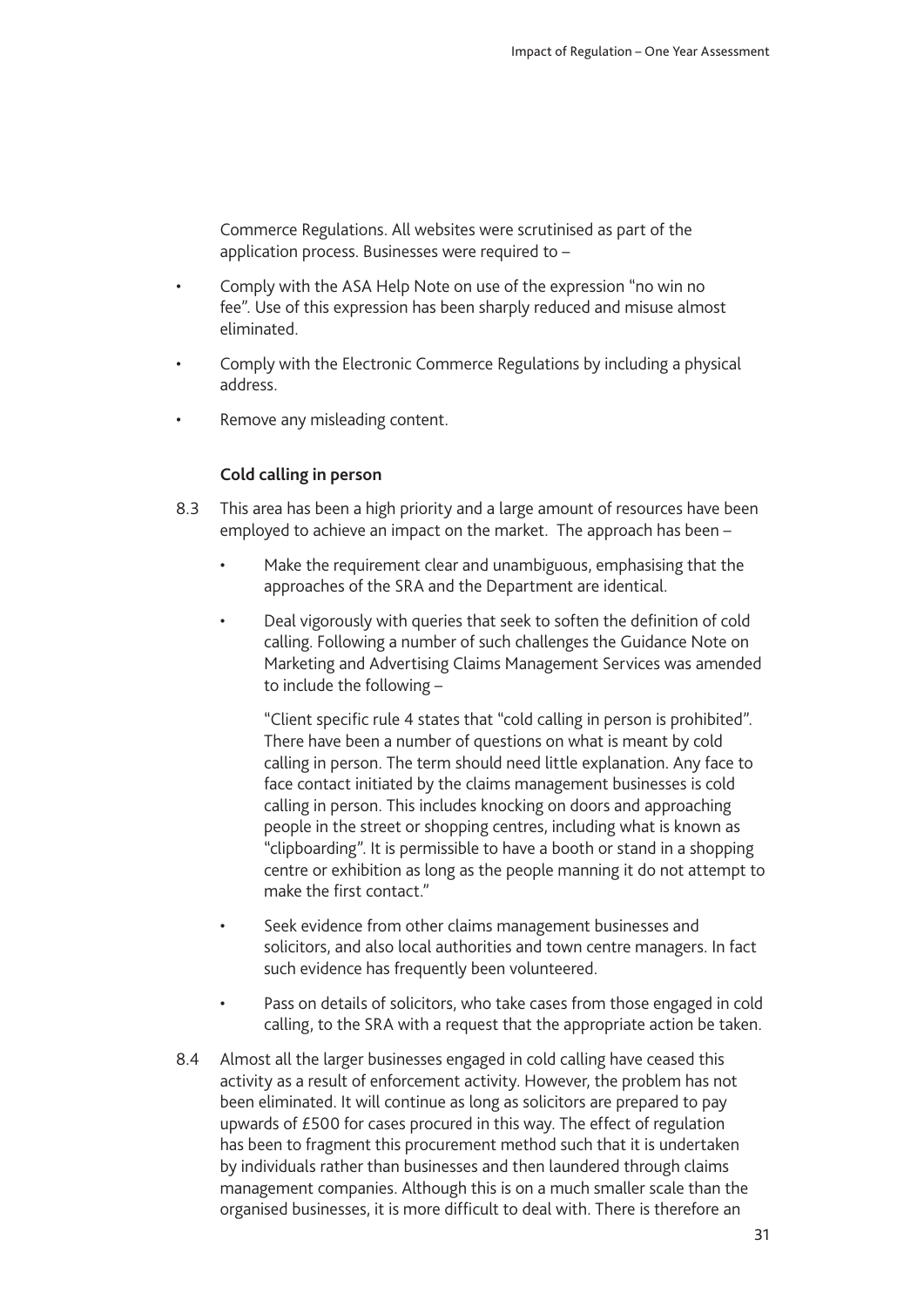ongoing need to take enforcement action and also to work with the SRA to deal with those solicitors prepared to take cases acquired in this way.

#### **Unauthorised marketing in hospitals**

- 8.5 This was identified as a specific problem in the Baseline Study. It has included placing thousands of leaflets, some containing the NHS logo, in hospitals without authority, and sometimes face to face marketing as well. The activity has been a significant nuisance to hospitals.
- 8.6 The rules of conduct specifically prohibited marketing in medical establishments without the approval of the establishment concerned. The MCU has sought evidence by, among other things -
	- Requesting hospitals to send copies of unauthorised leaflets and details of when they were left.
	- Collecting such evidence itself.
	- Collecting information from other businesses.
	- Collecting information from solicitors that have been approached to deal with the company.
	- Requesting information from the businesses thought to be involved in such activity.
- 8.7 Enforcement action has been taken against businesses found to have been engaged in such activity. As a result unauthorised marketing in hospitals has been virtually eliminated. This is demonstrated by the number of incidents of unauthorised marketing in hospitals recorded by the Monitoring and Compliance Unit –

| Nov 06 - Jan 07   | 33 |
|-------------------|----|
| Feb 07 - April 07 | 41 |
| May 07 - Jul 07   | 23 |
| Aug 07 - Nov 07   | 2  |
| Dec 07 - Feb 08   | Ω  |

Note: the two leaflets found between August and November 2007 were old material with inactive phone numbers.

#### **Clients being pressurised to make a claim**

8.8 This malpractice is very difficult to identify; it is likely to come to light only through complaints. The scale of malpractice is not known but is probably modest.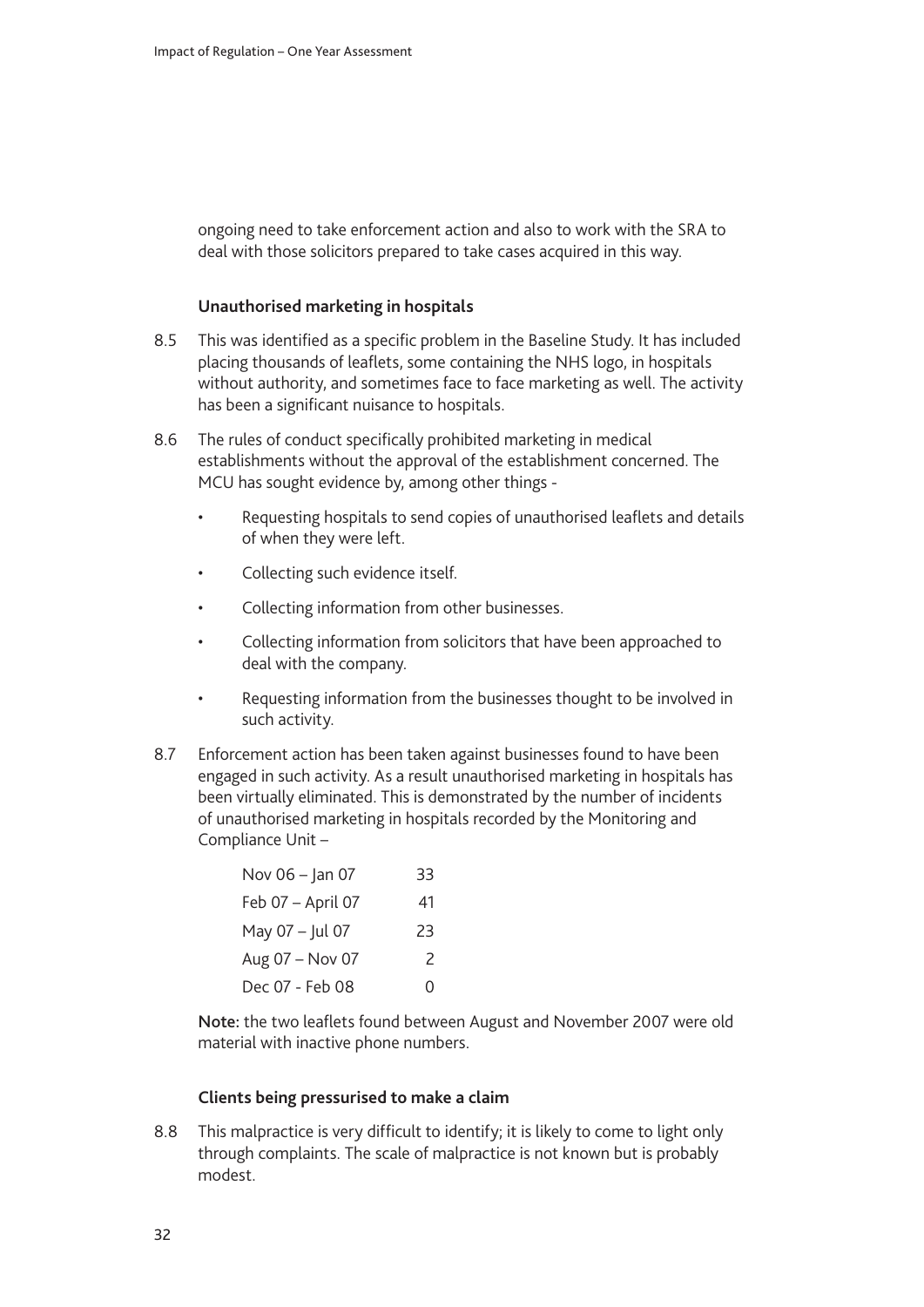### **The changing market for personal injury claims**

8.9 Provisional statistics suggest a substantial increase in turnover by companies handling personal injury claims of 25% from £174 million in the year to 30 September 2006 to £218 million in the year to 30 September 2007. However, the two figures are not strictly compatible. An analysis of the 20 largest businesses in the first year of regulation shows that their turnover increased by an average of 18% in the year to 30 September 2007; this percentage is probably a better indication of the year-on-year increase in business. The most significant market trend seems to have been an increase in business on the part of uninsured loss recovery and other insurance company related businesses at the expense of stand-alone companies.

### **Views of insurance companies**

- 8.10 As part of this exercise the views of some liability insurance companies have been sought. They believe that claims management regulation has been effective, particularly through –
	- Sharply reducing cold calling which in turn has had a beneficial effect in reducing the more spurious claims. This has contributed to a reduction in the perceived "compensation culture".
	- Preventing "rogues" coming into the market.
	- Changing attitudes from a start-up market to a more mature market.
	- 8.11 The main concerns of the insurers in respect of personal injury claims are now primarily in respect of the claims process, which permits high referral fees, and the conduct of solicitors.

### **Views of local authorities**

8.12 With the help of the Association of Local Authority Risk Managers (ALARM) a number of local authorities were consulted about the impact of claims management regulation. Local authorities receive "slip and trip" claims and where they are housing authorities, also housing disrepair claims. Most made the point that they had taken steps to resist invalid claims which had been very successful. However, it was also considered that claims management regulation had contributed to a significant reduction in cold calling.

### **Future work**

- 8.13 In addition to continuing the existing regulatory work there are two other areas that need consideration –
	- Removing any scope for abuse of the "exempt introducer" concept, particularly by claims farmers claiming to be exempt and "refer a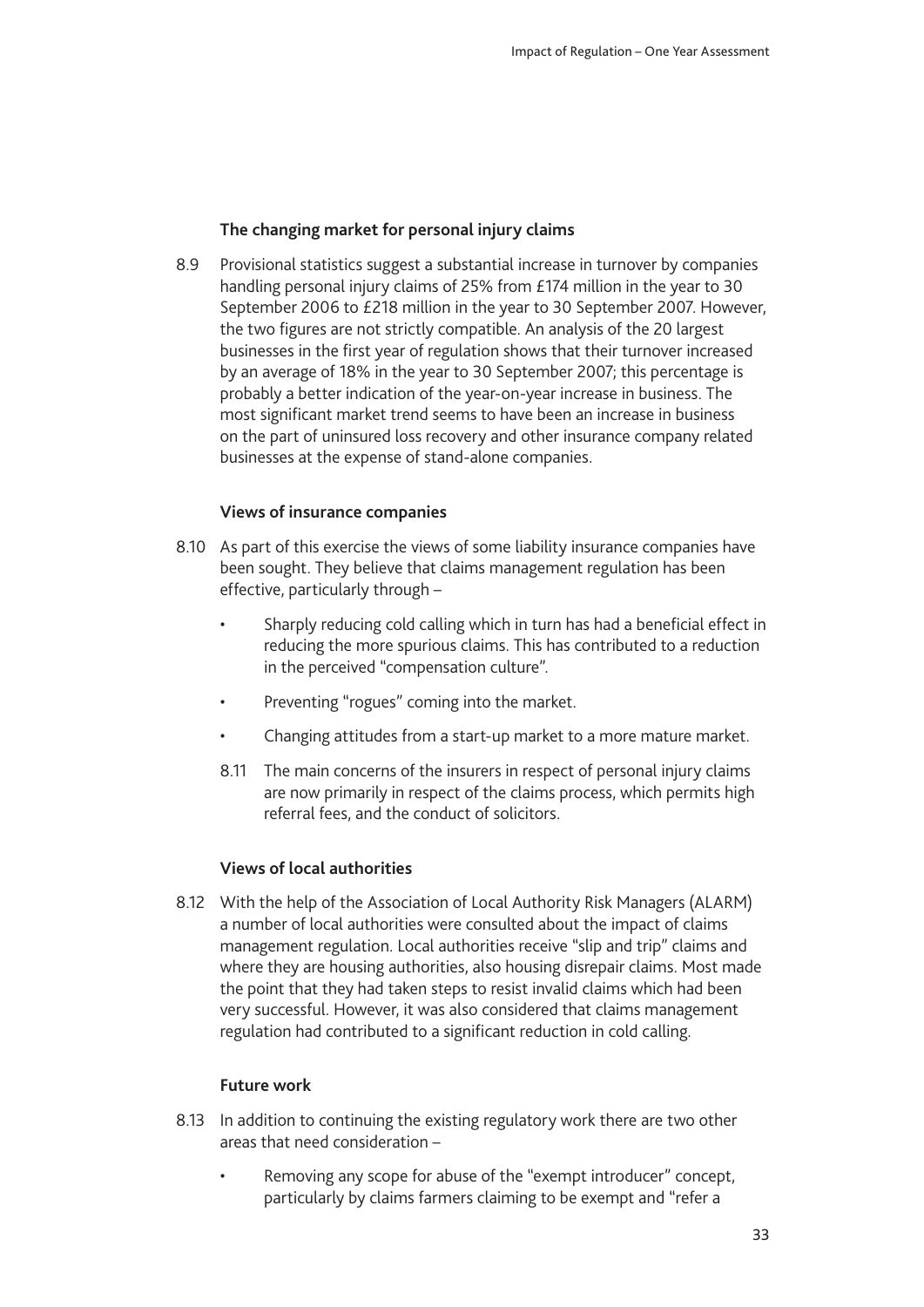friend" schemes. However, it should be noted that this is not an area where there is significant consumer detriment.

• Ensuring that the rules governing solicitors conduct and the Rules of Conduct are applied throughout the whole supply chain to solicitors. This is not a matter for the Claims Management Regulator alone. It is covered in the appendix to this chapter.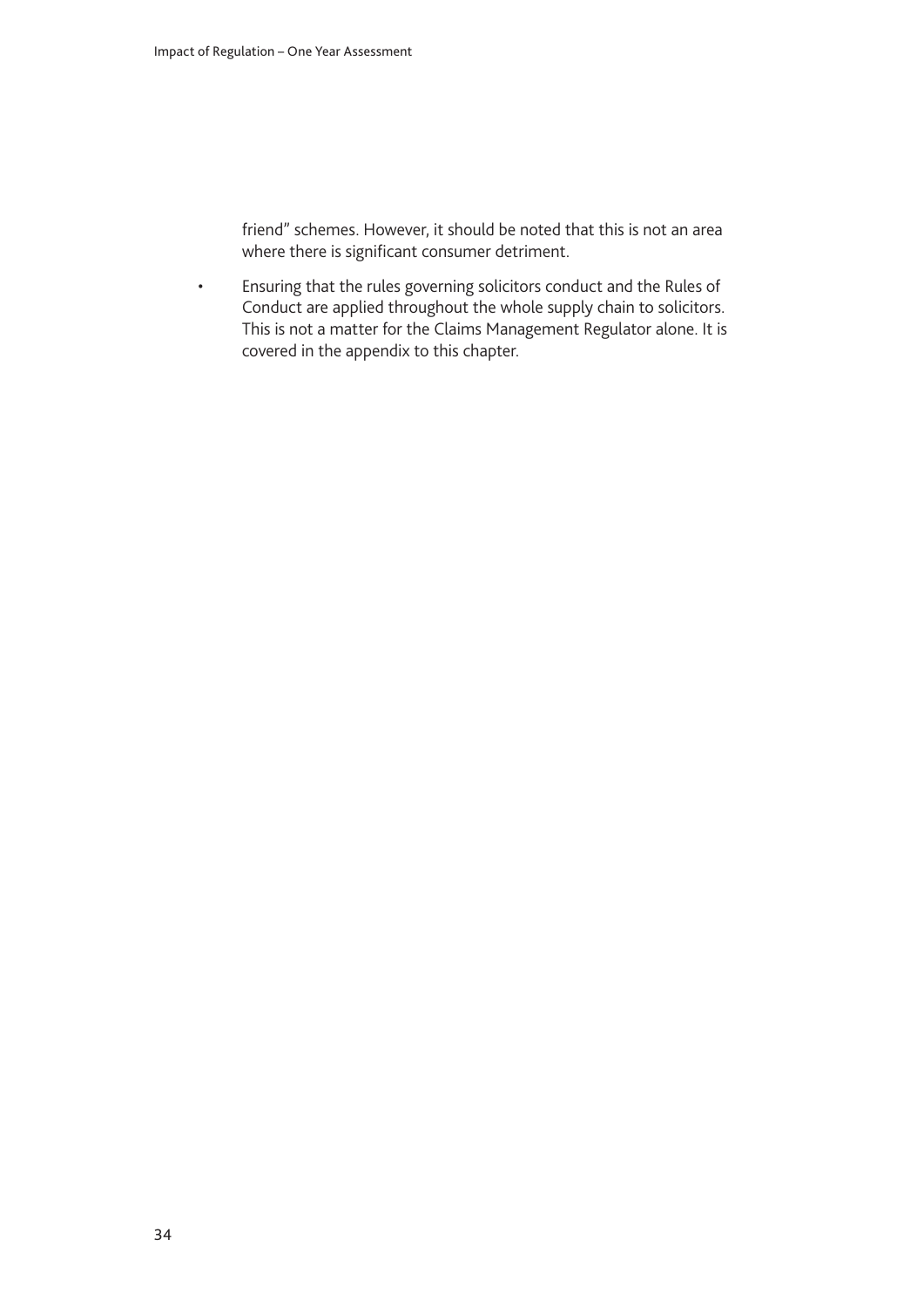# <span id="page-34-0"></span>Appendix

# Personal Injury - Solicitors

- A.1 The large majority of personal injury claims are eventually handled by solicitors and therefore any analysis of the impact of regulation has to cover the role of solicitors.
- A.2 The Rules under which solicitors operate explicitly cover referrals from introducers. Broadly speaking the Rules require the solicitor -
	- to ensure that any introducers comply with the rules relating to obtaining business that apply to solicitors generally;
	- to disclose any referral fee paid to the client; and
	- to be satisfied that the introducer also discloses the referral fee to the client; has not acquired the client as a consequence of activities which if done by a solicitor would breach the Rules Governing Solicitors' Conduct and does not influence or constrain the solicitor's professional judgment in relation to the advice given to the client.
- A.3 If these Rules were fully complied with then there would be limited scope for malpractice by introducers. However it is clear that the Rules are not complied with. A report to the Solicitors Regulation Authority (SRA) in September 2006 indicated the extent of non-compliance. 135 firms were visited. In 34% of cases there was a complete lack of disclosure of the referral fee arrangements; in 17% of cases inadequate disclosure; in 47% of cases a failure to obtain an undertaking from the introducer to comply with the Solicitors' Code, and in 61% of cases a failure of solicitors to ensure that introducers were complying with the Code.
- A.4 The claims management strategy for dealing with personal injury claims has been designed to help achieve compliance with the Rules Governing Solicitors' Conduct. Initially, solicitors played a valuable role in helping to ensure that introducers were authorised, as the SRA issued a helpful warning to solicitors that they must ensure that this was the case. The Rules of Conduct were drafted so that they dovetailed with the Rules Governing Solicitors' Conduct, in particular by the inclusion of a rule which requires that an introducer must not do anything which would put a solicitor in breach of the Conduct Rules. The Ministry of Justice has also had regular meetings with the SRA and has passed on relevant information to solicitors where appropriate.
- A.5 However it remains the case that enforcement of the Rules Governing Solicitors' Conduct is ineffective. This was confirmed in a Report to the Board of the SRA in December 2007. The SRA visited 45 firms that had referral arrangements. In about two-thirds of the firms there was some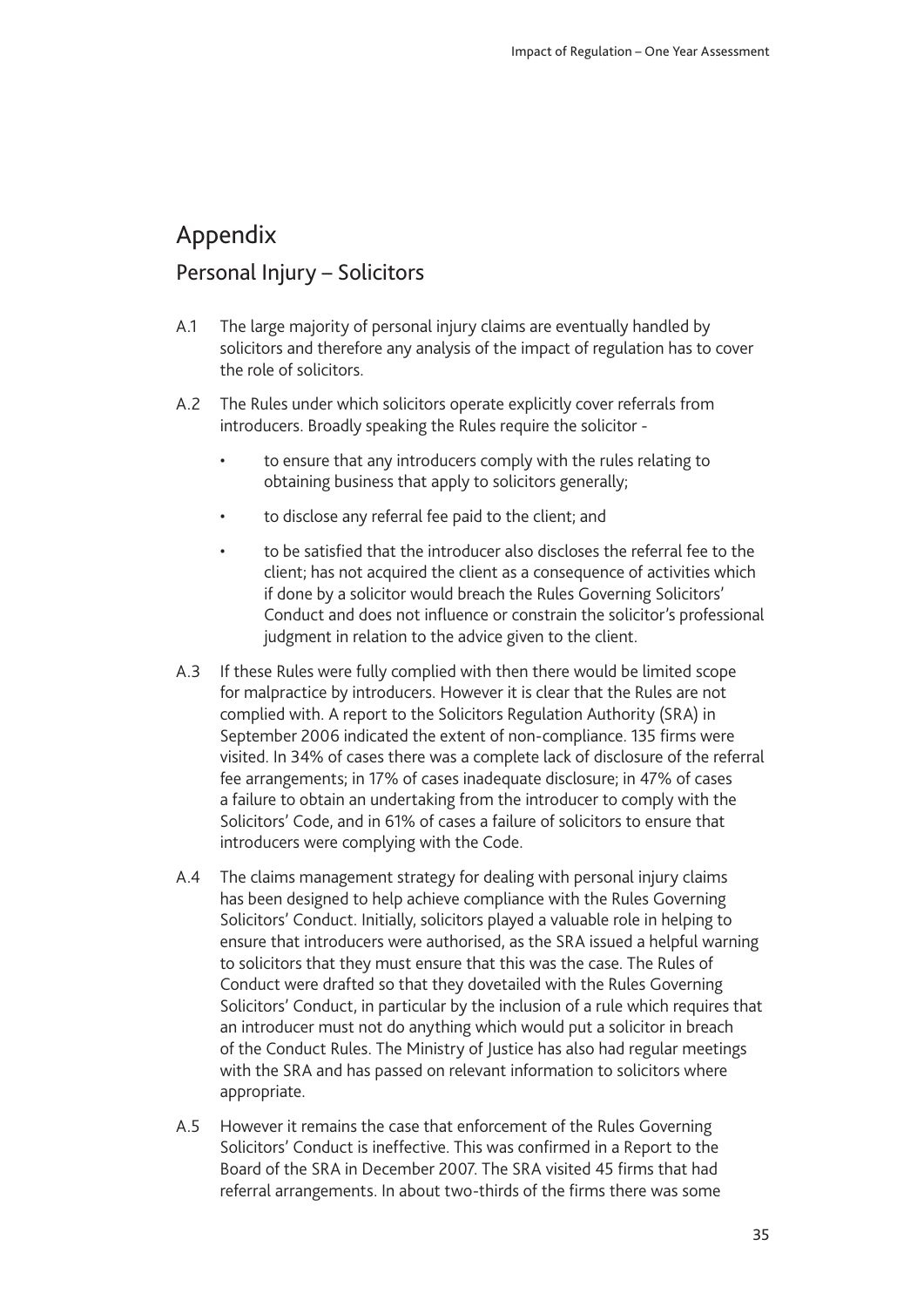intelligence about the conduct of the firm that warranted investigation but in the remaining third of the firms visited there was no intelligence. The visit showed substantial non-compliance. Twelve of the 45 firms which had referral arrangements were recommended to be referred to the Solicitors' Disciplinary Tribunal with a note that the number "is likely to increase as casework progresses". It is significant that of ten firms selected on the basis of no intelligence, eight were considered to have committed misconduct. Of the 45 firms 20 had not acted in clients' best interests, 13 were breaching the Accounts Rules, 13 had compromised their integrity and in 11 cases there was a failure to account properly for commission.

- A.6 The Report included an analysis of the results of 512 visits to solicitors' firms, which looked at compliance with the Solicitors' Introduction and Referral Code. A total of 815 introduction arrangements were examined with the following results –
	- 315 (39%) involved failure to obtain an undertaking from the introducer to comply with the Code.
	- 245 (30%) involved failure by firms to disclose their referral arrangements to clients in writing.
	- 405 (50%) involved failure by firms to ensure that introducers provided clients with all relevant information.
	- 672 (82%) involved failure by firms regularly to obtain evidence that introducers were providing clients with relevant information.
	- 641 (79%) involved failure by firms to have copies of referrers marketing material.
- A.7 This Code has now been replaced by the Solictors' Code of Conduct 2007. A further 149 introduction arrangements were examined after the new code was introduced with the following results –
	- 72 (48%) involved systematic failure to obtain an undertaking from introducers to comply with the Code.
	- 68 (46%) involved systematic failure by firms to ensure that introducers provided clients with all relevant information.
	- 61 (41%) involved failure to give a client a statement that the solicitor's advice was independent and that they could raise questions on the transaction.
	- 59 (40%) involved failure to confirm to clients that information would not be disclosed without the client's consent.
	- 39 (26%) involved failure by firms to have copies of referrers' marketing material.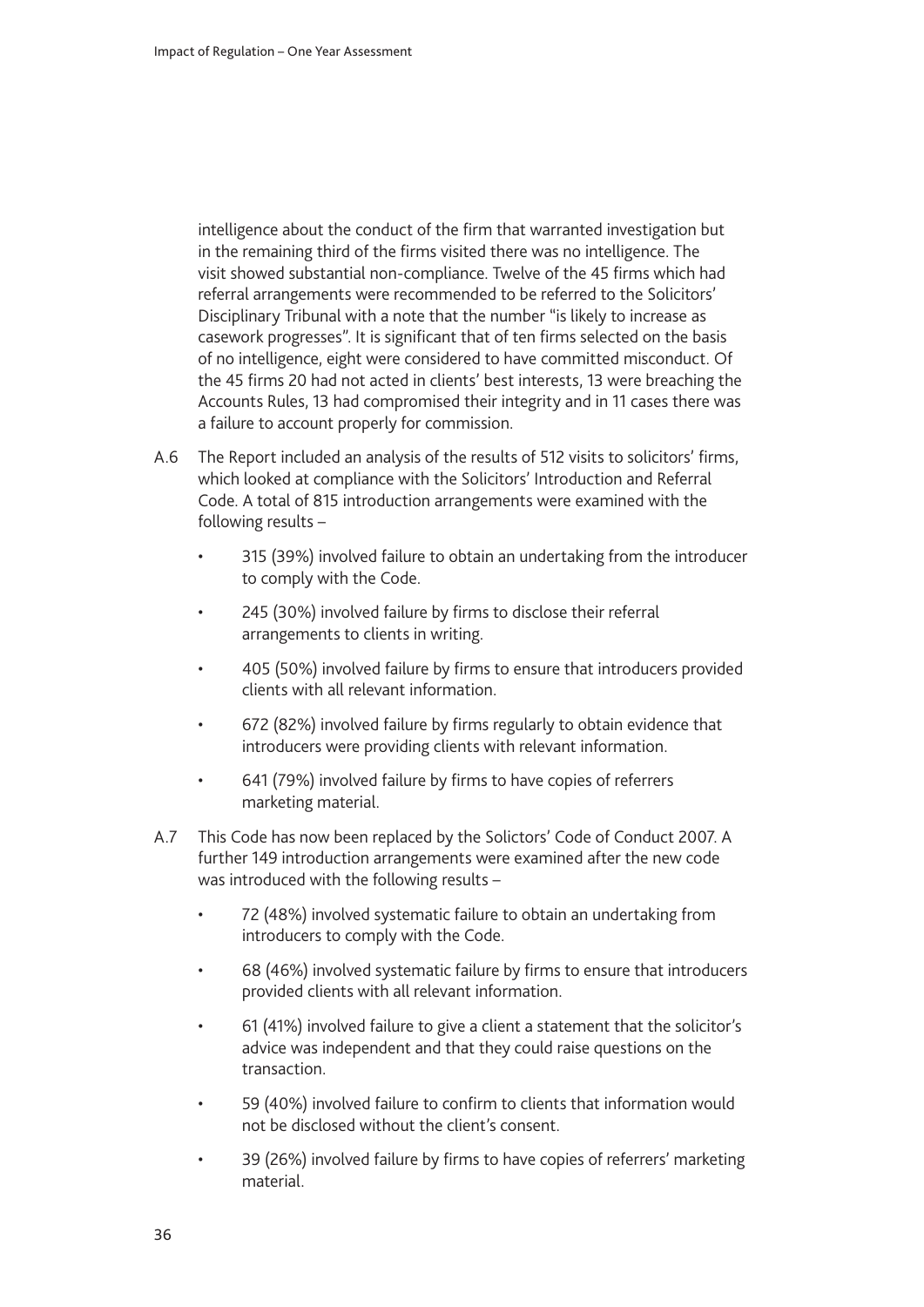- A.8 The Report concluded that, "there is evidence of systematic and persistent problems in solicitors properly managing their relationship with introducers, probably because of concern about potential loss of the flow of referrals".
- A.9 The Board Report concluded "the dangers of non-compliant referral arrangements suggest that it will be necessary to continue close monitoring, particularly because of the potential conflict between the interests of clients, solicitors and introducers." The Board agreed to consider five different measures, none of which involved enforcement, and to conduct an information campaign.
- A.10 The SRA as a Regulator operates in a very different way from many other regulators. The Ministry of Justice in its capacity as Claims Management Regulator, like many regulators, when it finds misconduct is able to take enforcement action including closing the business down. By contrast the SRA has to prosecute before a Tribunal. This is a lengthy and costly business and the SRA is able to embark on only a small number of such prosecutions in any year.
- A.11 To the extent that there are problems in respect of the handling of personal injury claims these are now largely problems caused not by claims management companies but rather by solicitors.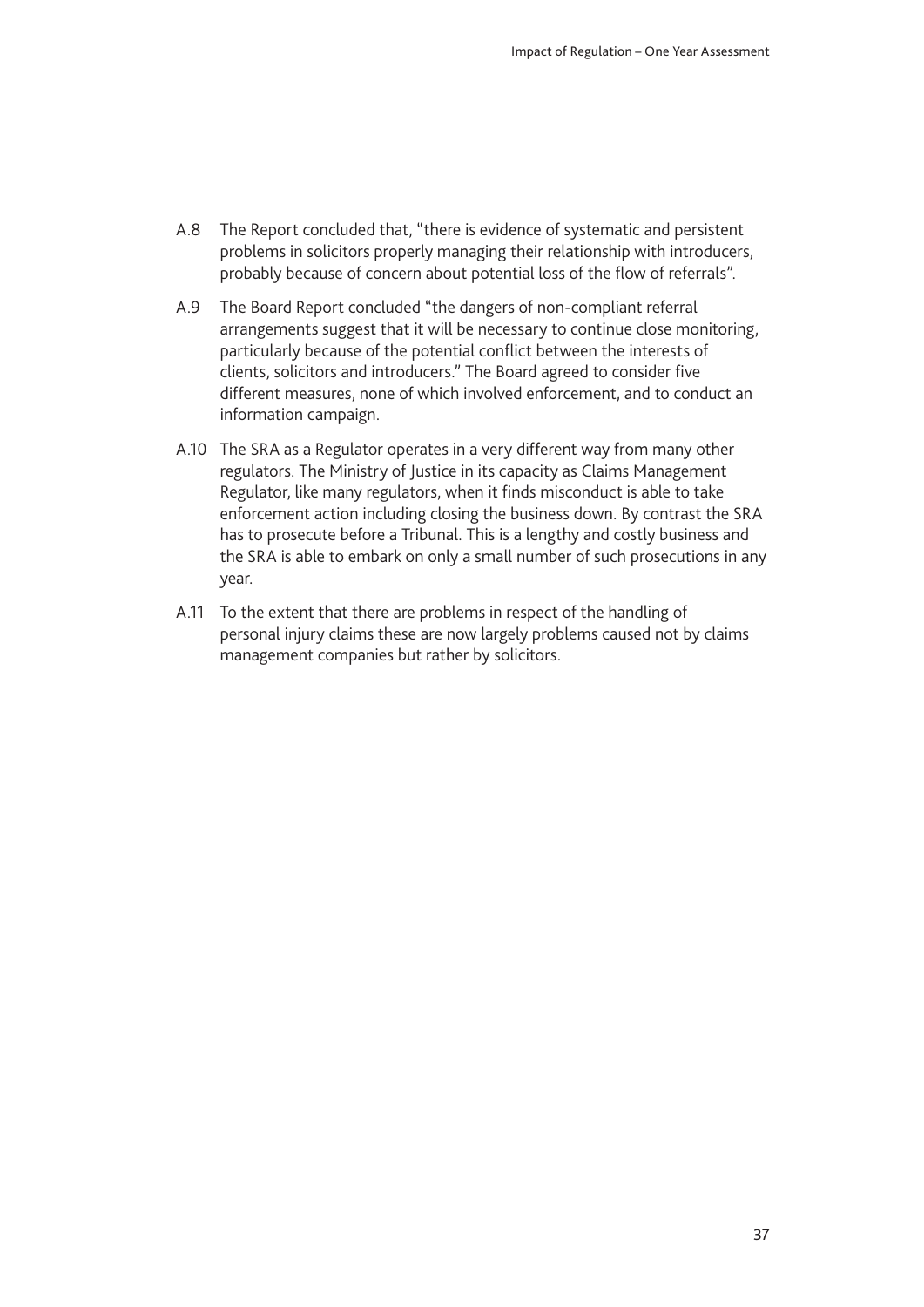# <span id="page-37-0"></span>9. Induced and contrived accidents

### **The problem**

- 9.1 All regulators, however well they have planned, discover unexpected issues. For the Claims Management Regulator the main unexpected issue was induced and contrived accidents. There are several variations including cars being deliberately crashed, innocent people being induced into having accidents and fictitious accidents.
- 9.2 Based on these accidents, multiple claims are made for personal injury, vehicle damage, replacement car hire and vehicle towing and storage. Organised gangs are responsible for much of this activity, with a heavy concentration in certain parts of the country, notably West Yorkshire, Lancashire and North West London.
- 9.3 This is an attractive way for criminals to make money as it is relatively easy to earn large amounts and even if the insurance companies, who are generally the victims in such cases, are aware that there is fraud the most that they can do is to refuse to pay a claim. As with any enforcement agencies there are many competing priorities and the public are often not directly impacted by this kind of fraud, and fraud is not one of the Home Office targets for police forces. Therefore, most police forces do not tackle the issue. It is generally left to the insurance industry as best it can to deal with claims that they might perceive to be fraudulent.

### **Dealing with the problem**

- 9.4 The Claims Management Regulator became aware of the issue as soon as applications for authorisation were received. There seemed to be an inordinately large number from small businesses describing themselves as accident management companies based in certain towns. Because they handled personal injury claims these businesses had to seek authorisation under the Compensation Act. Solicitors played a significant role in ensuring that such introducers sought authorisation.
- 9.5 The Claims Management Regulator made contact with the Insurance Fraud Bureau (IFB), the central body set up by the insurance industry to deal with organised fraud, and also the City of London Police (CoLP), which is the lead police force with responsibility for economic crime.
- 9.6 A short term strategy was agreed
	- Seeking information sharing agreements with the IFB, Insurance Fraud Investigators Group (IFIG), the Solicitors Regulation Authority (SRA) and the CoLP.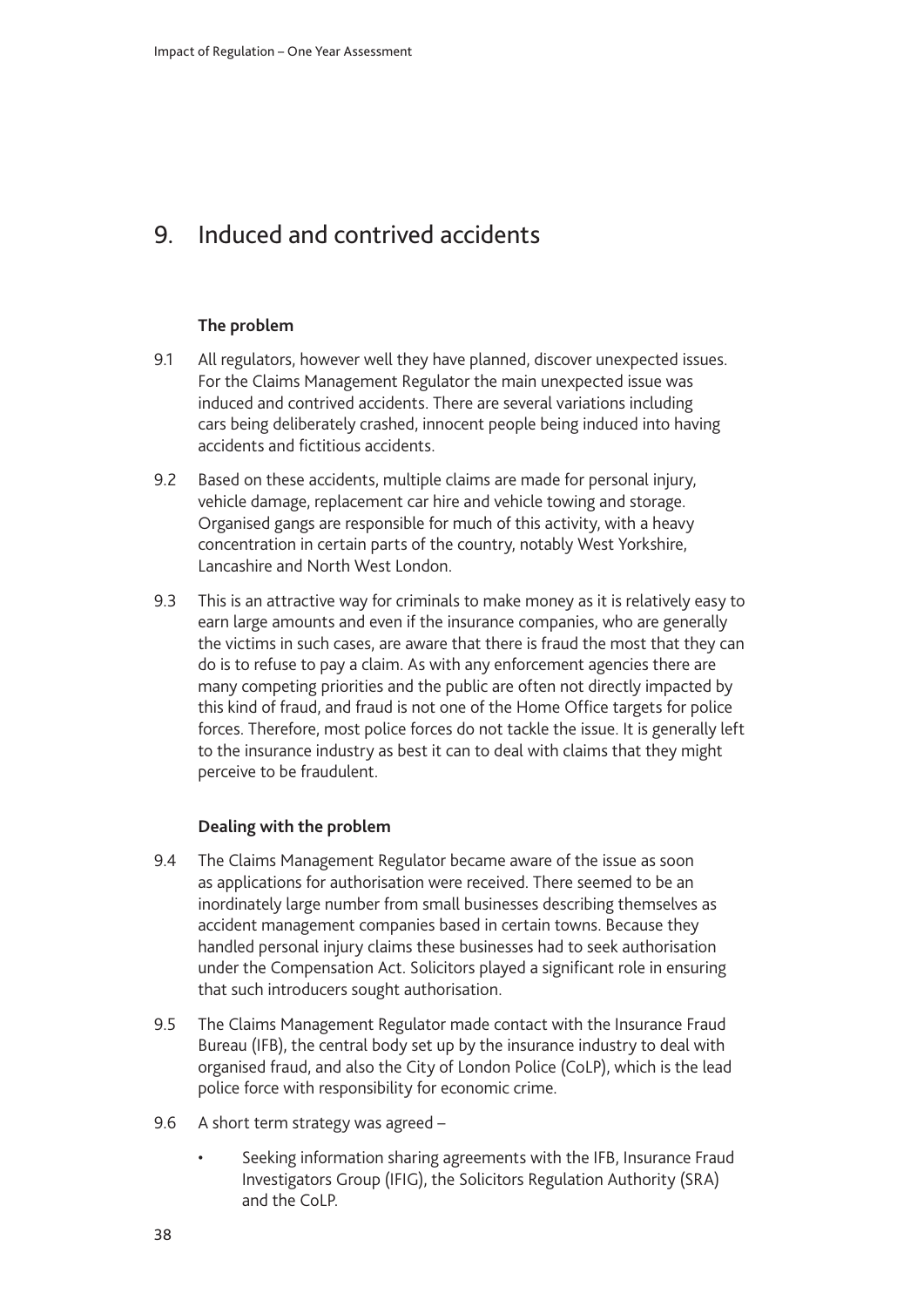- Analysing claims management businesses, seeking to identify areas with an excessive concentration of businesses and evidence of informal franchise arrangements.
- Surveys of businesses in selected areas followed up by visits to businesses about which there were concerns.
- Using specialists from the insurance industry to participate in specific investigations.
- Working with the SRA, the Police and other enforcement agencies on specific cases.
- 9.7 This strategy was duly implemented. Support has been given to a number of police forces in specific operations and information has been supplied on request to police forces and to other enforcement agencies. A leading insurance company agreed to second one of its officials to the Monitoring and Compliance Unit. His input and assistance has proved to be invaluable in helping the Unit understand the issues and to deal with companies where there was some evidence of involvement in organised crime.
- 9.8 A series of visits took place to authorised businesses, particularly in West Yorkshire, the Midlands and Lancashire. Significant breaches of the rules were found in a number of cases. Where possible, the businesses were provided with the necessary advice to bring them into compliance with the rules and subsequent checks have been made to ensure that they continue to comply. In a number of cases information was passed on to other enforcement authorities, in particular HMRC in respect of evasion of VAT. More formal enforcement action is being considered in a number of cases.
- 9.9 In such areas, formal enforcement action is often difficult to implement and both costly and time consuming. A more successful tactic is disruption. Action taken by the Regulator significantly disrupted a number of claims management businesses where there was some evidence or involvement in criminal activity. One rather predictable consequence has been that some of the businesses have pulled out of referring personal injury claims, concentrating instead on vehicle damage and credit hire claims, the latter often being of very high value.

#### **Co-ordinating a joint-up approach**

9.10 Other agencies recognised that the Claims Management Regulator was in a pivotal position in respect of contrived and induced accidents, because many of the businesses involved in such activity had no choice but to seek authorisation and the Regulator had the power to seek information from and to audit them. Such powers are not available to the insurance industry or even to the Police unless there is clear evidence of criminal activity.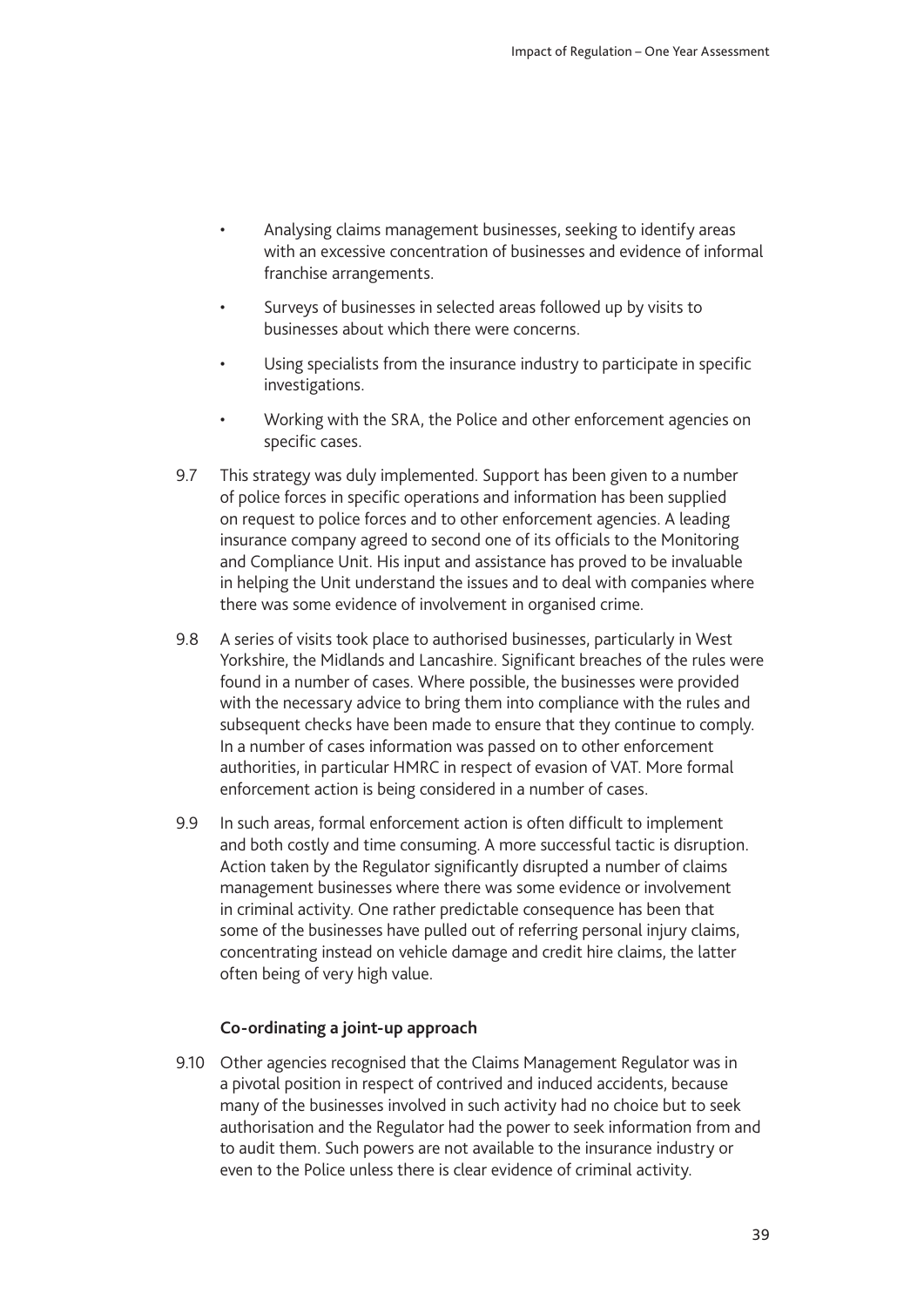- 9.11 The Head of Regulation was asked by a number of agencies to convene an informal group of the various agencies with an interest in the subject. The group was duly convened and has met four times. Membership has gradually widened as other agencies have sought to become involved. Representation currently comprises a number of police forces and police agencies, the Serious and Organised Crime Agency, the Solicitors Regulation Authority, the Financial Services Authority, the Insurance Fraud Investigators Group, the Insurance Fraud Bureau and the Association of British Insurers, as well as the Ministry of Justice. These informal meetings have been useful in promoting contact between the various agencies and in sharing information about best practice and also specific businesses. The group agreed on an informal strategy with five elements –
	- Identification of the major targets, primarily through the Insurance Fraud Bureau and police forces.
	- Some prosecutions by police forces to send out the message that this is not a low risk crime.
	- Spreading knowledge and best practice. There is recognition here that the problem is resources and priorities rather than evidence. In addition to the enhanced sharing of knowledge between members of the group, the City of London Police prepared a problem profile which was circulated widely, and the group agreed definitions of the various types of fraudulent accident.
	- Appropriate regulatory action by the Claims Management Regulator and the SRA. Fraudulent personal injury claims are channelled through solicitors. The processes that the SRA has to use do not lend themselves to easy action, but the SRA is taking enforcement action against a number of solicitors. The role of the Claims Management Regulator has already been covered.
	- Target hardening and disruption so that it becomes more difficult to make fraudulent claims. There is a role here for the insurance industry in spreading information about anti-fraud work and in developing best practice.
- 9.12 Generally, this is an area where the Claims Management Regulator can claim considerable success, primarily in acting as a catalyst to bring other agencies together and to help develop an agreed strategy. This was opportunist but appropriate. However, there is still unfinished business. There is no effective national strategy for dealing with such crime. While the insurance industry has got its act together in respect of sharing information and providing evidence to the enforcement authorities, there is little joined-up activity by police forces, and the SRA has not yet been effective in dealing with solicitors involved in such activity. The Claims Management Regulator has more work to do to ensure that authorised businesses are not involved in criminal activity. Again this is primarily a matter of resources.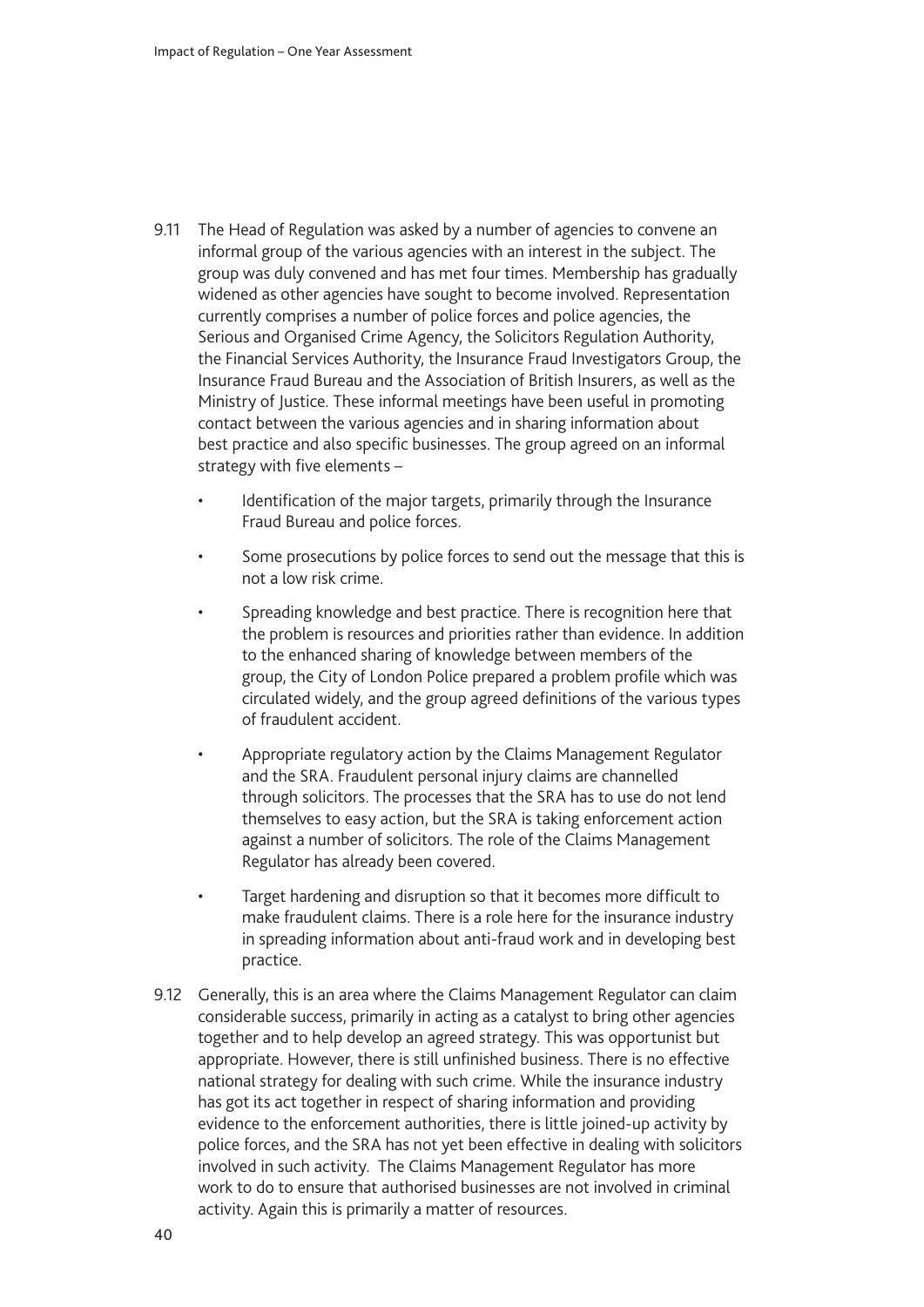# <span id="page-40-0"></span>10. Criminal Injuries Compensation

- 10.1 The Criminal Injuries Compensation Authority (CICA) pays out about £200 million a year. Claims management companies have a small part of the market. 160 applicants for authorisation reported turnover in criminal injuries and 438 indicated that they intended to operate in this market. Total turnover was £1.1 million. No individual business had turnover in excess of £100,000. The three largest companies were specialists, the remainder were predominantly personal injury businesses.
- 10.2 The Baseline Study identified that the main concern was "websites run by businesses that imply that they are part of CICA or have a connection with it."
- 10.3 The strategy for dealing with the sector, as set out in the Baseline Study, was
	- Scrutinise the websites of companies in the sector to ensure that they comply with the Rules of Conduct and advertising rules.
	- Scrutinise the contracts used by companies in the sector to ensure that they are transparent and that there are no hidden costs.
	- Use the client account rules to make it more difficult for businesses to conceal their costs.
	- Ask the CICA to refer to the Department examples of businesses not complying with the rules. After it became an offence to operate without authorisation, the CICA could legitimately refuse to deal with unauthorised businesses.
- 10.4 This strategy has been implemented. Four companies were identified that were engaged in significant malpractice. Two of these have stopped trading and the conduct of the other businesses has improved.
- 10.5 The Regulator has worked closely with the CICA, which has duly refused to deal with unauthorised businesses and passed on useful information about businesses in the market.
- 10.6 Malpractice is this sector has been largely eliminated. This was comparatively easy because every case is considered by the CICA, which can both monitor that businesses are authorised and that the Rules of conduct are being complied with. Significantly, the CICA is also advising businesses that only operate in Scotland that it would like them voluntarily to apply for authorisation under the Compensation Act.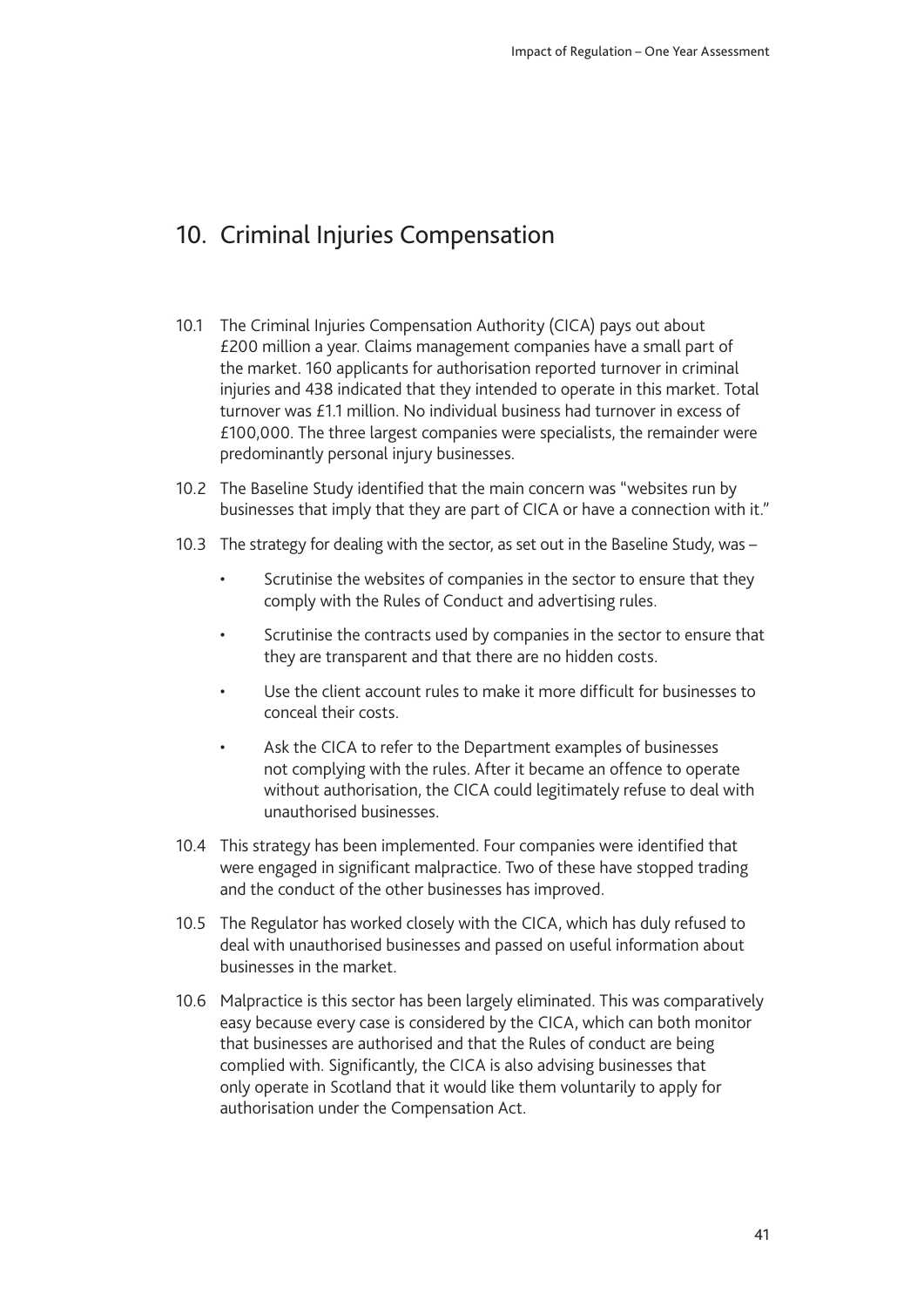# <span id="page-41-0"></span>11. Industrial Injuries Disablement Benefit

- 11.1 This sector is similar in some respects to criminal injuries. Again, there is a single recipient of claims, this time the Department for Work and Pensions, which pays out about £800 million a year. The business is small scale. 60 applicants for authorisation reported turnover in the year to 30 September 2006, with 234 saying they intended to operate. Total turnover was £1.2 million. Five businesses reported turnover in excess of £100,000.
- 11.2 Most, if not all, of the businesses in this sector also handle personal injury claims and therefore have been subject to the strategy for that sector. In addition, the DWP has been asked to refer to the Department examples of businesses not complying with the rules.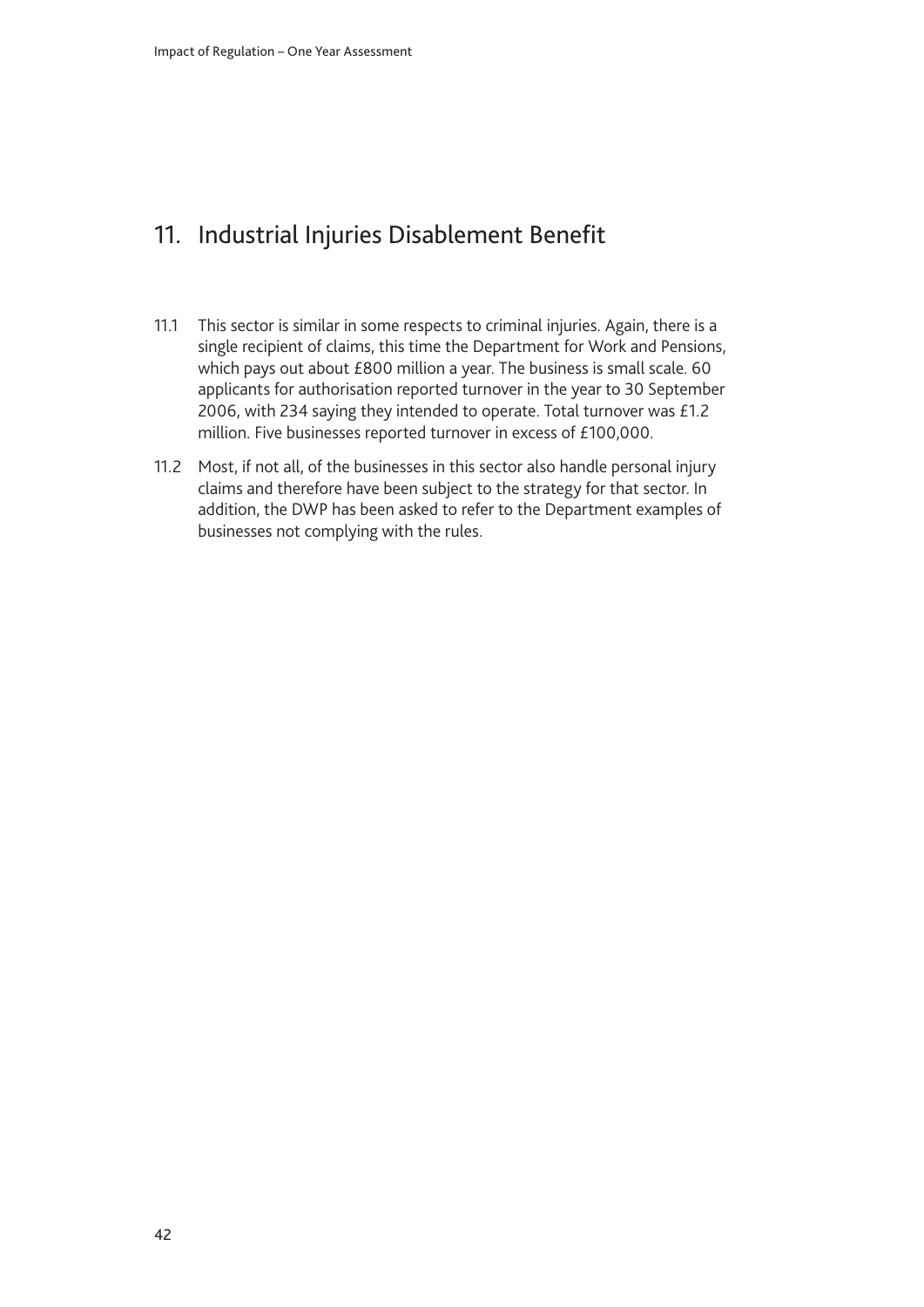# <span id="page-42-0"></span>12. Housing disrepair

- 12.1 The market seems small and local in nature. Just 21 businesses reported activity in the housing disrepair sector although 92 said that they intended to operate. Two companies accounted for most of the turnover of £0.3 million. There was some activity by claims farmers who sold cases on to solicitors. Malpractice has been addressed in the same way as for personal injury business.
- 12.2 Proactive compliance activity will be possible only with the co-operation of one or more large social landlords to facilitate the process. The offer of such co-operation has been made to social landlords.
- 12.3 In practice local authorities have largely dealt with the problem themselves, by rigorous scrutiny of claims so that they are not seen as a "soft touch", and by challenging solicitors rather than claimants where the conduct of solicitors has suggested that they are not complying with the rules governing solicitors' conduct. Perhaps the main contribution of claims management regulation has been through the substantial reduction in "door knocking".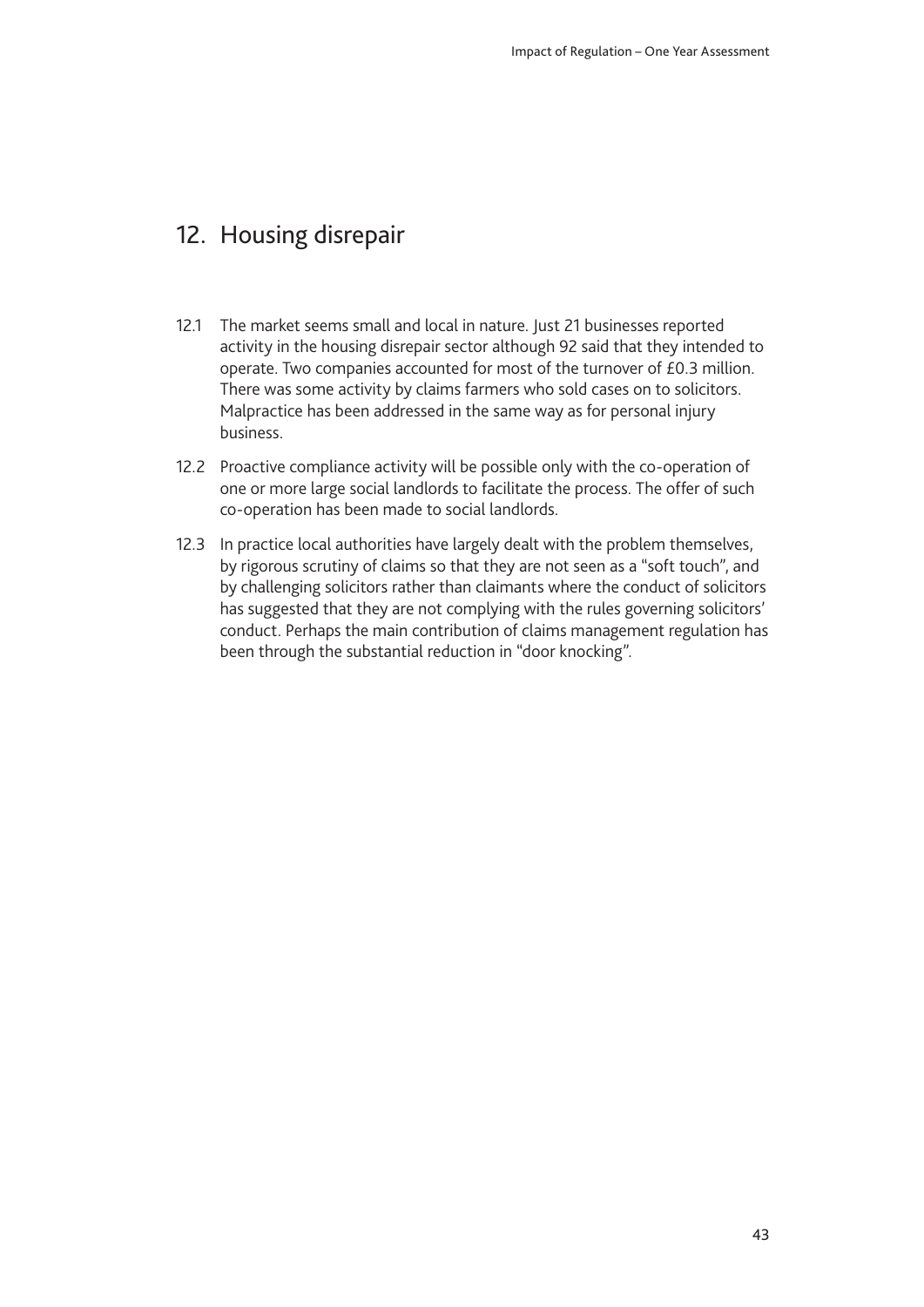# <span id="page-43-0"></span>13. Employment claims

- 13.1 Again this is a small sector. 87 applicants for authorisation reported turnover in this sector, with 233 stating that they intended to operate. Turnover was £3.8 million. 13 businesses had turnover of over £100,000, but 30 were very small with turnover of under £5,000. Almost all the businesses were specialist and did not operate in the other sectors.
- 13.2 There were some initial difficulties contacting businesses in this sector while the regulatory regime was being put in place. There was no trade body to speak for the sector and many of the businesses were not known about. Most were also sole traders.
- 13.3 The contact difficulties with businesses in the sector meant that many did not know that they had to seek authorisation. Some Tribunals have taken the view that an unauthorised business could not represent a client. For these two reasons the decision was taken to fasttrack applicants in this sector. A second issue then emerged. Many employment advice businesses largely serve defendants, and may perhaps do a handful of cases a year for claimants. Only a small proportion of their turnover derives from regulated activities. A business turning over say £3,000 a year from representing claimants is unlikely to be willing to pay a £400 application fee and a £400 annual fee. A number of such businesses indicated that they would stop serving claimants to avoid the need to be authorised. It was partly to address this that the minimum annual fee was reduced from £400 to £100 in the second full year of regulation.
- 13.4 As part of the compliance programme contracts were requested from businesses in this market. The contracts generally were of a better standard than the financial products and services contracts. There were some unfair terms including cancellation/unfair penalty clauses, limitation/exclusion of liability clauses, entire agreement clauses and consumer 'read and understood' declarations. These are being addressed with the companies concerned.
- 13.5 It is as yet too early to assess any impact on the sector. The issues are around knowledge of the need for regulation and the quality of the service provided by claimants. These points have been discussed with the President of the Employment Appeals Tribunals and BERR. It has been agreed that the claim form will be modified to include reference to claims management regulation. Work is also being done to communicate with and through the employment tribunals.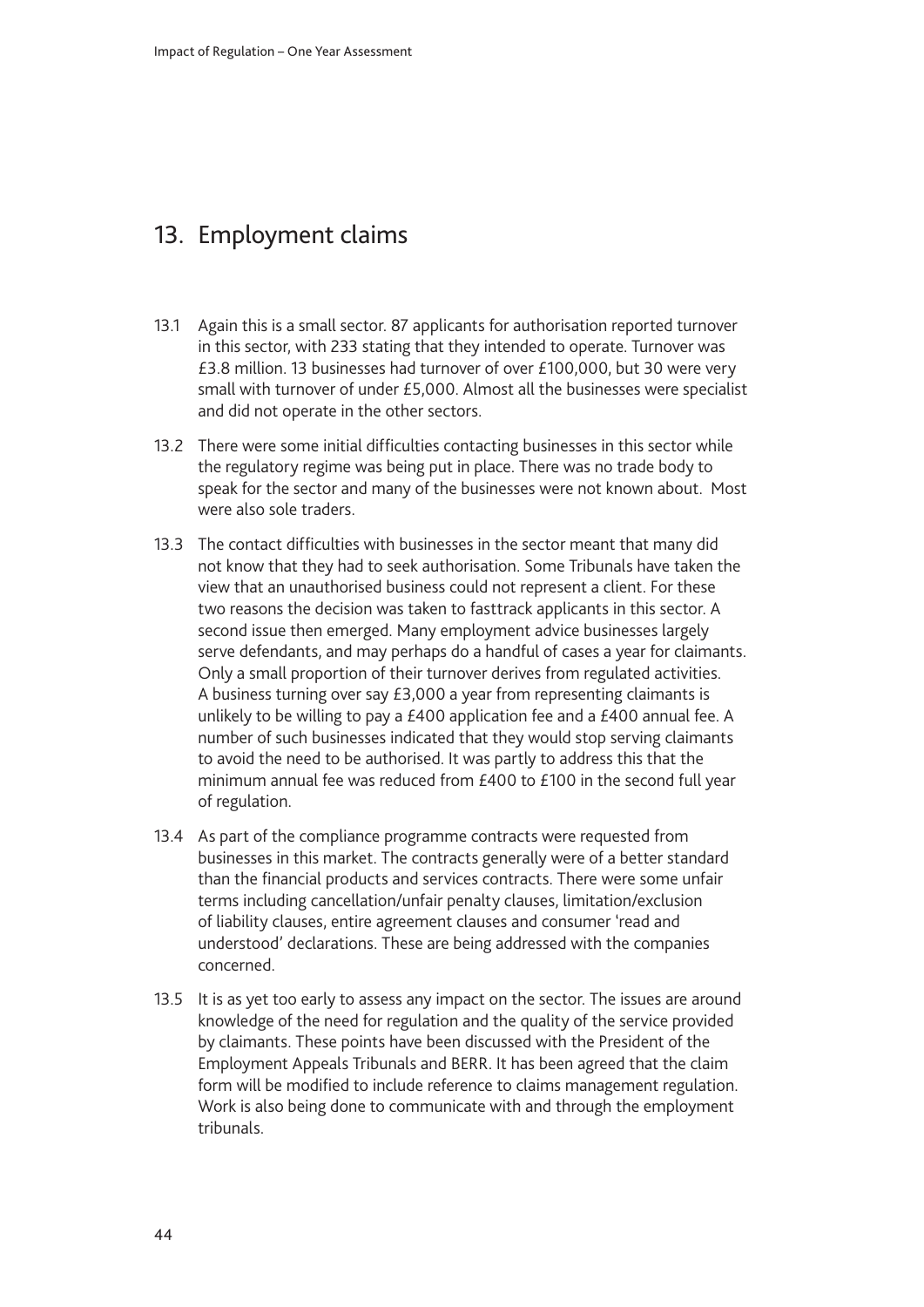# <span id="page-44-0"></span>14 **Endowment claims**

- 14.1 Handling endowment claims is the second largest market regulated under the Compensation Act. 145 applicants for authorisation reported turnover in financial services and products with 427 saying that they intended to operate. Total turnover was £67.7 million. However, most endowment mis-selling cases have now been dealt with and time barring is having an effect. The business has probably fallen by about 40% and is likely to fall further.
- 14.2 The Financial Services Consumer Panel published some research in November 2006 on consumers' experience with the endowment compensation companies. This showed a high level of consumer satisfaction. There seemed to be few complaints about the level of charges or the transparency. Two thirds of consumers were satisfied with the value for money they had obtained. 63% of consumers rated the service as good or extremely good, 17% as average and only 16% as poor.
- 14.3 The only significant negative comment was that 37% were concerned about an apparent lack of contact when the company had decided not to pursue a case. This is reflected in comments by insurance companies that many of the claims management companies do little other than write a single letter. They often refuse to provide the additional information needed to assess whether a claim is valid. If they are required to do some work on a claim, then they may well drop it knowing that there is easy money to be made on other cases.
- 14.5 A scrutiny of websites during preparation of the Baseline Study also indicated issues that needed to be addressed –
	- Scare tactics, implying that it is difficult to make a claim directly.
	- Failure to comply with the Electronic Commerce Regulations, in particular by not including a physical address.
	- Misrepresentation of the chances of success if claiming directly. The ABI has reported that in 2006 71% of complaints made directly were upheld compared with 51% received through claims management companies. Most of the websites claimed a very different position, typically arguing that fewer than 40% of those who claim directly succeed.
- 14.6 There have also been allegations of cold calling by telephone contrary to the Direct Selling Association code.
- 14.7 The strategy for this sector, set out in the Baseline Study, has been
	- Scrutinising websites when applications for authorisation are made, in particular to remove scare stories about the difficulty of claiming directly and misleading comparisons.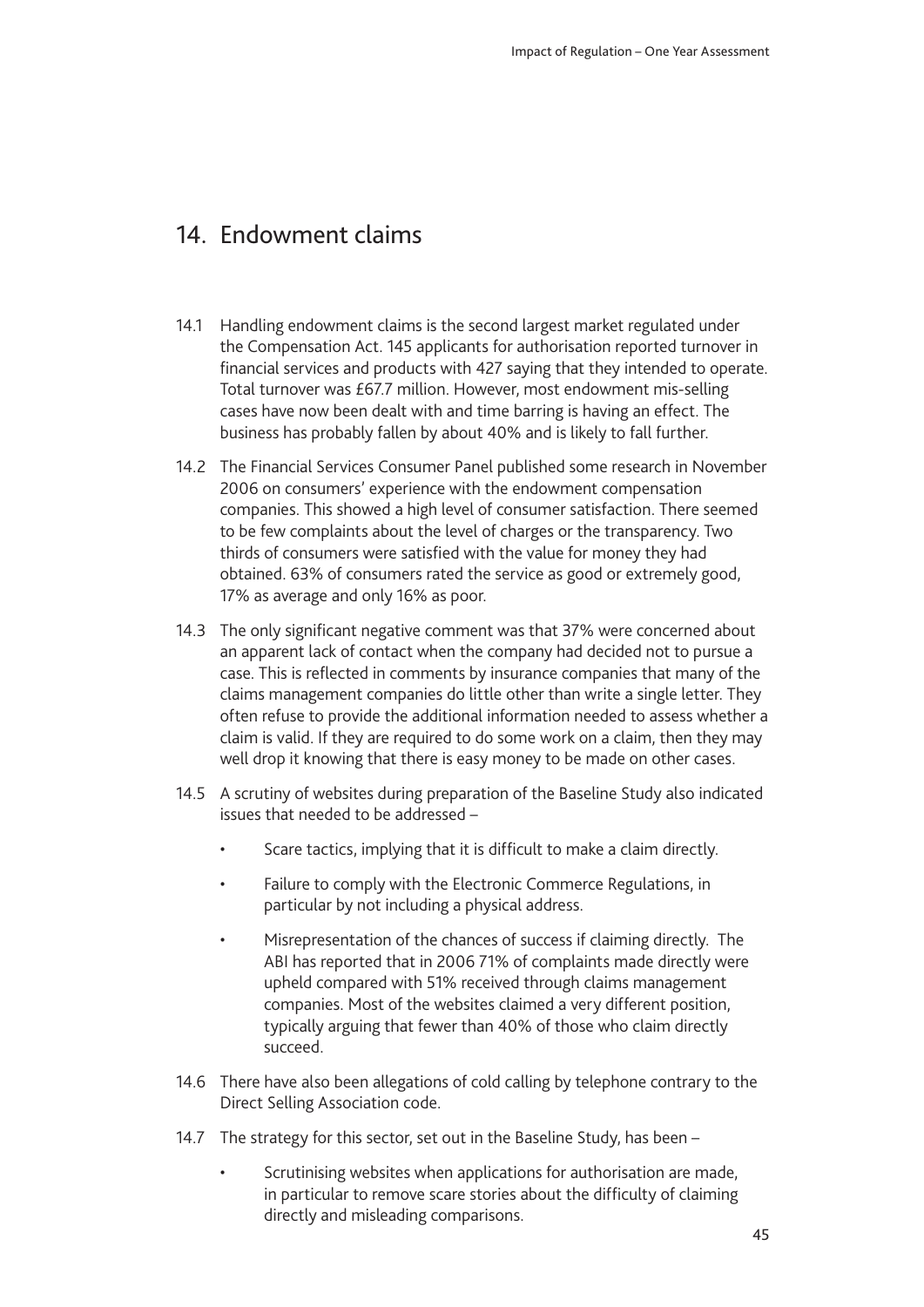- Requiring compensation to be held in client accounts.
- Reviewing contracts to ensure that they are transparent and to remove unfair contract terms.
- Using the complaints mechanism to limit the scope for companies to claim a share of the compensation when they have provided little service and the claimant has pursued the case himself.
- Working with the Association of British Insurers to encourage insurers to refuse to deal with unauthorised businesses, but protecting consumers through an assurance that the insurers would deal directly with claimants in such circumstances. Insurers have also been asked to report malpractice to the Department.
- 14.8 The Department has also worked closely with the Financial Ombudsman Service, which has been a useful source of intelligence about the development of the market and the nature of any malpractice.
- 14.9 This strategy has been fully implemented and is considered to have eliminated a great deal of the malpractice –
	- Client Account rules were made in January 2007, coming into operation in April 2007. In practice insurance companies now generally insist in paying compensation directly to the client so the Rules are of relatively minor importance.
	- During the authorisation process the websites of all, and the contracts of most, companies in this market were scrutinised. Significant changes were required, particularly to remove misleading claims about the benefits of using a claims handling company. A small number of companies had onerous clauses in their contracts, particularly where a fee was being paid up-front. These have been removed.
	- The number of businesses in the market seems to be declining. Marginal participants may well have decided that a combination of falling business and the advent of regulation were too much for them to cope with.
- 14.10 It was anticipated that the complaints mechanism would deal with companies that tried to claim a fee when they had done little work. The first two formal complaints were duly along these lines. In both cases the complaints were rejected. The companies had a proper complaints mechanism in place and there was no evidence that the companies had acted improperly in handling the respective cases. It is in fact encouraging that the two companies had put in place effective complaints handling procedures, a welcome consequence of the introduction of regulation.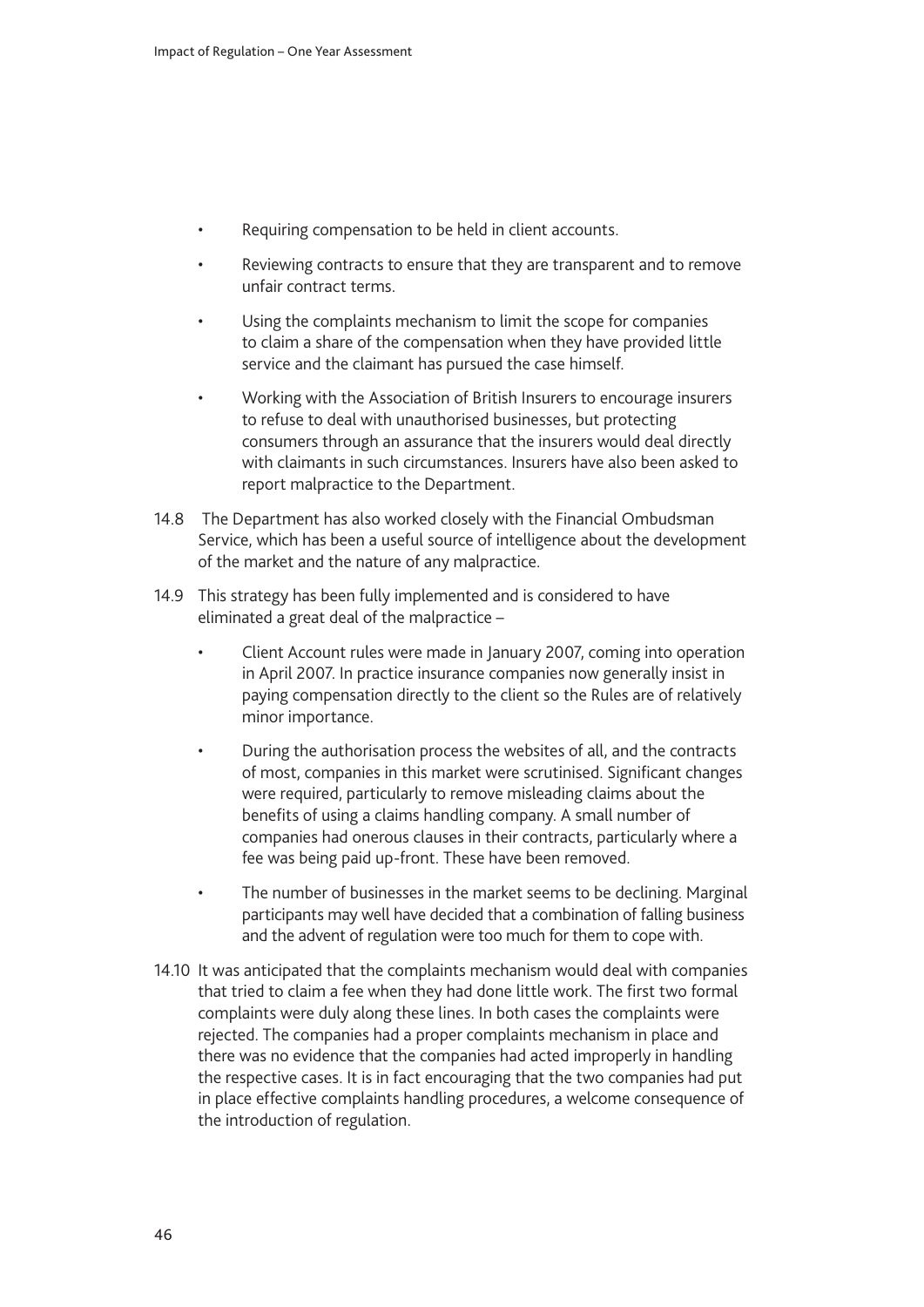- 14.11 After authorisation, contracts were requested from all businesses in the financial products and services market. They were reviewed against the conduct rules and other relevant regulations. 16 contracts were identified as requiring substantial changes. The main problems were –
	- Failing to give proper information in contracts.
	- Failing to allow a 14 day cooling off period.
	- Unfair penalty clauses.
	- Contracts not in clear language.
- 14.12 The deficiencies were communicated to the businesses, which were required to demonstrate that they had taken the necessary remedial action.
- 14.13 There remain concerns about some malpractice mainly attributed to a handful of companies. The areas that have caused the most concern are –
	- Taking an advance fee with a promise, which may not be reflected in the contract, that it would be refunded if the claim was unsuccessful and then either no refund being made if the claim was unsuccessful or it taking an inordinately long time to pay a refund.
	- Where compensation is paid to the claims management company then a delay in passing this on to the customer.
	- Claims companies not passing on details of all offers made by the insurance company.
	- Poor service generally.
- 14.14 These problems have mainly come to light as a result of complaints and also reports from insurers. They are more difficult to deal with than problems in contracts or websites where the evidence is immediately available. They have been handled on an individual basis.
- 14.15 Insurers have found the regulatory arrangements to be helpful. They automatically check that any business that refers a case to them is authorised and they are prepared to report to the Regulator any evidence of malpractice. The authorised businesses know this and generally it has led to an increase in the quality of the service that they provide. However the insurers still report some malpractice as outlined earlier in this chapter.
- 14.16 The Association of British Insurers (ABI) has conducted a survey of its members on the impact of regulation in this sector. The main conclusion was that: "generally members were of the opinion that the new regulatory environment, together with significant shifts in the market, has had a positive impact and reduced serious malpractice. However, many still feel that CMCs do act in a manner that is detrimental to the interests of consumers."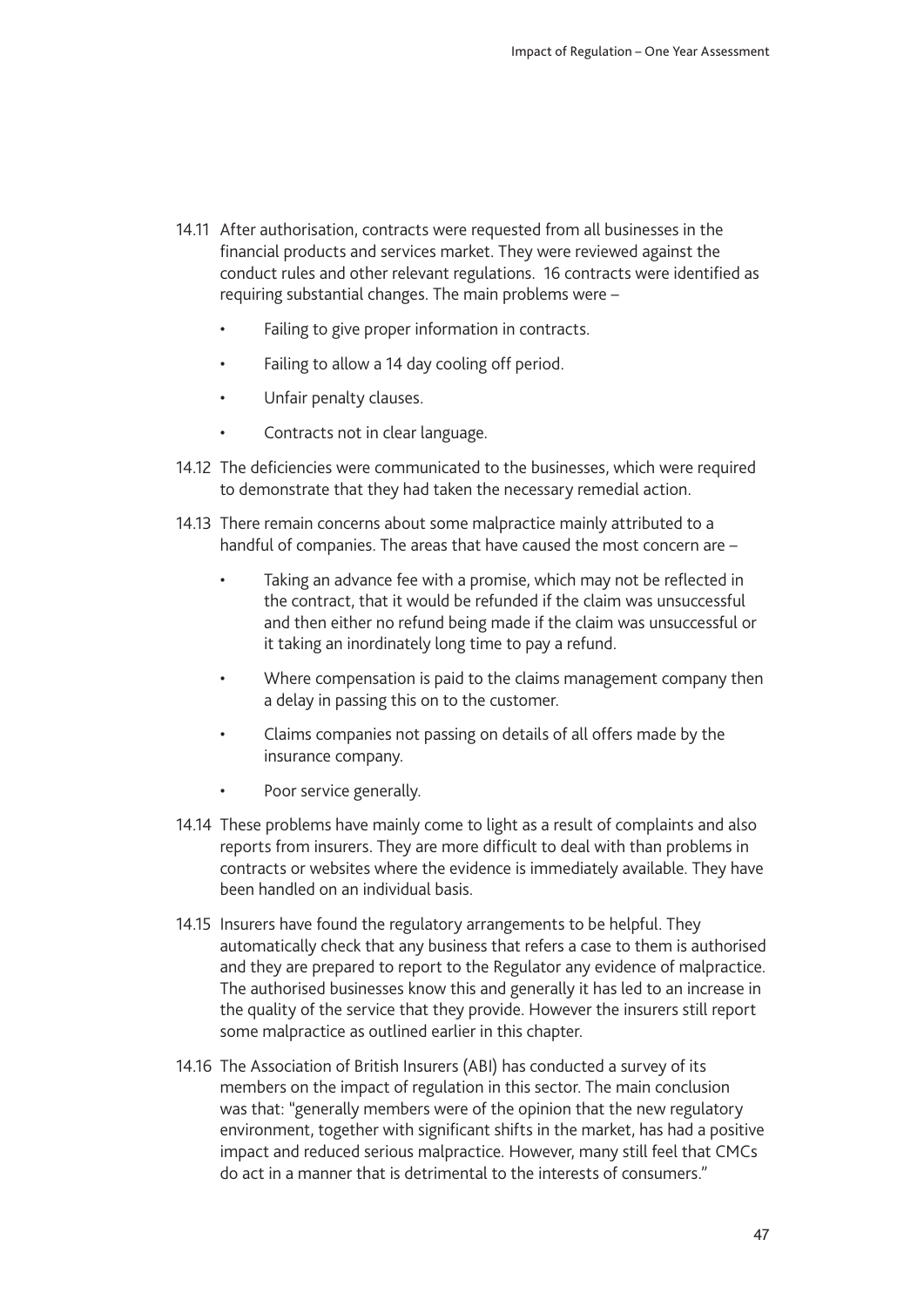The ABI continued –

"the most positive messages received from members can be adequately summarised from the quote below –

"Overall our experience since regulation has been positive, the CMCs have definitely taken on board the underlying messages included within regulation and now appear to be more professional in their approach. In addition the websites have improved and have become more professional with more appropriate information being advertised."

"A number of other firms echoed this positive view, with many recognising that since regulation the standard of websites has improved and the level of cold calling, that they are aware of, has reduced. However, a number did maintain that persistent cold calling still exists."

A specific point mentioned by the ABI was the "scatter gun approach", with CMCs submitting generic letters listing a large number of items.

- 14.17 The changing nature of the market is illustrated by figures extracted from the renewal process. Total turnover for financial products and services fell by 38% between the year to September 2006 and the year to September 2007.
- 14.18 The fall in endowment claims business was even greater as bank charge business increased significantly in the year to 30 September 2007. Seven out of the largest ten businesses reported a fall in turnover of in excess of 45%. Just two businesses that had been in the largest 20 in the year to 30 September 2007 recorded an increase in turnover in the following year. A number of companies seemed to have left the market completely.
- 14.19 The sharp downturn in business generally can cause problems for some companies in respect of cash flow and meeting fixed costs, modestly increasing the risk of fraud and malpractice generally. However the downturn was expected and this should have made it easier for businesses to deal with.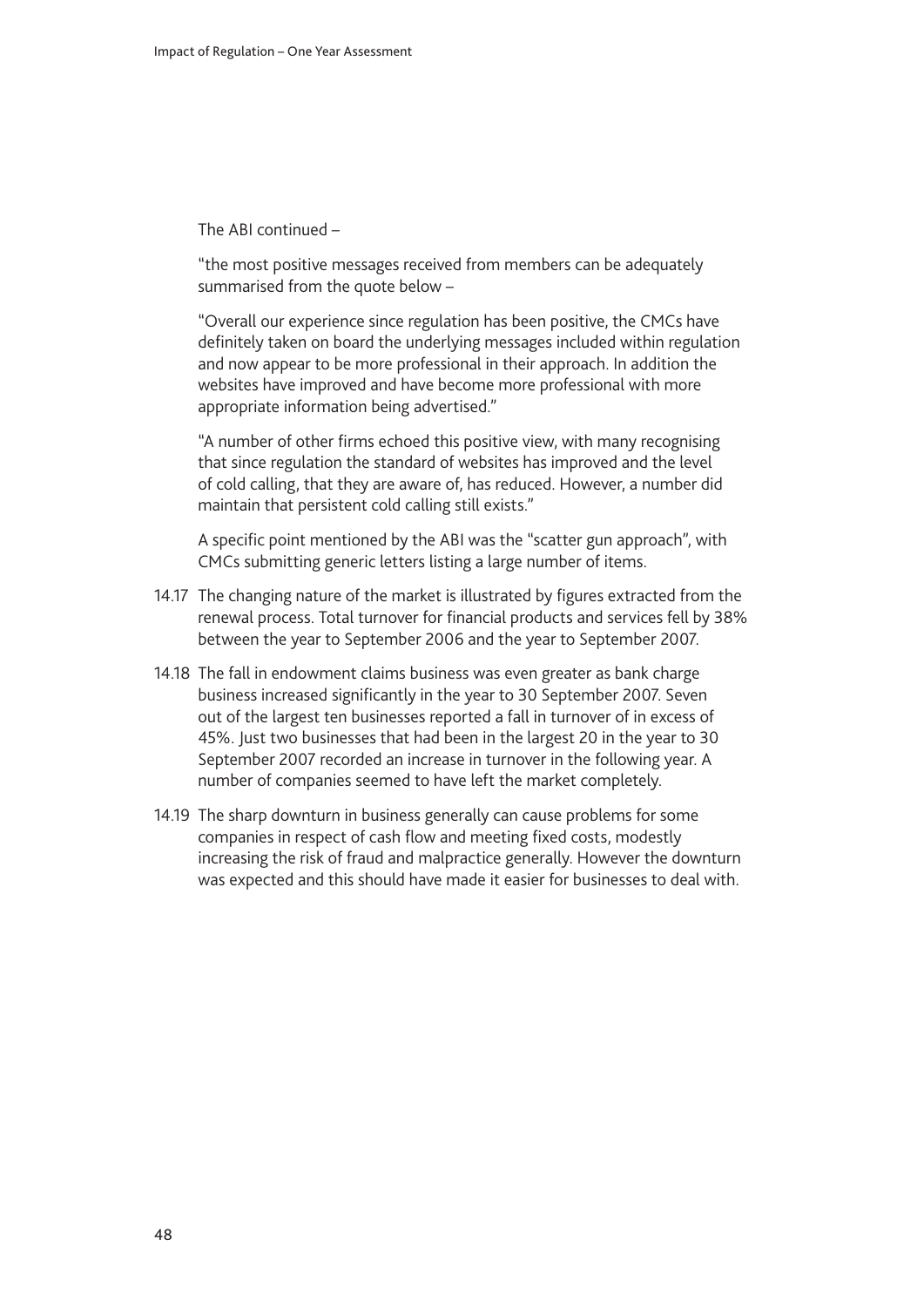# <span id="page-48-0"></span>15. Other financial products

#### **Bank accounts**

- 15.1 In April 2006, the Office of Fair Trading held that default charges on credit cards contravened unfair contract terms legislation. Under the Unfair Terms in Consumer Contracts Regulations (1999) all penalty charges have to truly reflect the cost of administering them. The OFT's finding indicated that default charges in other consumer agreements, such as bank current accounts, may be unfair. In September 2006, the OFT launched an investigation into bank current account charges in agreements with consumers. The action encouraged the claiming back of 'unfair' bank charges. This happened as the regulatory regime was being put in place. This usefully illustrates the flexibility of the legislation. While the Compensation Bill was going through Parliament the issue was endowment claims, and the intention was to cover miss-selling of insurance products in the Scope Order. This would not have covered bank accounts as there is no miss-selling. Accordingly, the scope was widened to covered "financial products and services", which brought in bank charges.
- 15.2 From about September 2006 a significant number of businesses, perhaps 100 in total, began to offer a service in respect of bank charges. Some of these were companies that previously dealt with endowment claims. The business is fairly similar and the endowment claims companies were already aware of the Act. Surprisingly, a number were also in the personal injury market, where there is little synergy with financial products, but again at least they were aware of the Act. However, the majority have been newly established businesses seeing a market opportunity. The turnover figures reported in the year to September 2007 showed a number of companies in the bank charge market reporting turnover in excess of £500,000.
- 15.3 The strategy for dealing with these companies has been similar to that for the endowment claims companies. Websites and contracts were scrutinised and the British Bankers Association agreed to inform its members that they should not deal with unauthorised businesses, that they should deal direct with customers in such cases and that malpractice should be reported to the Regulator.
- 15.4 The first priority was therefore to ensure that such businesses went through the authorisation process. A website survey revealed some businesses, and others came forward as a result of banks refusing to deal with them. This coincided with the peak period for processing applications. This put such companies in a difficult position as after 23 April 2007 banks began to refuse to deal with them.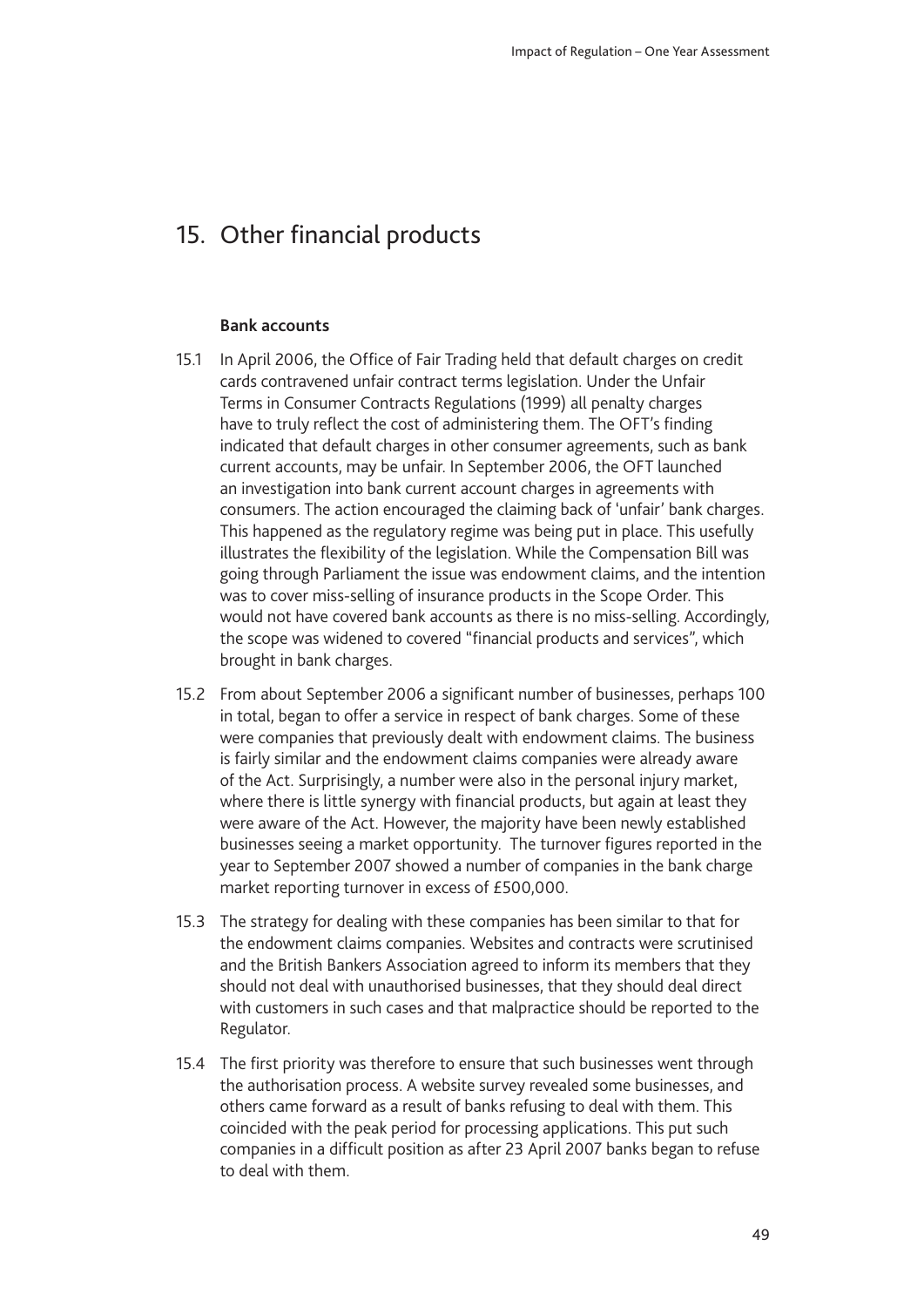- 15.5 The strategy is considered to have been largely successful in stopping malpractice developing. As with endowment miss-selling, changes have been required to websites and contracts as a condition of authorisation. As any compensation is paid directly into bank accounts there is no chance of claims handlers hanging on to compensation. However, there has been a concern about some companies asking for payments up-front and some pretending to be acting on behalf of the MoJ or OFT.
- 15.6 On 26 July 2007 the Office of Fair Trading announced that a test case on bank charges was being referred to the High Court. This was done in agreement with seven major banking groups. In the light of this agreement the Financial Ombudsman Service stated that it would put on hold its own work on complaints about these charges pending the outcome of the legal proceedings. The FSA issued a "waiver" from its Complaints Handling Rules, which meant that until the test case was resolved any bank or building society would not be required to handle complaints relating to unauthorised overdraft charges. The effect of these announcements was substantially to reduce the scope for claims management work in respect of bank claims. The Ministry of Justice immediately issued a Guidance Note to authorised businesses about handling of bank charge claims.
- 15.7 There are four possible final outcomes from the court case
	- The banks win, in which case the market for claims management businesses will disappear.
	- The banks lose and agree proactively to refund charges in specified circumstances, in which case the market for claims management business also disappears.
	- The banks lose but it is left to people to reclaim their bank charges, in which case a market for claims management companies will exist, although the press will probably explain how easy it is for people to claim directly.
	- There is no definite ruling, each case having to be considered in the light of the specific contract and the circumstances of the case, in which case there will be a substantial market but handling claims will itself be a complex issue.
- 15.8 Many companies have a large number of outstanding complaints for which in many cases they will have taken a modest initial fee in order to obtain access to the bank records. There is naturally a concern that by the time the case is resolved the business may have been quietly forgotten about. Given that the fee paid by people to allow the claims company to have access to their bank record has been fairly small even if this happens it will not represent significant consumer detriment. However, there does remain a concern about the ability of all companies in this market to handle the business when eventually the legal uncertainties are cleared up. This is an area which will require careful monitoring. There is also concern where clients have paid a large up-front fee.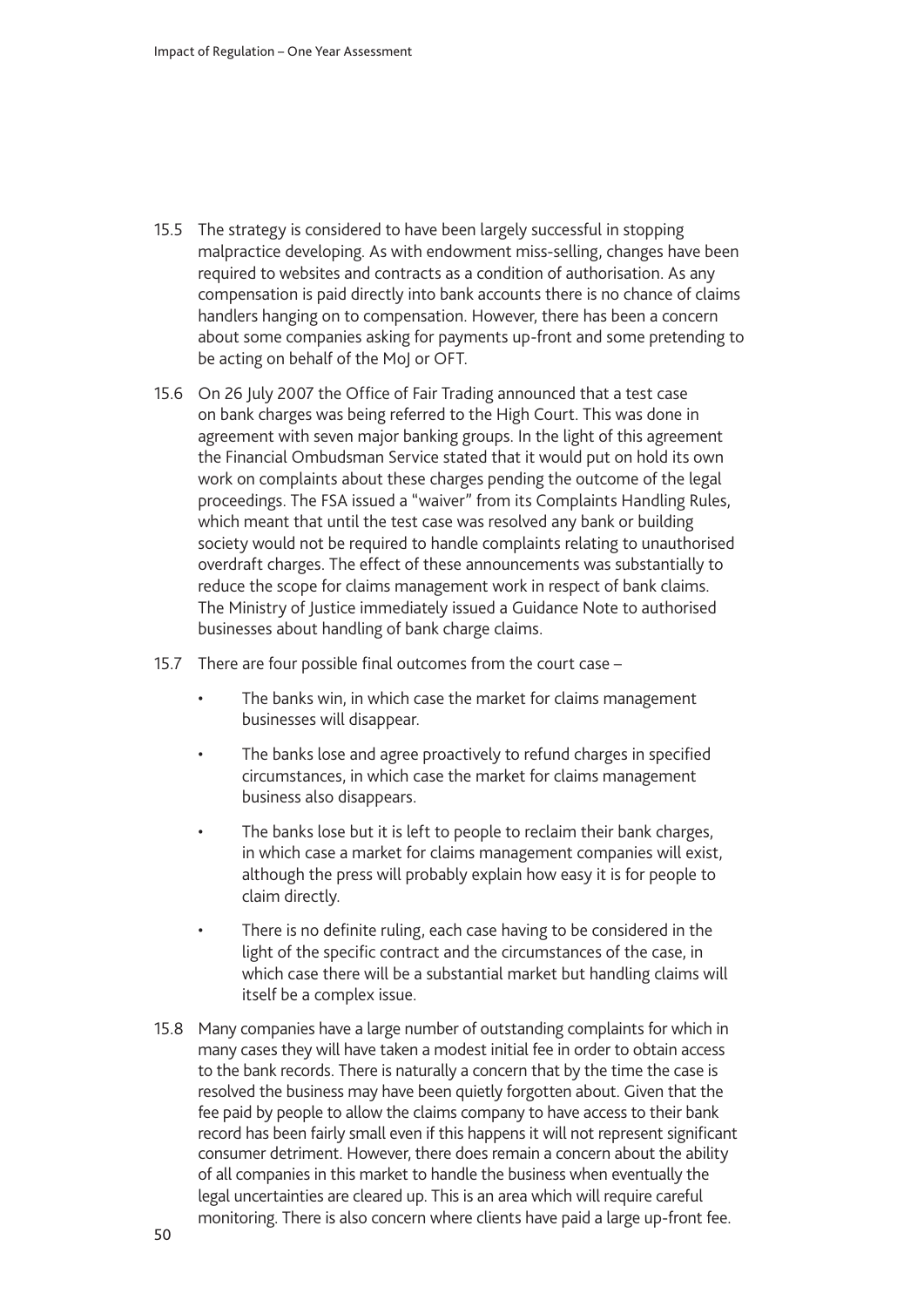15.9 There remain some reports of telephone cold calling, with people given misleading information about the prospects of claiming. These reports are pursued.

#### **Payment Protection Insurance**

- 15.10 Payment Protection Insurance (PPI) is sold to borrowers alongside many standard credit arrangements including mortgages, car insurance and personal loans. The policy is intended to protect the consumer by covering repayments in the event that they are unable to work through illness or disability. Concerns about selling of PPI first arose in 2005. The Financial Services Authority published three reports between November 2005 and September 2007, each of which led to media reports that the miss-selling of PPI would be the next big compensation claim industry in the UK. In February 2007 the Office of Fair Trading (OFT) referred to the Competition Commission the supply of all PPI services. This reference was based on evidence that the features of the market prevent, restrict or distort competition and lead to poor value for consumers.
- 15.11 A number of claims management businesses providing services in the area of bank charges and endowment policies have expanded their services to include PPI claims. A few businesses dealing only with PPI claims have also been established. They generally charge on the basis as for endowment claims, that is taking 20 – 30% of compensation. However, a few charge a large up-front fee and then take a lower percentage. While it is clear that there has been miss-selling, it is less clear that there is scope for a significant viable compensation market. Unlike for endowment claims there is no procedure that insurers have to go through when a complaint is made. Also in the early years of a policy, premiums paid will be quite modest and therefore compensation is also likely to be modest. The market needs to be kept under close review, with the main concern being where up-front fees are taken. It is relevant that the ABI has identified a significant increase in PPI complaints in the last few months.

#### **Other financial products**

15.12 As yet no significant market has emerged for other financial products. There is a very limited market in pensions opt outs. The companies in this market are already in the endowment claims market so are already regulated. These markets, and other markets where compensation claims may arise, are closely monitored, including through liaison with the Financial Ombudsman Service. There is always a risk that a market will develop suddenly with the capability of consumers suffering detriment because the Department is not up to speed. There are adequate arrangements in place to prevent this happening.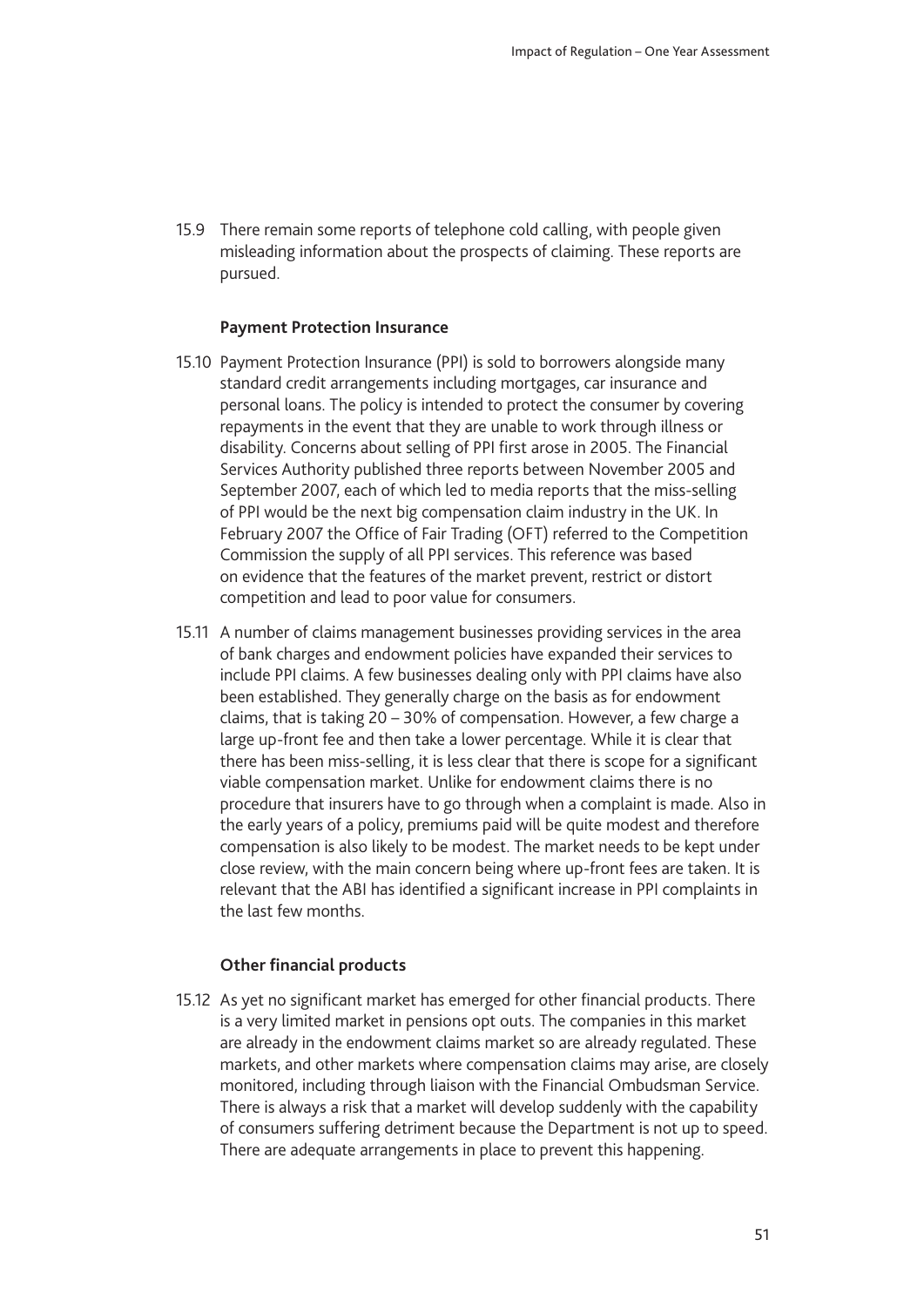# <span id="page-51-0"></span>16. Wider issues

16.1 This chapter covers three impacts of regulation that are not specific to any sector but rather which have relevance to public attitudes and the impact of regulation generally.

### **The Provision of Information**

- 16.2 One of the benefits of any regulatory regime is that those providing the goods or service are identified. In order to be authorised businesses have to give full contact details, and the regulator would normally provide that these are also fully accessible to customers by ensuring that websites, stationery and other documents comply with general legal requirements and that authorised businesses are listed on the Regulator's website. The Claims Management Regulator has duly done this. There is a list of authorised businesses on the claims management regulation website. This list includes trading names and addresses and is searchable by these variables and also by sector. Having information about those providing claims management services has proved to be useful to three different groups –
	- The Regulator, who of course has very much more information than that published on the website.
	- Those who receive claims, in particular insurance companies, but also other bodies such as employment tribunals, the Department for Work and Pensions and the Criminal Injuries Compensation Authority. It is understood that a number of insurers and the CICA always check any claim that comes from a claims company to ensure that it is authorised, and they refuse to deal with it and report it to the Regulator if it is not. Some businesses use a variety of trading names, sometimes to conceal their true identify, and again the website has made this more difficult.
	- While the existence of claims management regulation cannot be expected to be known to the vast majority of the public who would ever deal with such a business, there will be a small number who have concerns about somebody providing claims management services. Through the website they can identify the business and if necessary report them to the Claims Management Regulator. The point has already been made that the flow of complaints to the Regulator has stemmed almost entirely from people finding details of the business on the list of authorised businesses on the Claims Management Regulation website when simply doing a search for the business name or by finding the business's complaints procedure on its own website.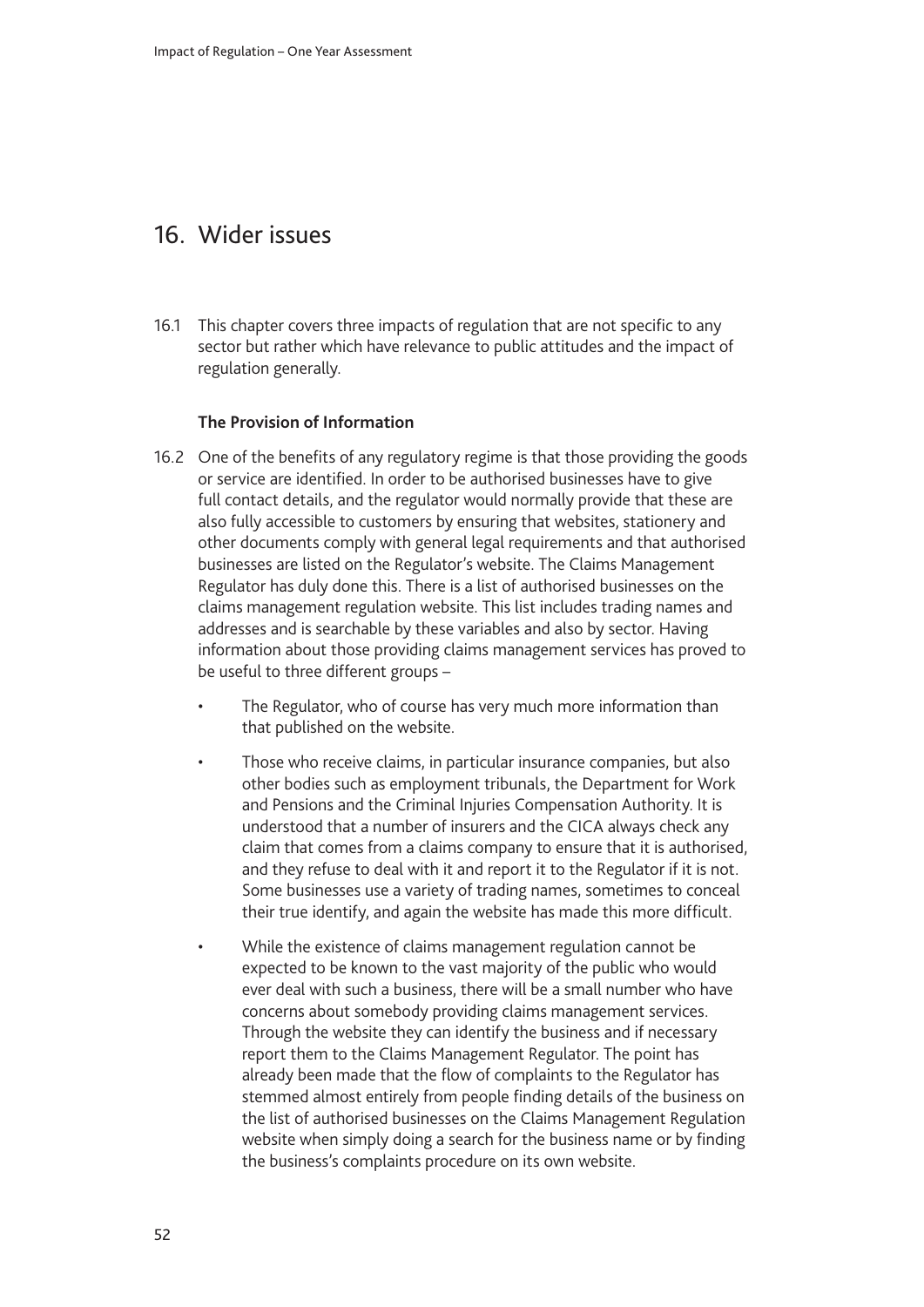#### **Displacement**

- 16.3 It is an inevitable consequence of any regulatory system that malpractice will be displaced to some extent. The task of those framing the regulatory regime is to limit the extent of that displacement, and it is equally important that there is some understanding of what displacement has subsequently occurred as this might be relevant to other government agencies and to government policy more generally. There is no hard evidence on displacement as a result of claims management regulation but a reasonable amount of anecdotal evidence, in line to a large extent with what was anticipated when the regulatory regime was put into place.
- 16.4 The most important displacement has probably been that some malpractice has shifted from businesses providing claims management services to solicitors. The monitoring and compliance arrangements of the Claims Management Regulator are more rigorous and effective than those of the Solicitors Regulation Authority. Those solicitors that in the past have obtained business that has been procured through intermediaries not fully in accordance with the rules governing solicitors' conduct may have found this more difficult following the implementation of claims management regulation. The logical response for such solicitors is to take the procurement activities in-house where they will be outside of the reach of the Claims Management Regulator. There have been some reports, particularly from local authorities, that this has happened in respect of 'slip and trip' and to a lesser extent housing disrepair. The difficulties that the Solicitors Regulation Authority has in enforcing its rules have already been noted, and this displacement point adds to that.
- 16.5 A second form of displacement has been in the field of contrived and induced accidents. Personal injury claims are just one of a number of insurance and compensation claims made by those committing this fraud, and it is the only activity that is subject to any regulation. The logical response of an accident management company handling fraudulent claims is either to cease handling personal injury claims, but at the expense of foregoing some of the profits of the activity, or to distance himself from the personal injury claims, which would mean those claims being handled by another business with whom there would be no formal business relationship. Normally one would expect this form of displacement to happen before the implementation of regulation. However, such was the speed with which claims management regulation was implemented that this seems not to have happened and some accident management companies engaged in fraudulent activity sought authorisation initially.
- 16.6 This form of displacement can be seen as part of a wider form of displacement from the regulated sector to the unregulated sector, in this case from personal injury claims which are regulated to motor vehicle and credit hire claims which are not. There are other compensation claims, for example in respect of holidays or white goods, to which potentially those engaged in malpractice could switch. However, these are small and do not lend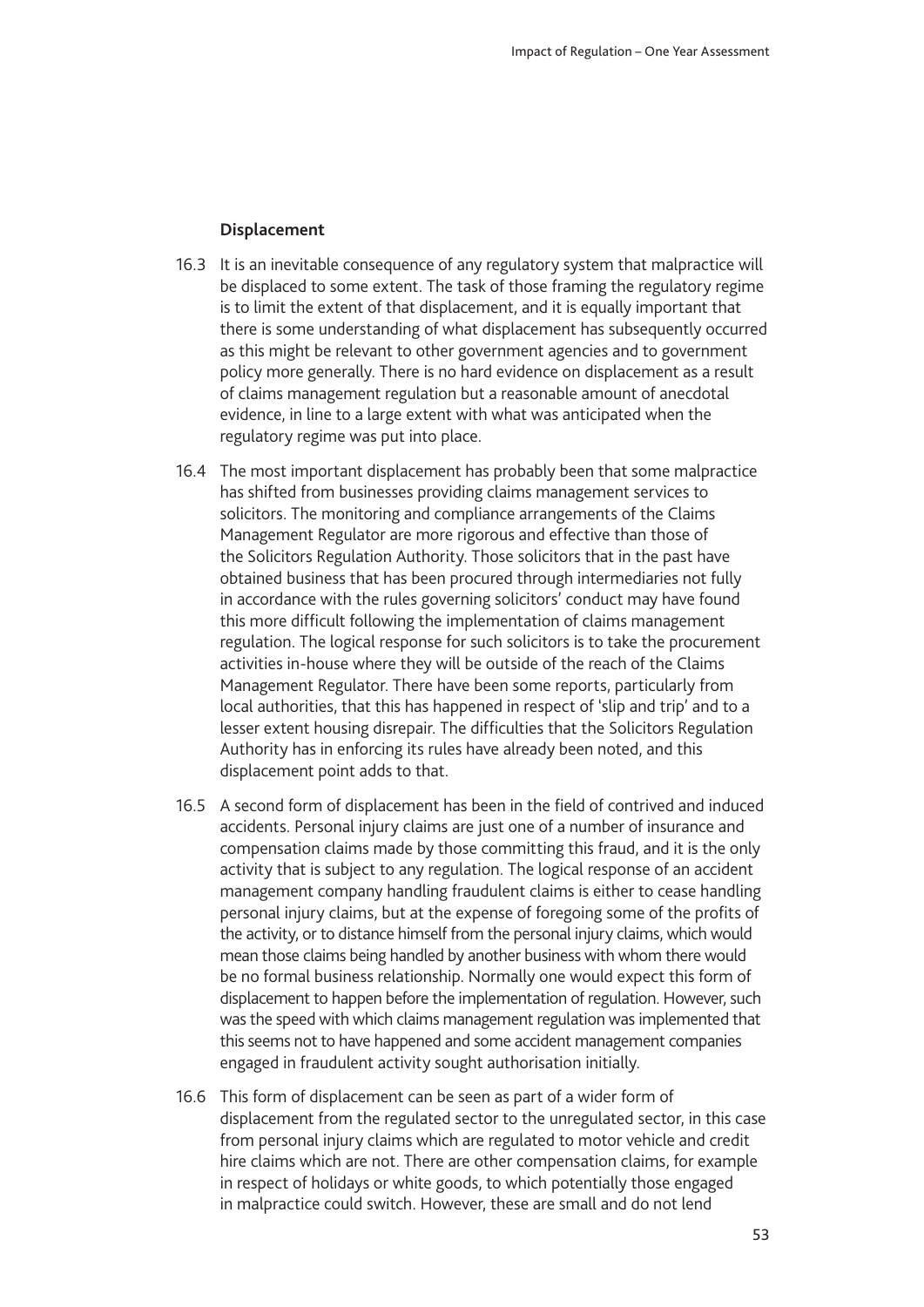themselves to the sort of business that has happened in respect of personal injury and financial services.

- 16.7 The exempt introducer concept, while being necessary, gives scope for some displacement from authorised businesses to businesses that are not authorised, even though the Rules of Conduct require that those accepting business from exempt introducers ensure that they comply fully with the Rules of Conduct. More generally, where business is regulated then an extended supply or distribution chain is sometimes used to disguise malpractice. This probably has not happened in respect of claims management regulation, because the business is not large enough. However, there has probably been some fragmenting of the introduction chain to seek to take advantage of the exempt introducer rule. This may not be done in a way that complies with the rules in that the exempt introducer must be introducing cases that are incidental to his main business rather than being small scale. The Regulator has identified that this particular issue needs close watching.
- 16.8 Finally, it is worth noting another form of displacement which is partly relevant to claims management regulation but primarily has happened for other reasons. Over the years local authorities have been the targets for large numbers of compensation claims in respect of 'slip and trip' and housing disrepair. The extent to which the authorities have sought to resist such claims has influenced the extent to which they are targeted. Those authorities that have a comprehensive programme for dealing with claims, which typically would include seeking to meet claimants at the place where they allege the slip and trip occurred, challenging evidence which looks suspect and challenging the lawyers if they seem not to be complying with the rules governing solicitors' conduct, have been successful in cutting back claims, sometimes dramatically. The effect has initially been for malpractice to move to another local authority, such that it has been always the weakest local authorities that have been targeted. Generally, local authorities have considerably improved their performance in this respect but those that have not done so will remain vulnerable.

#### **Compensation culture**

16.9 The expression "compensation culture" means different things to different people, and whether there is such a culture is open to debate. No one wants to deny those legitimately entitled to compensation from seeking such compensation, but no one can support claims being made without justification because of the possibility of obtaining compensation from a soft target. While there is no hard evidence the impression seems to be that speculative claims have fallen, to some extent as a result of claims management regulation but also because defendants have been more rigorous in challenging such claims and the courts have been tougher on those making fraudulent claims. The expression "compensation culture" also seems to be less prominent than it was a few years ago.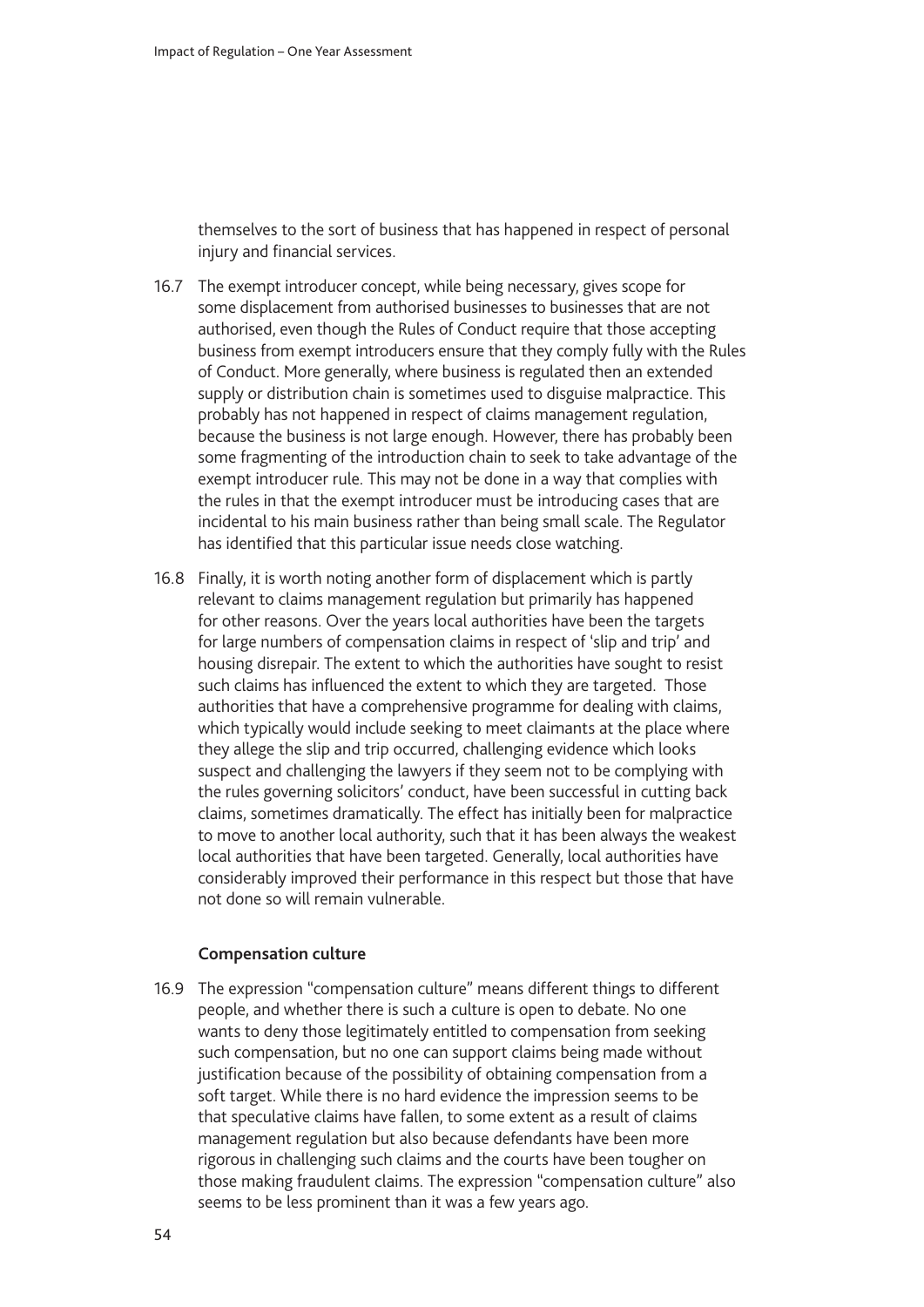# <span id="page-54-0"></span>Conclusions and future work

- 17.1 The regulatory regime for claims management activities is considered to have had a significant effect in removing malpractice less than one year after the Compensation Act 2006 received was fully implemented. Specifically –
	- Cold calling in person has been significantly reduced. This has reduced the number of frivolous claims and helped defuse the "compensation culture".
	- Unauthorised marketing in hospitals has been largely eliminated.
	- A strategy has been developed for dealing with contrived accidents, with the Department also taking a co-ordinating role for the various enforcement agencies and the insurance industry.
	- Malpractice by companies handling claims against the Criminal Injuries Compensation Authority has been significantly reduced, including through some companies voluntarily leaving the market.
	- Misleading use of the expression "no win no win" has largely been eliminated.
	- Misleading claims on websites have been almost entirely removed and rules requiring websites to give a physical address are being complied with.
	- What little malpractice there was in respect of handling endowment claims has largely been removed.
	- The growth of claims handlers dealing with bank charges has been controlled, preventing significant malpractice from developing.
- 17.2 There is little hard evidence from other stakeholders on the impact of regulation. Some of these views have been covered in the chapters on specific sectors. A survey by the Monitoring and Compliance Unit of 30 authorised businesses in March 2008 included the question: "Do you feel regulation is improving the claims management market?" 87% said that they did.
- 17.3 The overall success can be attributed to a number of factors
	- The small size of the sector being regulated.
	- The speed with which the regulatory regime was implemented; normally those engaged in malpractice have several years to rearrange their businesses before legislation is implemented.
	- The interest that those receiving claims have in curbing malpractice and their willingness to refuse to deal with businesses that have not been authorised.
	- The Regulator's strategy for achieving compliance with the Rules of **Conduct**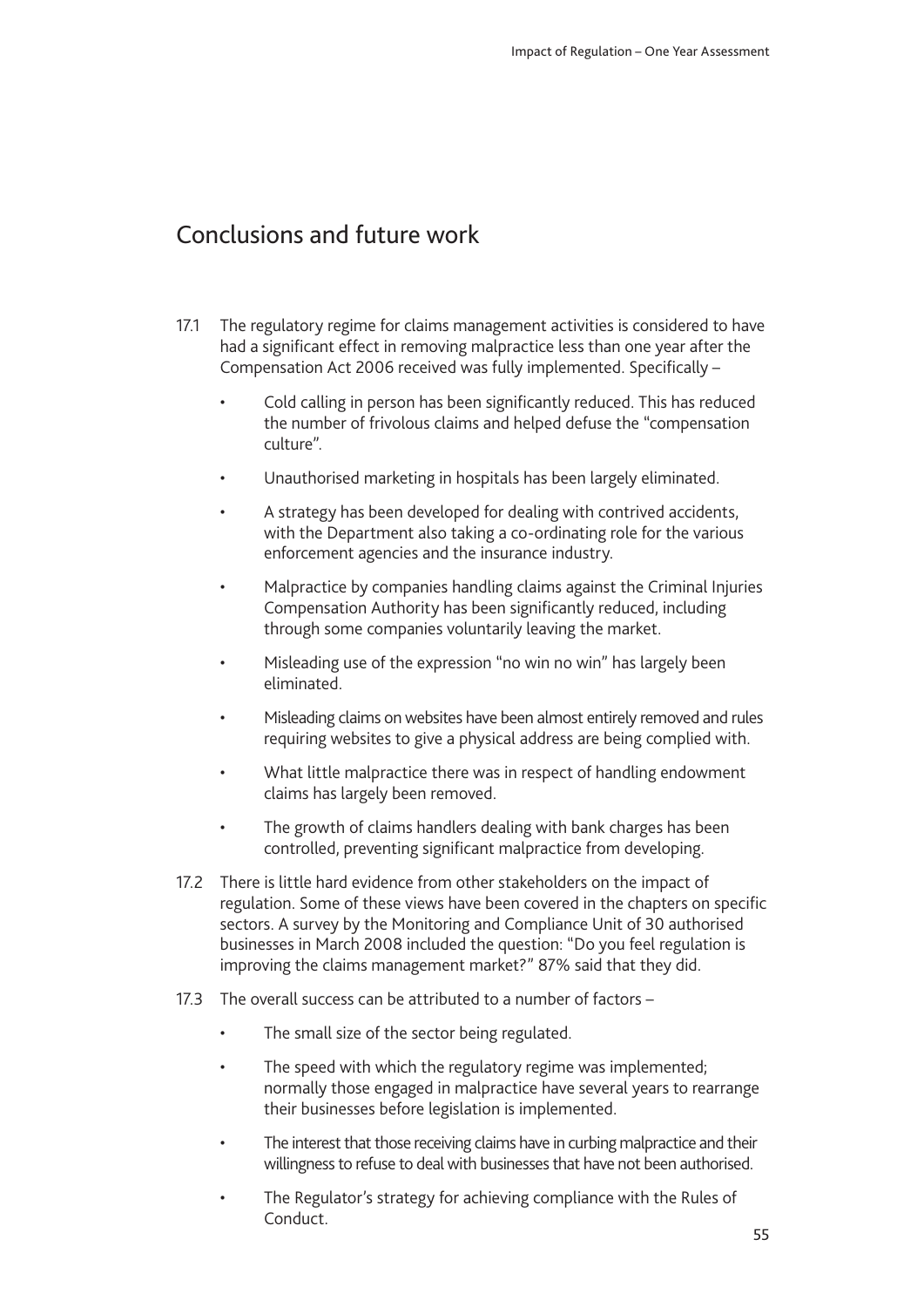- 17.4 There remains much work to be done, in particular
	- Combating unauthorised activity.
	- Regular surveillance of websites and other marketing material to ensure that bad practices do not return.
	- Eliminating all cold calling in person.
	- Working with other agencies to tackle claims management businesses involved in crime.
	- Reducing the scope for abuse of the "exempt introducer" concept.
	- Ensuring that authorised businesses provide the necessary information about their ownership.
	- Ensuring that contracts are not unfair and that customers are not subsequently treated unfairly.
- 17.5 Very relevant to personal injury claims but outside the scope of the Claims Management Regulator is the need to deal with the issue of the inability to tackle solicitors who do not comply with the rules governing solicitors' conduct.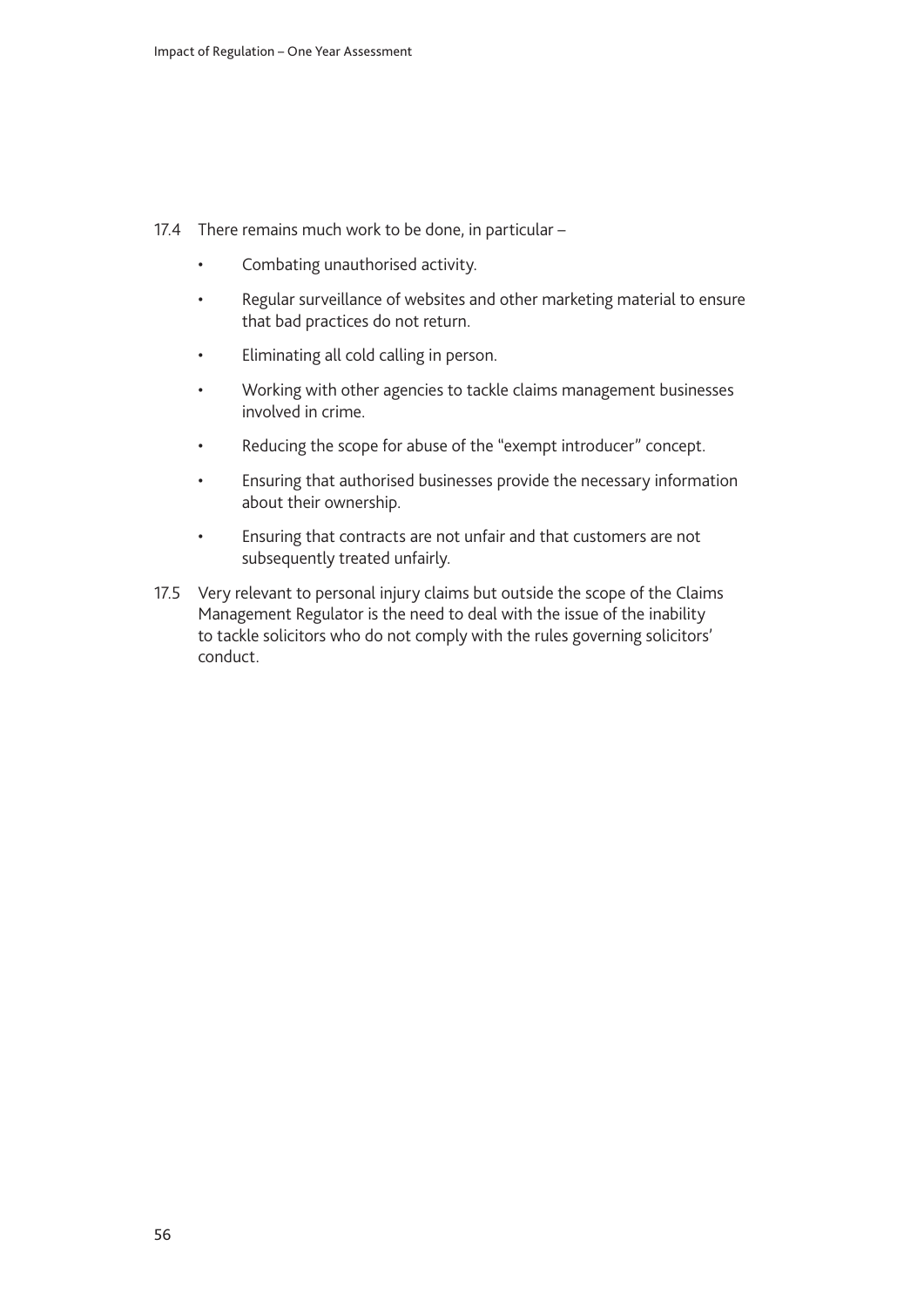# <span id="page-56-0"></span>Appendix 1 Summary of Baseline Study – April 2007

### **Personal injury**

Personal injury claims cost around £6 billion a year, motor accounting for nearly 70%, employer's liability for 20% and general liability for 10%. The way claims are handled is complex. Almost all ultimately are handled by solicitors. Some solicitors attract business through their own marketing or by using joint marketing companies. However, much business is referred by intermediaries. Solicitors will pay around £600 for a good personal injury case. There are about 1,000 intermediaries in this market, mainly specialists in claims management but including over 200 accident management companies. Their annual turnover is around £190 million.

There is substantial scope for malpractice. There are two principal problems selling practices, in particular cold calling, and misleading contracts. There are also two specific problems – marketing in hospitals and contrived accidents leading to fraudulent claims.

Mystery shopping, surveys, inspections of businesses and intelligence information will be used to help enforce the rules. However, success is dependent on the solicitors' Practice Rules being more effectively enforced and the exempt introducer concept working satisfactorily. The Regulator will be working closely with the Solicitors Regulation Authority to ensure that the work of the two regulators is complementary.

Regulation is likely to have significant effects on the nature of the market, including on solicitors that specialise in handling personal injury claims. The market is also likely to be affected by the Government's proposed reforms to the claims process, published on 20 April.

#### **Criminal injuries compensation**

The Criminal Injuries Compensation Authority (CICA) pays out about £200 million a year. Regulated intermediaries play only a small role in the market; their turnover is under £1 million a year. Most are also in the personal injury market. Intermediaries can add little value to the process. Some intermediaries have sought to give the impression that they are part of the official process. In co-operation with the CICA, it should be comparatively easy to deal with malpractice.

#### **Industrial Injuries Disablement Benefit**

The Department for Work and Pensions (DWP) pays out around £800 million in Industrial Injuries Disablement Benefit a year. Regulated intermediaries play only a small role in the market; their turnover is under £1 million a year. Most are also in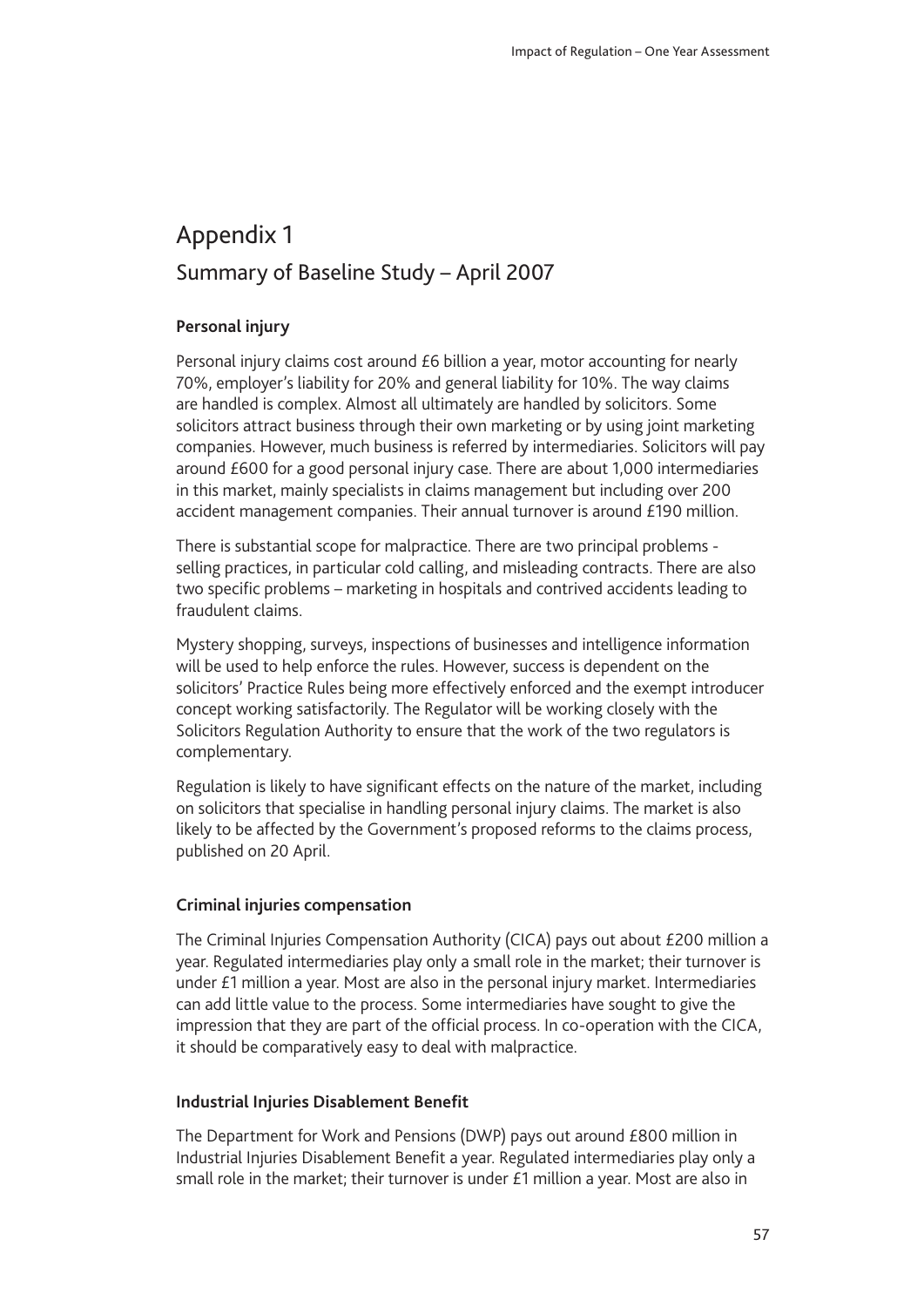the personal injury market. Intermediaries can add little value to the process. There is scope for malpractice through misleading contracts, which the authorisation process and subsequent monitoring should be able to address.

#### **Employment issues**

Employment tribunals award around £500 million a year, and many other cases are settled before going to a tribunal. Claims management companies have a very small role in this market; it should be possible to deal with any malpractice.

### **Endowment policies**

Compensation payments in respect of miss-sold endowment policies exceed £1 billion a year. Intermediaries can earn an average of £800 a case. Their turnover is estimated at £75 million a year. The main problem areas are misleading information on websites, in particular the use of scare tactics, and contracts that are weighted against the consumer. These issues are being dealt with at the application stage. This, combined with scrutiny of contracts and the client account rules, should remove much of the scope for malpractice.

### **Other financial products**

There is limited activity in respect of payment protection insurance, bank charges and opting out of SERPS. However, the scope does not currently exist for a market anything like the size of the endowment compensation market. Recent activity in respect of bank charges means that this is likely to become the most significant new financial services market. The issues will be dealt with in the same way as for endowment miss-selling.

#### **Housing disrepair**

The market seems very small and local in nature. There is some activity by claims farmers who sell cases on to solicitors. Malpractice will be addressed in the same way as for personal injury business; the co-operation of one or more large social landlords will facilitate the process.

#### **Summary**

The following table summarises the analysis and makes a preliminary assessment of the chances of success. Unreasonable selling tactics is the one common theme. The most difficult sector to tackle will be personal injury, because it offers most scope for businesses to seek to circumvent the rules and because, unlike in the other sectors, the malpractice is generally paid for by the defendant and his insurers rather than by the client.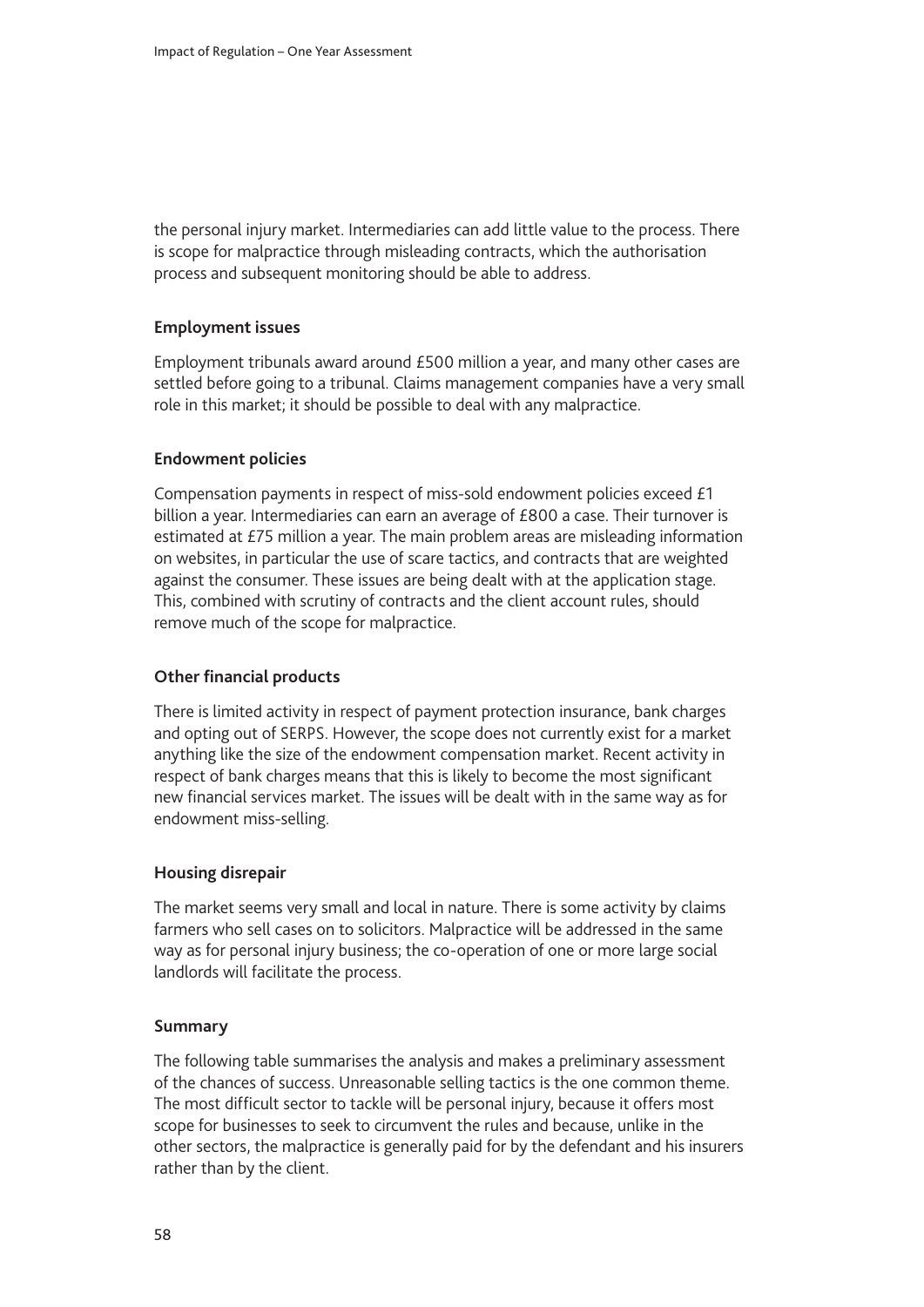The following points should be noted –

- The first column shows the number of businesses that applied for authorisation, by 19 February 2007, indicating that they intended to operate in this market. The number adds up to over 2,000, many businesses saying that they intended to operate in more than one sector. In practice almost all the businesses in the criminal injuries, industrial injuries and housing disrepair sector (570) were also in the personal injuries sector.
- Not all the businesses that said they intended to operate in a particular market have operated in the market. For example, of the 130 saying that they intended to operate in the employment sector only 43 reported turnover in the previous year.
- 604 businesses, nearly half the total, said that they had not been trading for the full year to 30 September 2006. This indicates both a rapidly changing sector, and probably also some re-organisation to take account of the introduction of regulation.

| Market sector                                    | No of<br><b>Businesses</b> | <b>Estimated annual Malpractice</b><br>size of market |                                                                                                  | Prognosis                                                                                              |
|--------------------------------------------------|----------------------------|-------------------------------------------------------|--------------------------------------------------------------------------------------------------|--------------------------------------------------------------------------------------------------------|
| Personal injury                                  | 1,128                      | £190m                                                 | Aggressive selling.<br>Marketing in hospitals.<br>Misleading contracts.<br>Involvement in fraud. | Most difficult sector.<br>Regulatory arbitrage and<br>attempts to get round<br>regulation are certain. |
| Criminal<br>injuries<br>compensation             | 340                        | f1m                                                   | Claimants deceived<br>into thinking they are<br>dealing with CICA.                               | Good.                                                                                                  |
| Industrial<br>injuries<br>disablement<br>benefit | 165                        | f1m                                                   | Claimants deceived into Good.<br>using intermediary.                                             |                                                                                                        |
| Employment<br>matters                            | 130                        | f2m                                                   | Claimants deceived into<br>using an intermediary.                                                | Difficulty will be identifying<br>malpractice.                                                         |
| <b>Fndowment</b><br>mi-selling                   | 176                        | f75m                                                  | Scare selling tactics.<br>Clients dropped if cases<br>difficult.                                 | Good, but a large sector to<br>tackle.                                                                 |
| Other financial<br>products                      |                            | £1m                                                   | Claimants deceived<br>into dealing with an<br>intermediary.                                      | Should be able to prevent<br>malpractice being<br>developed on a significant<br>scale.                 |
| Housing<br>disrepair                             | 65                         | £1m                                                   | Aggressive selling.                                                                              | Local in nature, so problem<br>will be to identify.                                                    |
| Total                                            | 1,256                      | £275m                                                 |                                                                                                  |                                                                                                        |

• The turnover figures are estimates for the size of the markets, in the year to 30 September 2006, for business subject to regulation under the Act.